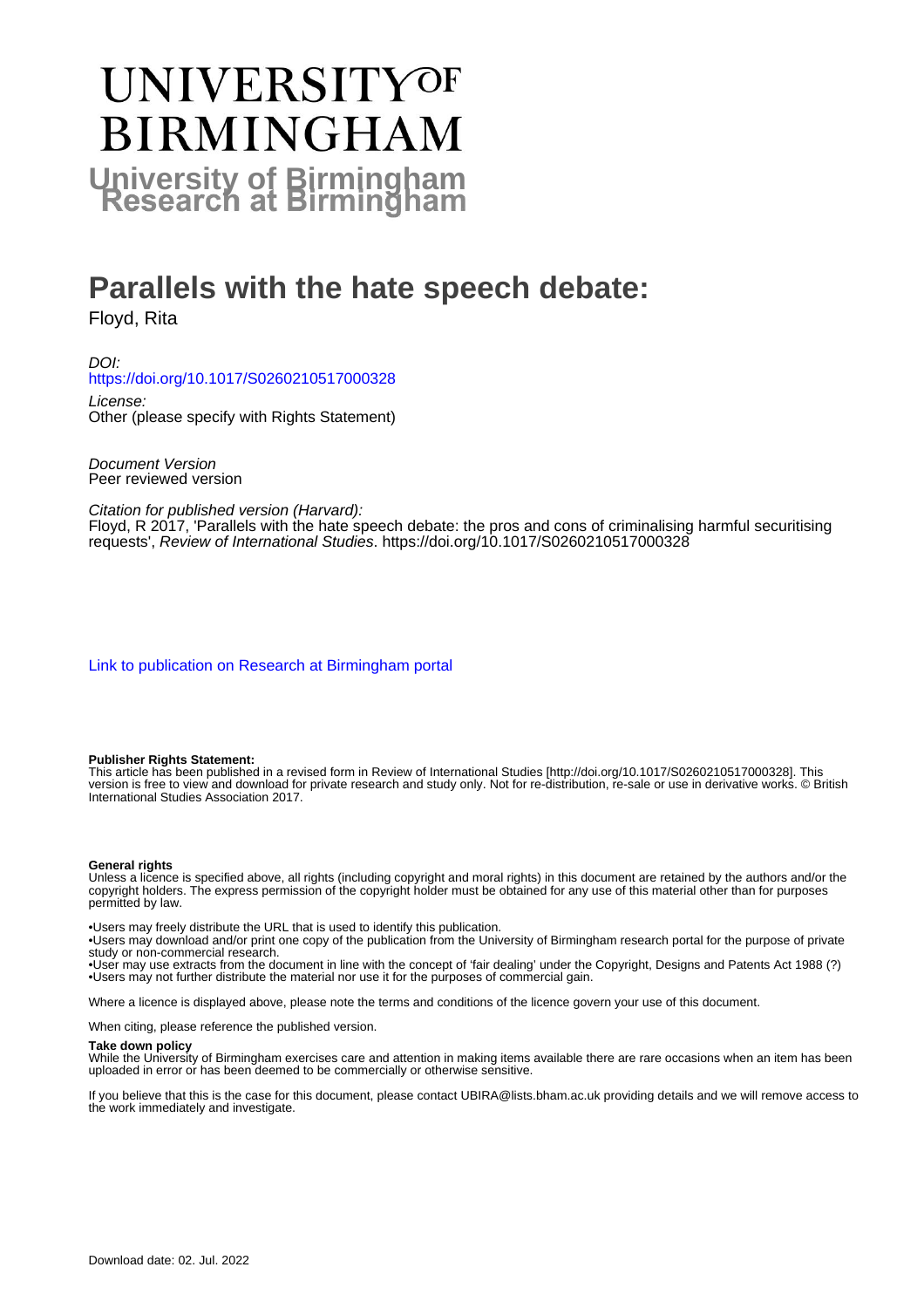**Bio**: Dr Rita Floyd is Birmingham Fellow in Conflict and Security at the University of Birmingham. Her work on securitization theory has been published widely, most recently in *The Cambridge Review of International Affairs* and in *Contesting security: strategies and logics* (edited by Thierry Balzacq, Routledge, 2015). She has also published widely on environmental and climate security, most recently in *Conflict, Security & Development*. She also has an interest in the English school, with her work on the value of solidarism recently published in the *Journal of International Relations and Development.*

**Institutional address:** Department of Political Science and International Studies, University of Birmingham, Muirhead Tower, Edgbaston, B15 2TT, UK

Email address: [r.floyd@bham.ac.uk](mailto:r.floyd@bham.ac.uk)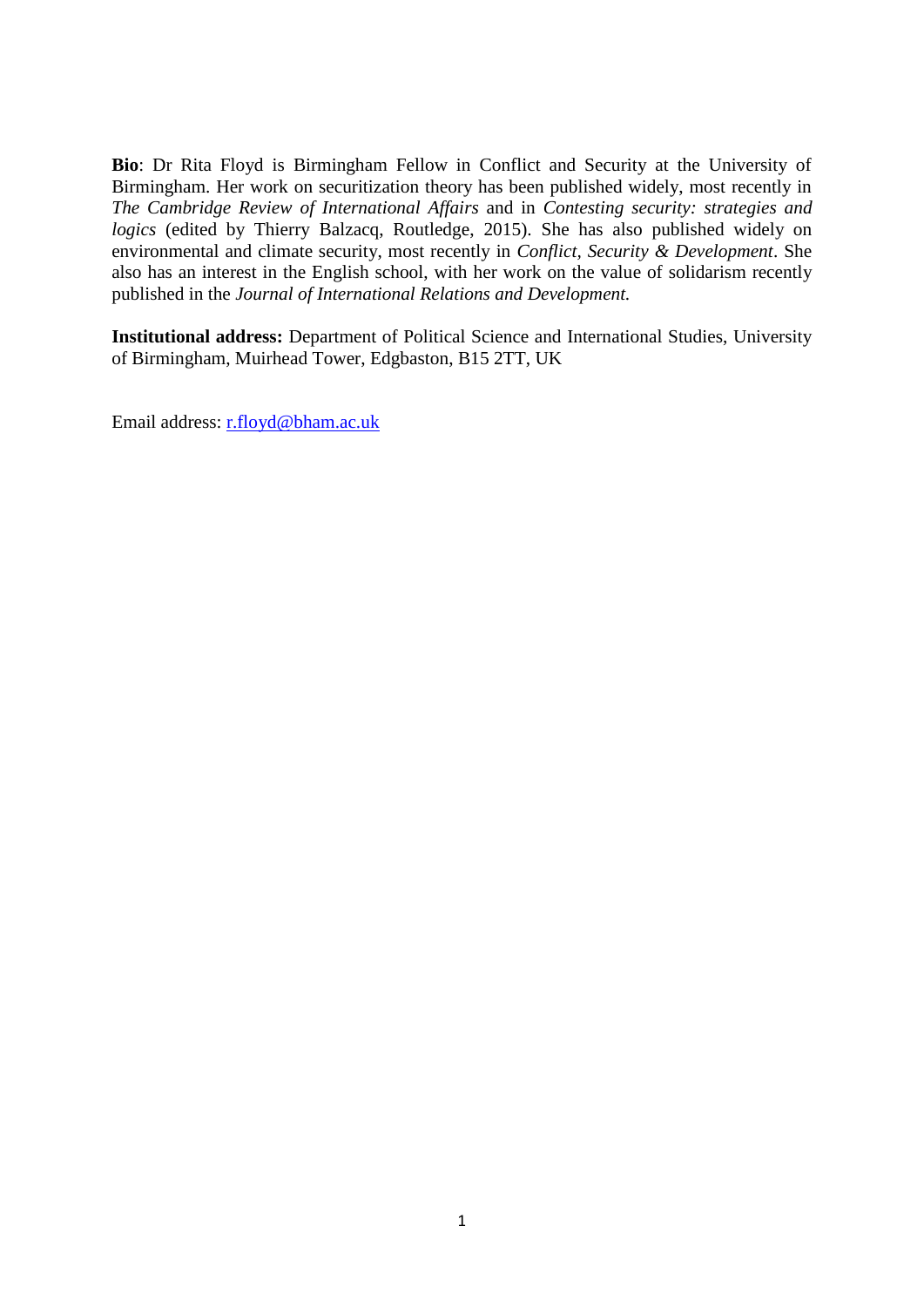# **Parallels with the hate speech debate: The pros and cons of criminalising harmful securitising requests**

## Rita  $Flowd<sup>1</sup>$

### **Abstract**

**.** 

This article argues that public expressions of Islamophobia are best understood as *securitising requests* (i.e. calls on powerful figures/bodies to treat an issue in security mode so that extraordinary measures can be used to combat it), especially in those cases where Muslims are feared and disliked because of the perception that Islamic people are prone to violence and terrorism. This article argues that harmful and derogatory securitising requests targeting racial, ethnic, or religious minorities are on par with hate speech and it highlights the fact that many contemporary societies are now seeking legal protections against such security speech (expressed most notably in the desire to ban Islamophobia). It is from this perspective that this article poses an important research question: With a view to protecting those adversely affected, are legal protections against harmful and offensive securitising requests justified? The research question can be answered by drawing parallels to the existing hate speech debate in legal and political theory. The research reveals that, although the case against legal protections of harmful and defamatory security speech is ultimately more convincing, security speech alone can be so damaging that it should be informed by a number of ethical considerations. This article goes on to suggest three criteria for governing the ethics of requesting securitisation. As such this article fills a lacuna in the 'positive/negative debate' on

<sup>&</sup>lt;sup>1</sup> I am grateful to three anonymous reviewers for this journal for their helpful suggestions and comments. For written comments or conversations on earlier versions of this article, I would like to thank Adam Crawford, Jonathan Floyd, Steven Hutchinson and Mark Webber. I am also grateful to Jonathan Herington for discussions on just securitisation. As ever, all mistakes and oversights are my own.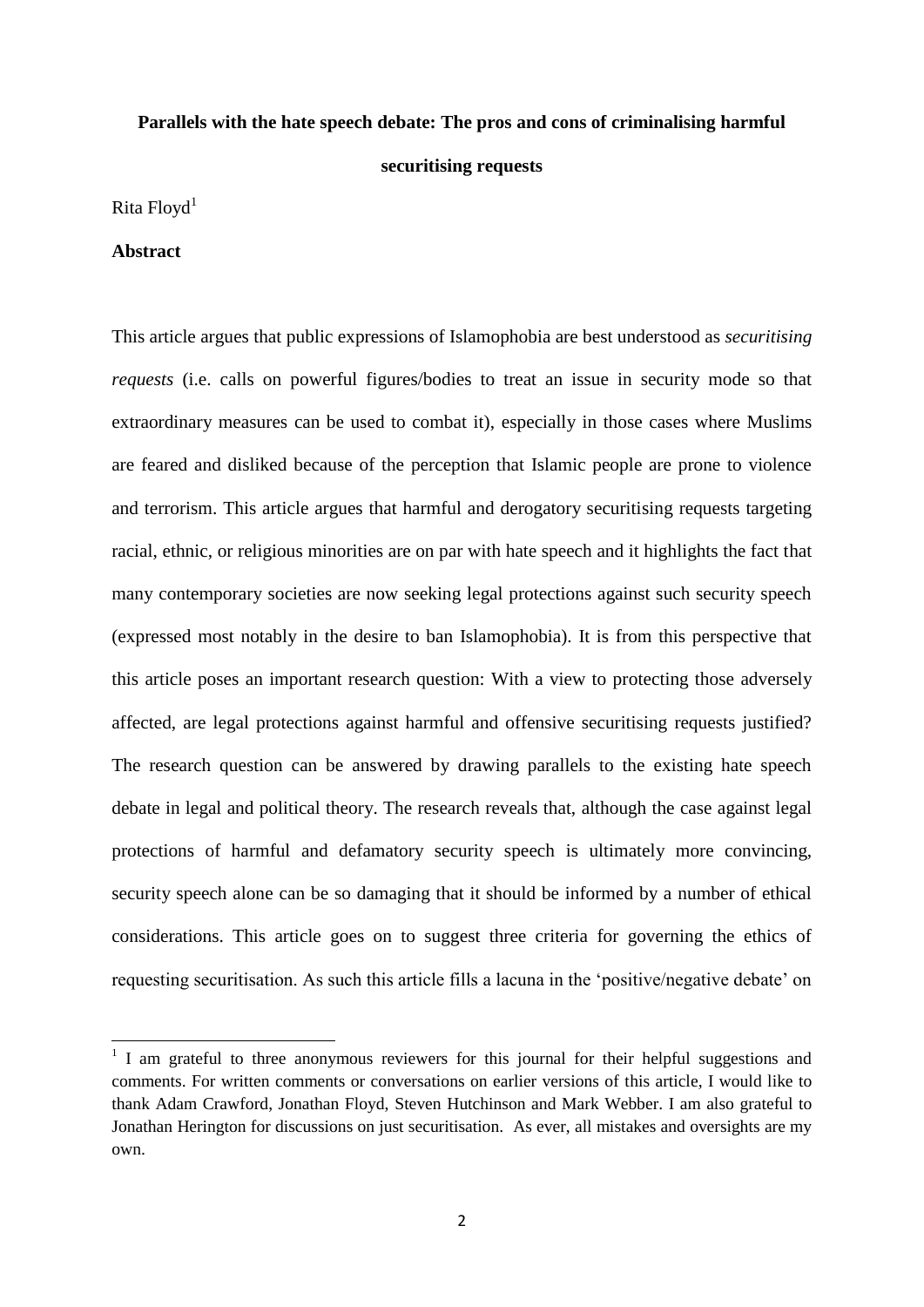the ethics of security that has engaged with securitisation, but that has failed to consider the ethics of speaking security.

## **Keywords**

securitisation, hate speech, PEGIDA, Muhammad cartoon crisis, harm, Islamophobia, positive/negative debate, security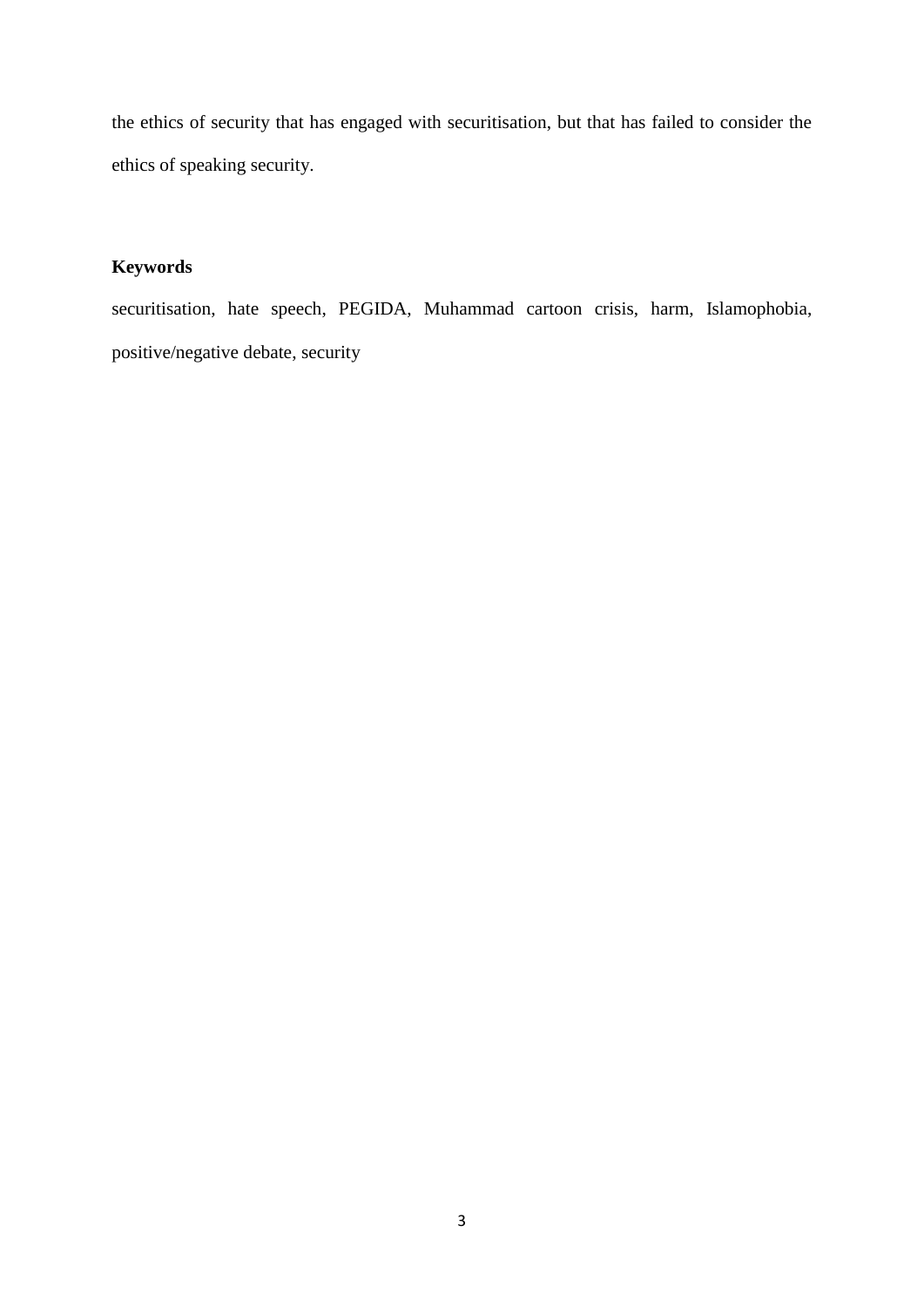#### **Introduction**

One consequence of the terrorist attacks in France, Brussels, Nice, and Germany in 2015 and 2016 and the ongoing migrant crisis is the rise of populist right-wing movements and parties across the European continent. These groups have used the recent terrorist attacks to increasingly portray refugees and migrants (especially those of Muslim origin), as threats to security. In Germany, the leader of the Alternative for Germany (Alternative für Deutschland or AFD) Frauke Petry, for instance, requests that the German government secures Germany's external border and has recommended that police and border guards should not rule out using firearms against illegal refugees if they do not respect the sovereignty of territorial borders (Zeit online, 2016). Her suggestion was backed by several high ranking AFD politicians, including, initially at least, Petry's deputy Betrix von Storch and AFD MEP Marcus Pretzell (Stern, 2016). In a similar vein, after the initial (and later dismissed as false) speculation that the perpetrators of the November 2015 Paris attacks were refugees, and that "terrorist-refugees" were planning similar attacks in Munich. Lutz Bachman, leader of the PEGIDA (Patriotic Europeans Against the Islamisation of the West), movement spoke (on Twitter) of "RefugeISIS" – not refugees (Harding, 2016). Likewise after the 2015 New Years' eve events in Cologne, where approximately eighty women were sexually assaulted and/or mugged by up to a thousand young men with migrant backgrounds, and consecutive similar incidents in numerous public swimming pools and discotheques, Bachman (during a Facebook video post) was wearing a T-shirt with the slogan 'Rapefugees not welcome', seemingly declaring that all refugees are security threats to (German) women wherever they go (Die Welt, 2016). Bachman uses these crass expressions to underline PEGIDA's request to German politicians that they secure borders and also German identity. In his own words: 'we [PEGIDA] demand here today, the creation of tougher immigration laws […] modelled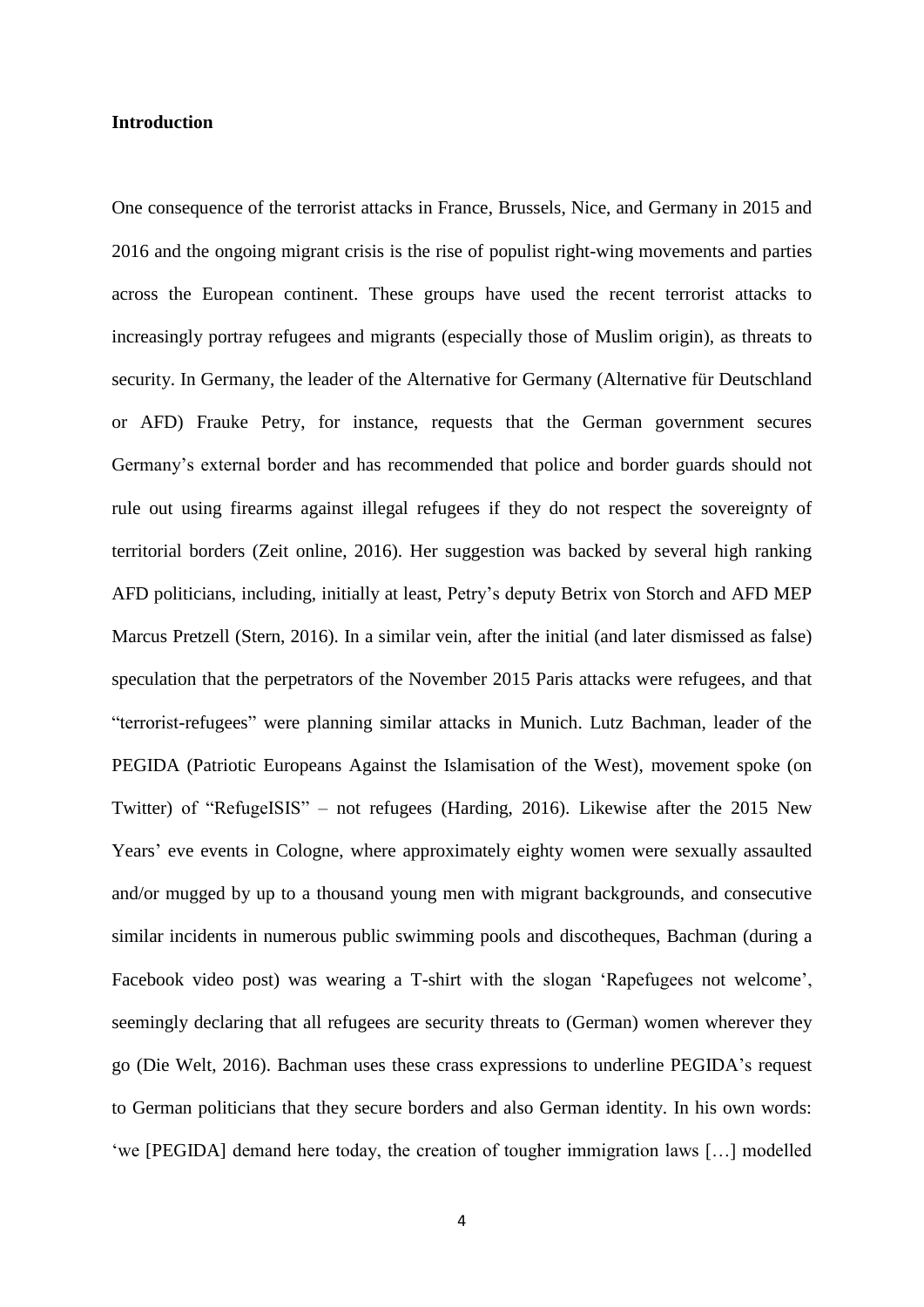on the example of Canada or Switzerland. Deportation […] of Islamists and religious fanatics. [….] More means for national security [Innere Sicherheit] […] to deal with new threats and challenges.' (Bachman, 2015: 3, author translation)

The social and political construction – in language and lately also in visual depiction – of security threats has been a major concern for critical security studies for many years, evinced by the popularity of the Copenhagen school's securitisation theory (Buzan et al, 1998). In security studies, securitisation refers to the process by which an issue is removed from the ordinary democratic process and placed in the realm of the high politics of security, where conventional rules no longer apply and where extraordinary means may be used to address the issue (Buzan et al., 1998). For many scholars in the field, a case of successful securitisation consists of both a securitising move (a speech act that declares an entity as threatening) coupled with audience acceptance and palpable, usually extraordinary, security action (Buzan et al., 1998; Balzacq 2011); it does not refer to security measures that successfully avert a (perceived) threat. This article argues that Bachmann and Petry's remarks are best understood as *securitising requests*, which is to say rhetorical moves aimed at persuading others (usually more powerful actors) to securitise, but that are not in and of themselves successful securitisation. The scholar Juha Vuori puts the logic of these sorts of securitising speech acts in more technical terms:

The perlocutionary effect intended by [securitising requests], is to convince decision makers of the urgency of a threat, so that they will agree to raise the issue onto their agenda and effect the suggested measures. The illocutionary point [...] is directive, as the point is to try to get other people to do things, to get the hearer to carry out the course of action as represented by the propositional content e.g., to do X in order to repel threat Y. (2011:197)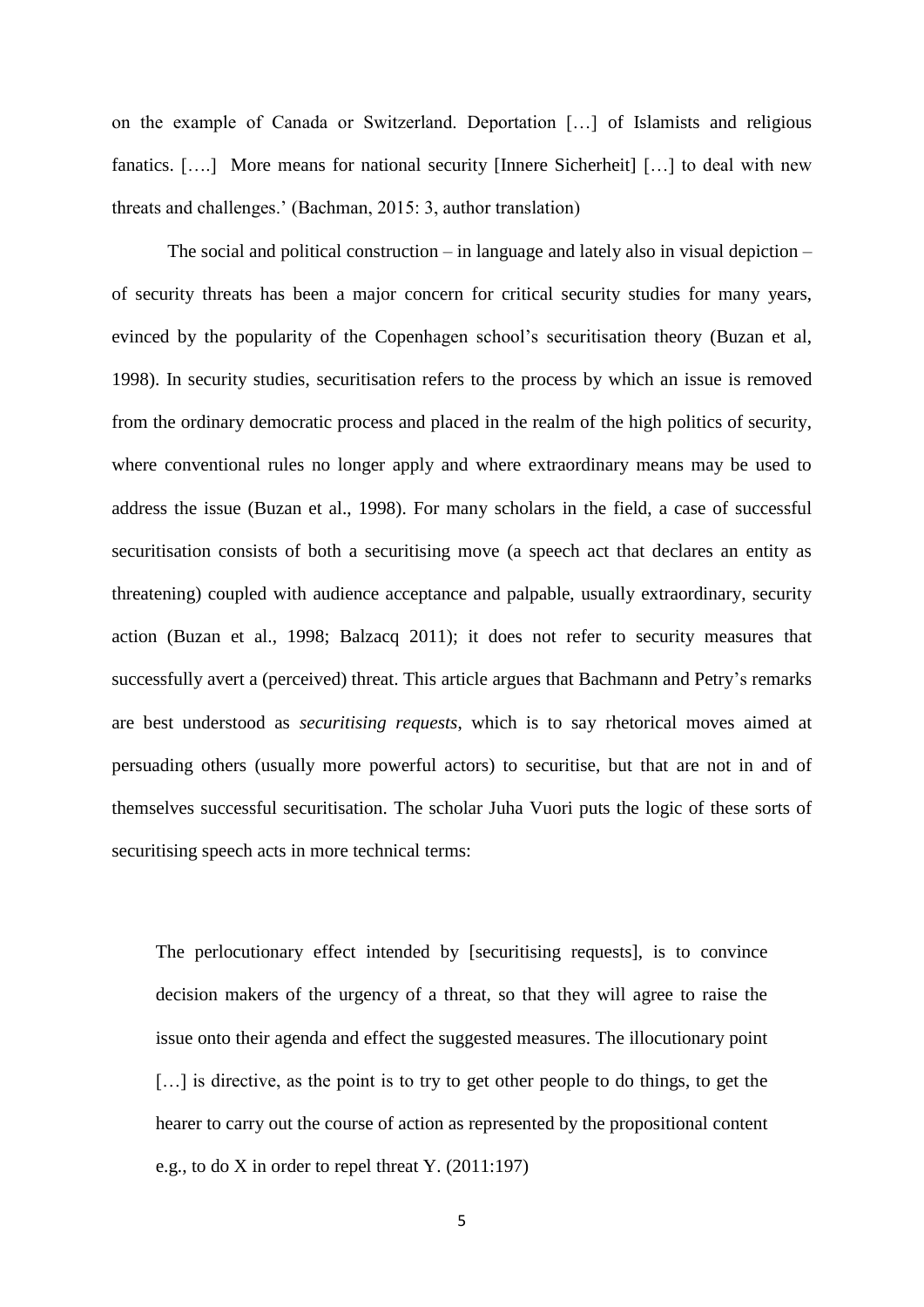The concept of securitising requests is important because it theoretically captures that securitising actors and their securitising moves do not exist in a political vacuum; rather they are influenced by a variety of actors including political advisors, opposition politicians, public intellectuals, newspaper editors and ordinary people. In other words, by actors whose intention in speaking security is not to announce, or seek legitimation for, the use of potentially extraordinary measures, but rather by actors who seek for others - more powerful actors- to securitise. In western liberal democracies, the media (specifically tabloid newspapers) serve as perhaps the most important entities in requesting securitisation. In the United Kingdom, for example, the *Daily Mail* has for years requested the securitisation of migration (Squire, 2914:85; see also Said,1997), and as such influenced the BREXIT referendum; both the initial decision to hold a referendum as well as its outcome (cf. Vultee, 2011; Croft, 2012:213). Although the logic of securitising requests is implicitly recognised by many scholars, it is common practice to refer to all instances of security speech as securitising moves. In other words, this paper is also an opportunity to clear up this conceptual oversight within securitisation studies.

While the concept of securitising requests is important in its own right (notably how precisely they influence securitising actors), this article is primarily concerned with ethics of speaking security. Securitising requests are important in this context. Not only do they highlight that by speaking security actors do distinct things (i.e. advance towards securitization or else request that other actors securitise), but also a focus on securitising requests enables a focus on a much larger group of people than attention to securitising actors and their securitising moves would allow. Nonetheless, since both securitising requests and securitising moves are forms of speaking security, any recommendations concerning the ethics of security speech following this analysis apply to both forms of security speech.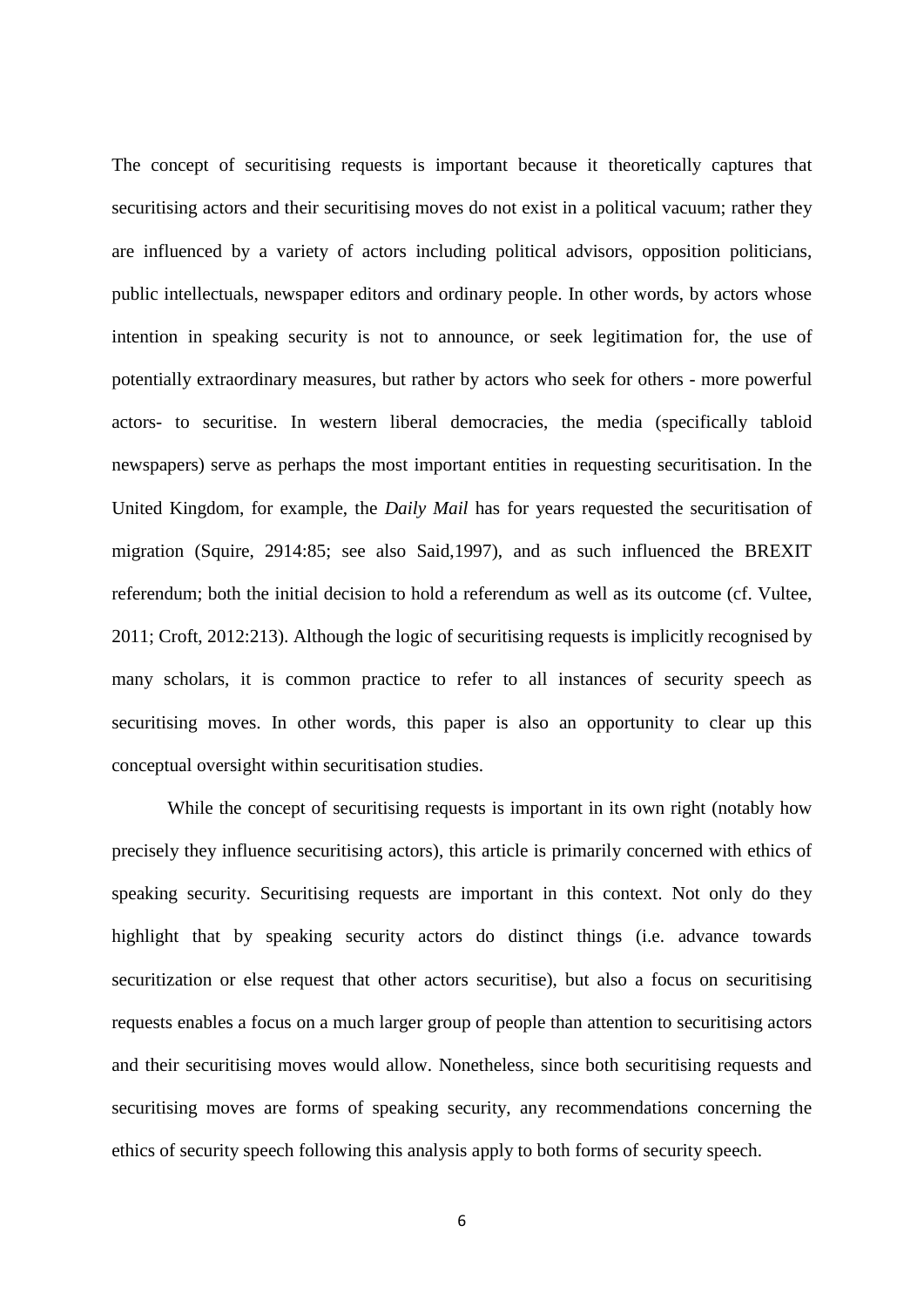In order to probe the ethics of speaking security this article starts by suggesting that securitising requests that are harmful and derogatory to racial, ethnic, or religious minorities are best understood as expressions tantamount to hate speech. Specifically, it is suggested that even in cases where the securitising request is not expressed using overtly offensive language; the identification of a minority as threatening simply because of *who* they are changes the minority's standing in society and its effects are thus on a par with those of hate speech.

The equation of certain forms of security speech with hate speech is an important one. It draws attention to the fact that the existing hate speech debate, which is focused primarily on racism, downplays the concept that harmful speech can also be motivated by genuine fear.<sup>2</sup> PEGIDA, for instance fears not only the threat posed from terrorist migrants/refugees but also the loss of German identity due to Islamisation (Bachmann, 2014:3). Hence the issue is not whether or not one has the right to express racist views, but instead, whether or not one may express fear even in the starkest possible terms. The link between security speech and hate speech also shows – as will be argued later – that harmful or derogatory security speech can cause retaliation by those offended, leading to real insecurity for societies in which the security speakers reside, while it can also stimulate hate crimes against minorities.

Most importantly – for the purposes of this article – the link between hate speech and some forms of security speech highlights the fact that legal protections are increasingly being sought against specific kinds of harmful and offensive securitising requests. For the most part this takes the form of politicians, organisations, and parties seeking the elevation of public expressions of Islamophobia<sup>3</sup> to a criminal act. Before I can provide details, it is important to stress at this point that Islamophobia is ill defined and its meaning contested. (see, for

<sup>&</sup>lt;sup>2</sup> In the context of the Muhammad Cartoon crisis, for example one popular argument was 'that equating Islam with terrorism, violence, and death is  $[\dots]$  racism' (Bleich, 2006: 17).

<sup>&</sup>lt;sup>3</sup> It should be noted that not all expressions of anti-religious or blasphemous speech are hate speech. Tariq Modood suggests, for example, that the Danish newspaper's intention in publishing the cartoon was to 'bring Muslims in line' and 'to teach Muslims a lesson' (2006,5; see also Carens (2006, p.34)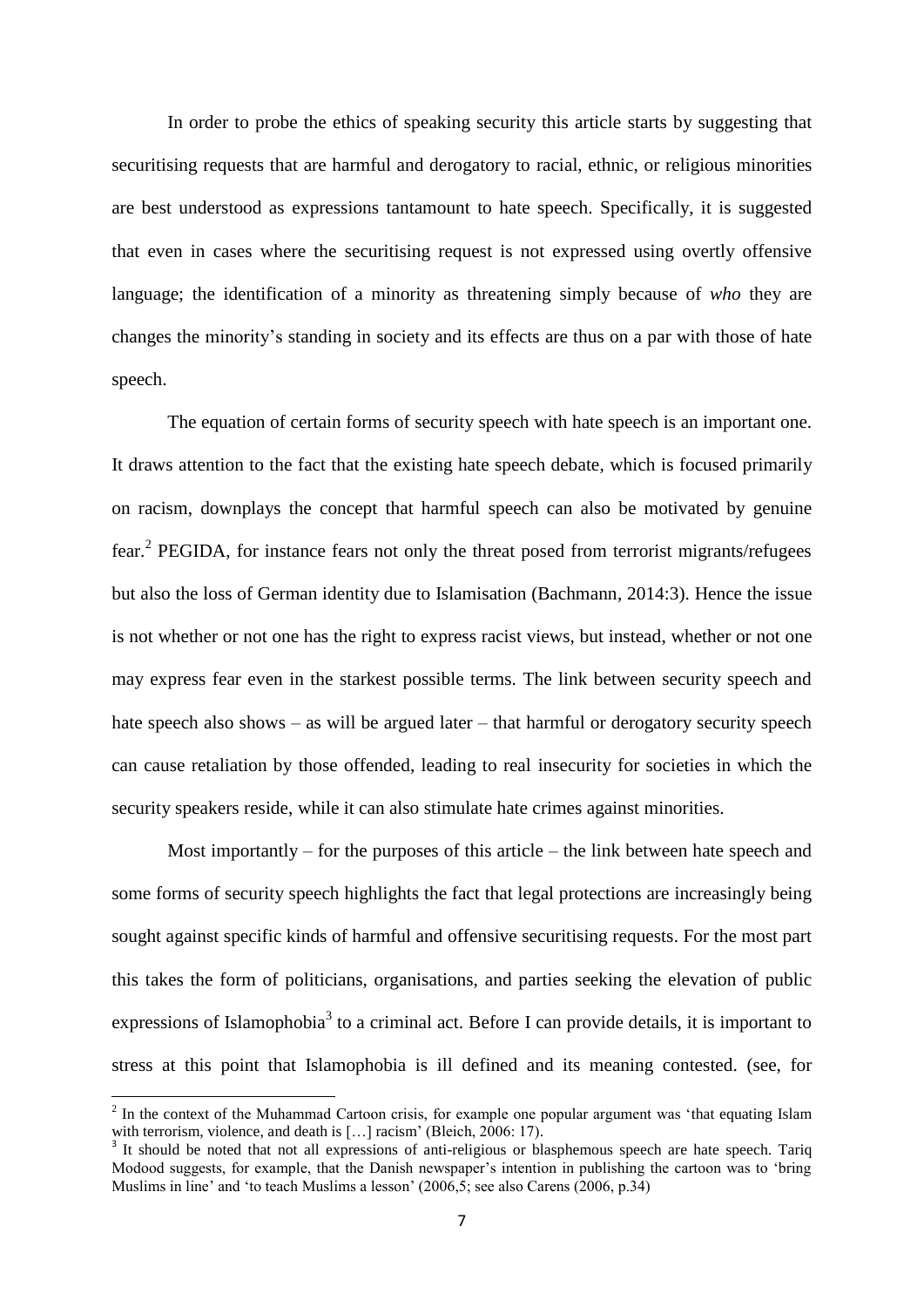example, Allen, 2010; Sayyid and Vakil 2010; Esposito and Kalin, 2011) The Runneymede Report, *Islamophobia: A Challenge for Us All* from 1997, which has been instrumental in establishing the term in popular debate, defines Islamophobia as 'the dread, hatred and hostility towards Islam and Muslims perpetrated by a series of closed views that imply and attribute negative and derogatory stereotypes and beliefs to Muslims' (cited in Esposito, 2011: xxiii). Strictly speaking, and as Chris Allen has convincingly argued, the conceptual 'phenomenon' of Islamophobia<sup>4</sup> denotes a hatred of Islam, while 'expressions' of Islamophobia 'target religious or theological tenants of Islam' (2010: 15,136). For the most part, however, as Fred Halliday notes 'expressions of Islamophobia are 'anti-Muslim' rather than 'anti-Islamic'. The rhetoric is against people, not religion' (cited in Allen, 2010:135), and the term Islamophobia etymologically incorrect. Consequently many analysts now think that what is generally referred to as Islamophobia is really racism, specifically (cultural) racism and racialisation (Meer and Modood, 2009; Meer, 2013). In addition to the fact that racism here is a problematic label, because 'Muslims are not a 'race'' (Sayyid, 2010:13), an exclusive focus on racism obscures that –for all its problems- Islamophobia is also about fear. Attributing 'fear' and 'phobia', however, runs the risk of exonerates the person having the phobia because a phobia is an 'illness'. (Sayyid, 2010: 12; Allen, 2010:136). Consequently, if as I do here, one wishes to highlight the fear element in Islamophobia, it is important to recognise that some of this might be caused by already existing racism, whilst racism itself might also be caused by fear.

With this in mind, let me now turn to the empirical examples demonstrating the increased desire to criminalise Islamophobia. In the United Kingdom for example, the former Labour leader Ed Miliband – in the run up to the 2015 election – vowed to make Islamophobia illegal (Chapman, 2015). Meanwhile the *Subcommittee on the Constitution and* 

<sup>&</sup>lt;sup>4</sup> The threshold for what sort of thing counts as Islamophobia is different for different people because -it is widely acknowledged – that some people (mainly Muslim leaders) use it to knock down legitimate criticisms of Islam. (Allen, 2010:3)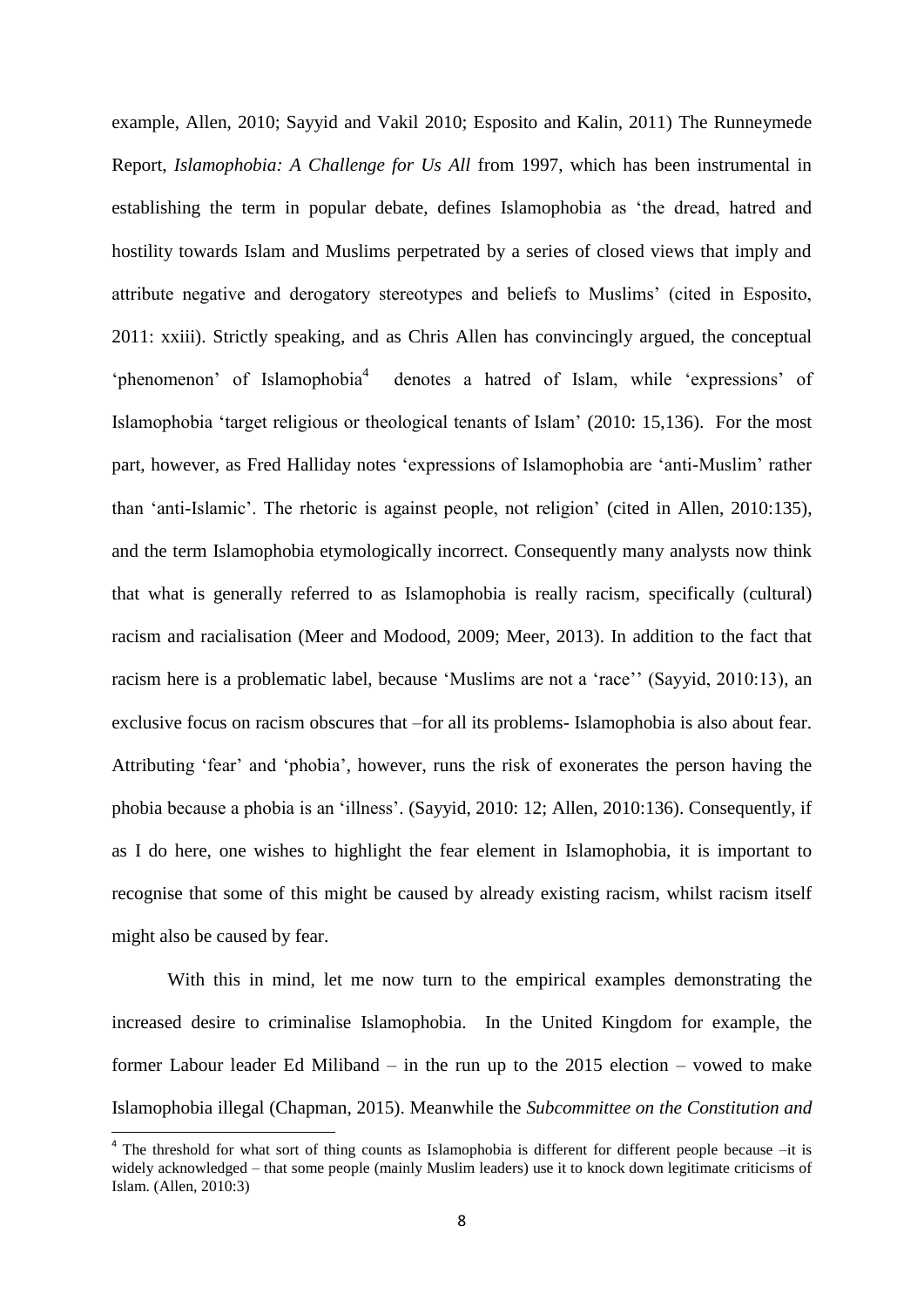*Civil Justice* within the United States House of Representatives is currently discussing a bill (Resolution 569, sponsored by Donald S. Beyer, Jr. of the Democratic party) that seeks to condemn 'violence, bigotry, and hateful rhetoric against Muslims in the United States' [\(https://www.congress.gov/bill/114th-congress/house-resolution/569/all-info\)](https://www.congress.gov/bill/114th-congress/house-resolution/569/all-info), even though the U.S. constitution does not include hate speech protections. In Germany, section 130 of the German criminal Code 'incitement to hatred', which has its origin in Germany's holocaust, has been amended twice in recent years and the law now prohibits 'defaming segments of the population' in speech and/or written materials. (German Criminal Code,  $2015$ ,  $\S 130$ )<sup>5</sup> Moreover, since the fatal shooting at the French satirical magazine Charlie Hebdo and the terrorist attacks in Paris in November 2015, non-state actors and individuals are urging the European Union (E.U.) to consider a Europe-wide ban on Islamophobia (Cerulus, 2016), as such events – like the London 7/7 bombings and similarly motivated terror attacks – have led to an increase in hate speech and hate crimes against Muslims. Finally, in response to the Danish cartoon crisis, the United Nations General Assembly and its Human Rights Commission (UNHRC) passed a special resolution (on 26 March 2009) 'condemning the "defamation of religion" as a human rights violation' (Waldron, 2012: 124).

In light of these empirical developments, the principal research question addressed in this article is this: With a view to protecting those adversely affected, are legal protections against specific kinds of harmful and offensive securitising requests justified? In order to answer the research question, this article draws parallels to the longstanding debate on hate speech protections in legal and political theory that arose in the context of such provisions in some states (most European states) but not others (notably the United States). The key issue

1

<sup>5</sup> Bachman was charged for 'Volksverhetzung' for 'Rapefugees not welcome' under this amended law in Mai 2016. Petry,who had separately been reported to the authorities for firearm remark, were not followed up by the prosecutor in Mannheim in February 2016 as they were deemed in line with freedom of speech. Noteworthy is that Petry had done much to downplay and ameliorate the remark immediately after it was made.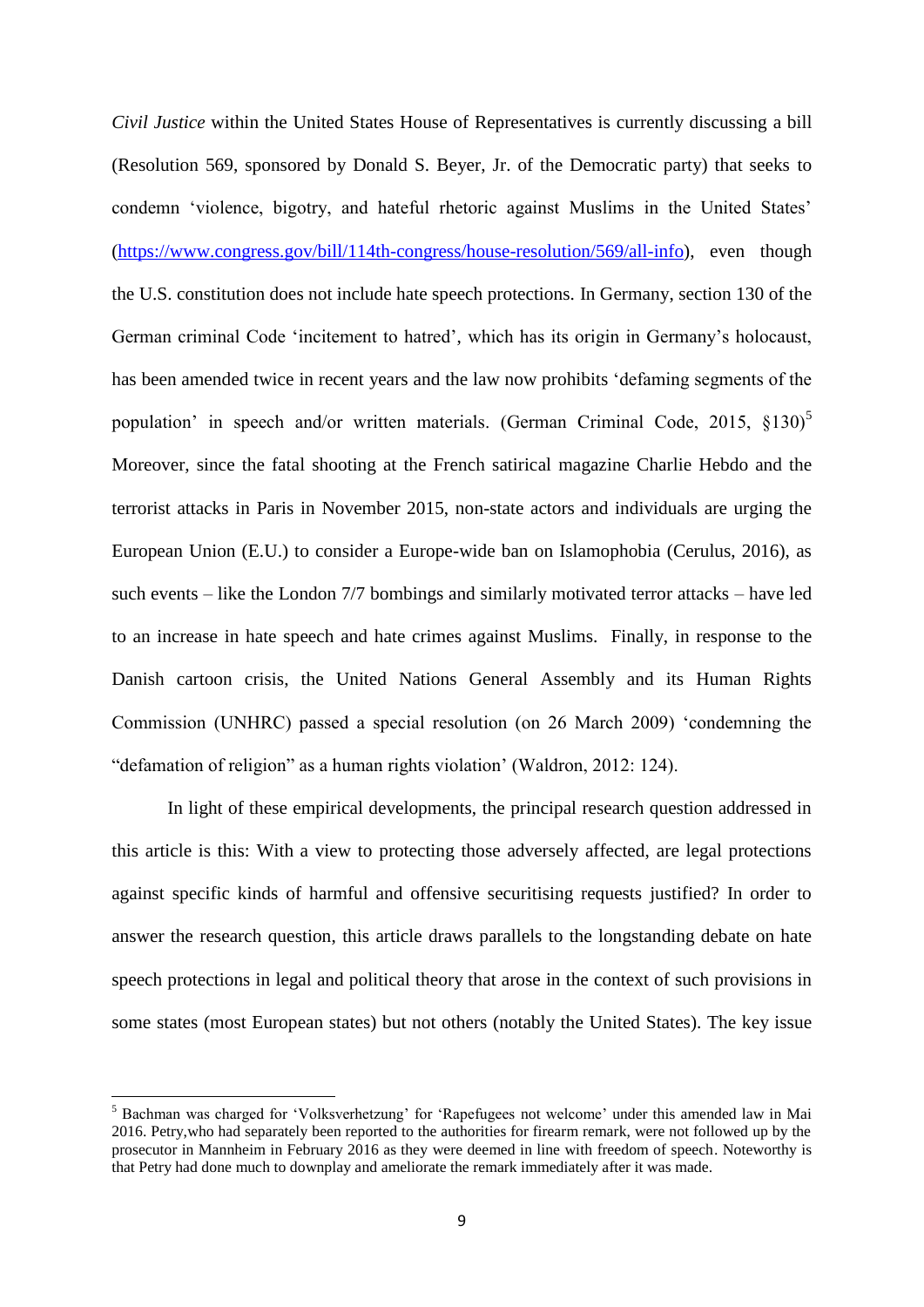is whether utterers of securitising requests should be allowed to 'say'<sup>6</sup> what they like in line with the right to free speech as is (most prominently) stated in the U.S. Constitution's first amendment, or should the language and visuals of such securitising requests be curtailed in the way hate speech is in many European countries under various statutes, most commonly criminal codes (The Legal Project, 2015).

Analysing security requests using this lens, reveals that security speech, as opposed to securitisation (here: successful/satisfied only after policy change has occurred), merely causes indirect harm (i.e. it leaves people feeling insecure and/or offended), while criminalisation is a proportionate response only to direct harm. Instead of advocating criminalisation, this article suggests that people ought to act in a socially and politically responsible manner and consequently, request securitisation ethically.

This article sketches out three substantive criteria governing the ethics of requesting securitisation. The criteria advanced concern when to request securitisation and how to do so, and utilise existing research on 'just securitisation' (Floyd, 2011, 2015, 2016a). As such this article also seeks to be an important contribution to the 'positive-negative' debate on security/securitisation featured primarily in this journal (e.g. Floyd, 2007, Roe, 2008a, 2012 Hoogensen Gjørv, 2012; Nyman, 2016), that has made much of the ethics of securitisation, but that hitherto failed to engage with the ethics of speaking security.

This article is structured as follows: Section I advances the concept of securitising requests as distinct from securitising moves and securitisation. Section II examines the case for advocating legal protections against harmful security speech utilising key insights from the hate speech debate found in legal and political theory. Section III outlines the case against such protections following the same method. Section IV sets forth three criteria governing the ethics of requesting securitisation. The conclusion summarises the argument advanced.

<sup>&</sup>lt;sup>6</sup> In inverted commas here, because it technically also includes visuals.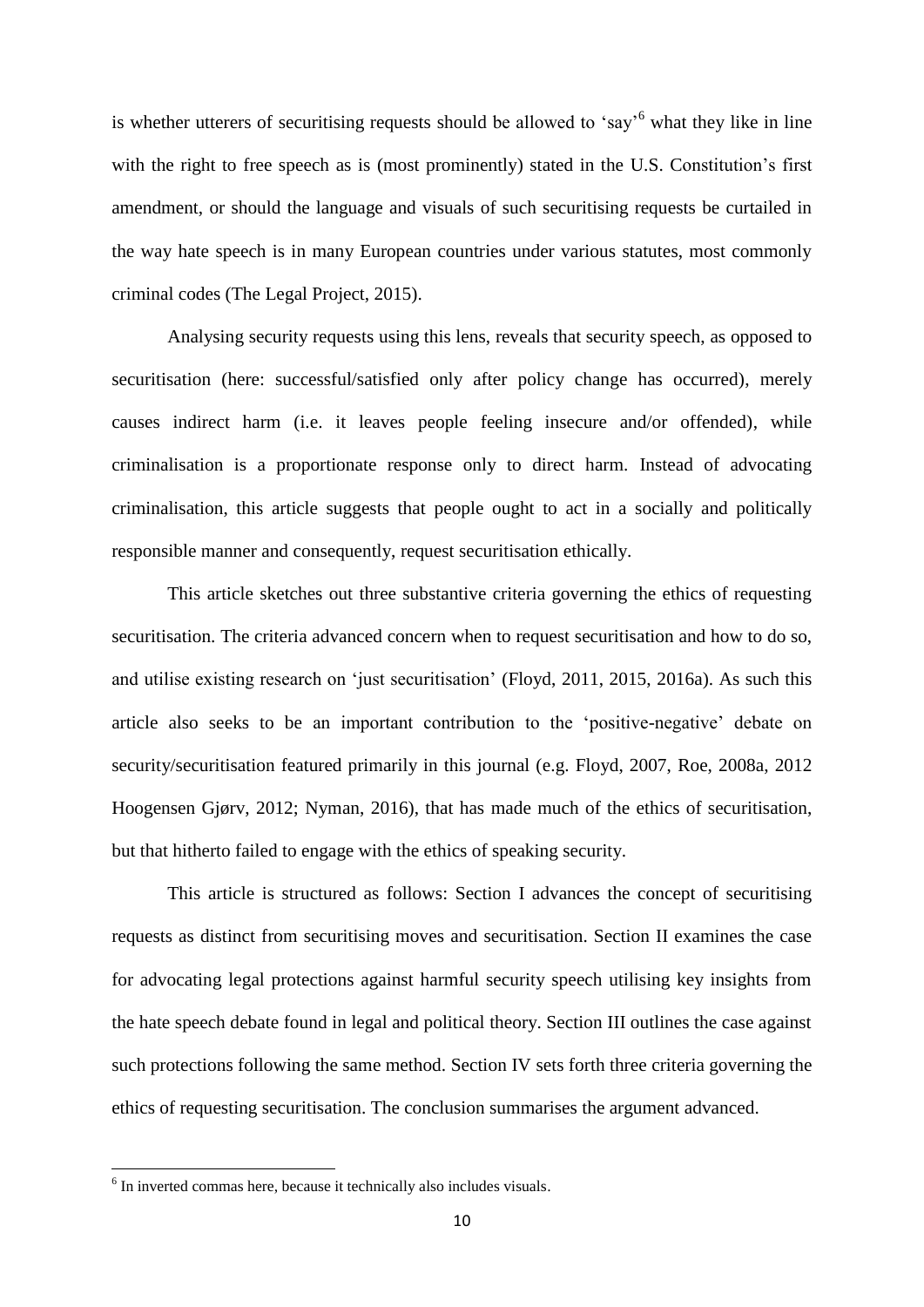## **I. What are securitising requests, how are they distinct from securitising moves and successful securitisation?**

The concept of securitisation originates from the work of the Copenhagen school, and specifically from that of one of its key members, Ole Wæver. After the Cold War, security policy both widened and deepened to include non-traditional security issues (e.g. environmental degradation, economic decline, migration) and referent objects of security policy other than the state (e.g. the environment, large banks) (Buzan and Hansen, 2009). Securitisation theory is able to capture analytically many of these new forms of security because it holds that security is a social and political construction, whereby issues become security threats only when they are considered to be that by relevant actors. In other words, it does not matter as such whether threats are objectively present (i.e. real).

Today, securitisation scholarship comprises a number of competing strands of securitisation, many of which have extended, refined, and clarified important aspects of the Copenhagen school's original theory (see, for example, various in Balzacq, 2010; Williams, 2003; and Hansen, 2000). In part, this theoretical work is driven by numerous inconsistencies and even contradictions in the Copenhagen school and/or Wæver's work. For purposes of this article, it is important to note that there is some confusion over when securitisation 'succeeds'. The Copenhagen school appears to vacillate between tying the success of securitisation to the acceptance of the securitising move by an audience (for example, in the case of terrorism in the United Kingdom, when the general public has accepted that there is a terrorist threat) and the adoption of extraordinary measures and/or exceptional means (e.g. in the U.K. terrorism case when exceptional policy change occurred). Thus, on the one hand, they argue that securitisation is defined by 'three components (or steps): existential threats,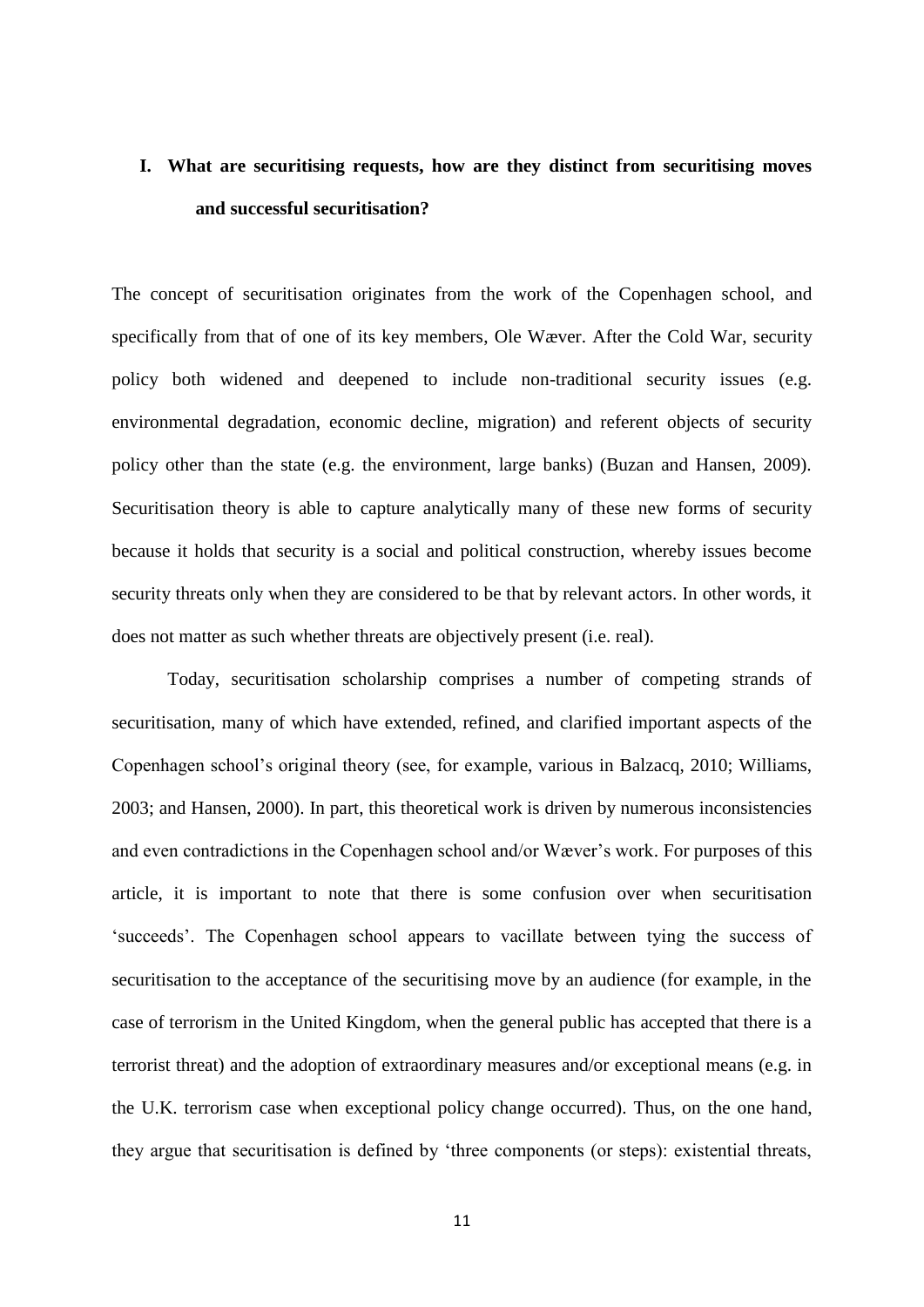emergency action, and effects on interunit relations by breaking free of rules' (Buzan et al., 1998: 26), suggesting that extraordinary emergency measures are a necessary part of securitisation because rules are tantamount to 'the normal way' (ibid.). On the other hand, some passages of the seminal *Security: A New Framework for Analysis* suggest that securitisation is not decided by the use of extraordinary emergency measures in that same way. Instead, it argues that 'we do not push the demand so high as to say that an emergency measure has to be adopted, only that the existential threat has to be argued…' (ibid, 25); while in his single authored work, Wæver has repeatedly stated that 'security is a speech act' (Wæver, 1995).

As a consequence, some scholars have argued that if the linguistic speech act element, which is seemingly so central to original securitisation theory is taken seriously, then securitisation succeeds at the point of audience acceptance (for example, in the case of the securitisation of terrorism in the United Kingdom, securitisation succeeds when the general public accepts arguments put forward by the executive that there is a terrorist threat), and adoption of security measures does not come into it. Vuori, for example, writes that 'security measures and their public securitisation are theoretically and at times even practically separate from each other, and thereby the application of security practices cannot be a sufficient criterion for the success of securitisation' (Vuori, 2011: n98). In this vein he goes on to identify five types of 'securitisation': '(1) securitisation for raising an issue on the agenda, (2) securitisation for deterrence, (3) securitisation for legitimating past acts or for reproducing the security status of an issue, and (4) securitisation for control' in addition to (5) 'securitisation for legitimating future acts', which he attributes to Wæver (Vuori, 2008: 76). While Vuori seems to offer an elegant way out of the extensive debate that has ensued on whether or not security measures have to be exceptional to qualify as such, he overlooks that the Copenhagen school actually differentiates between securitisations that, we may say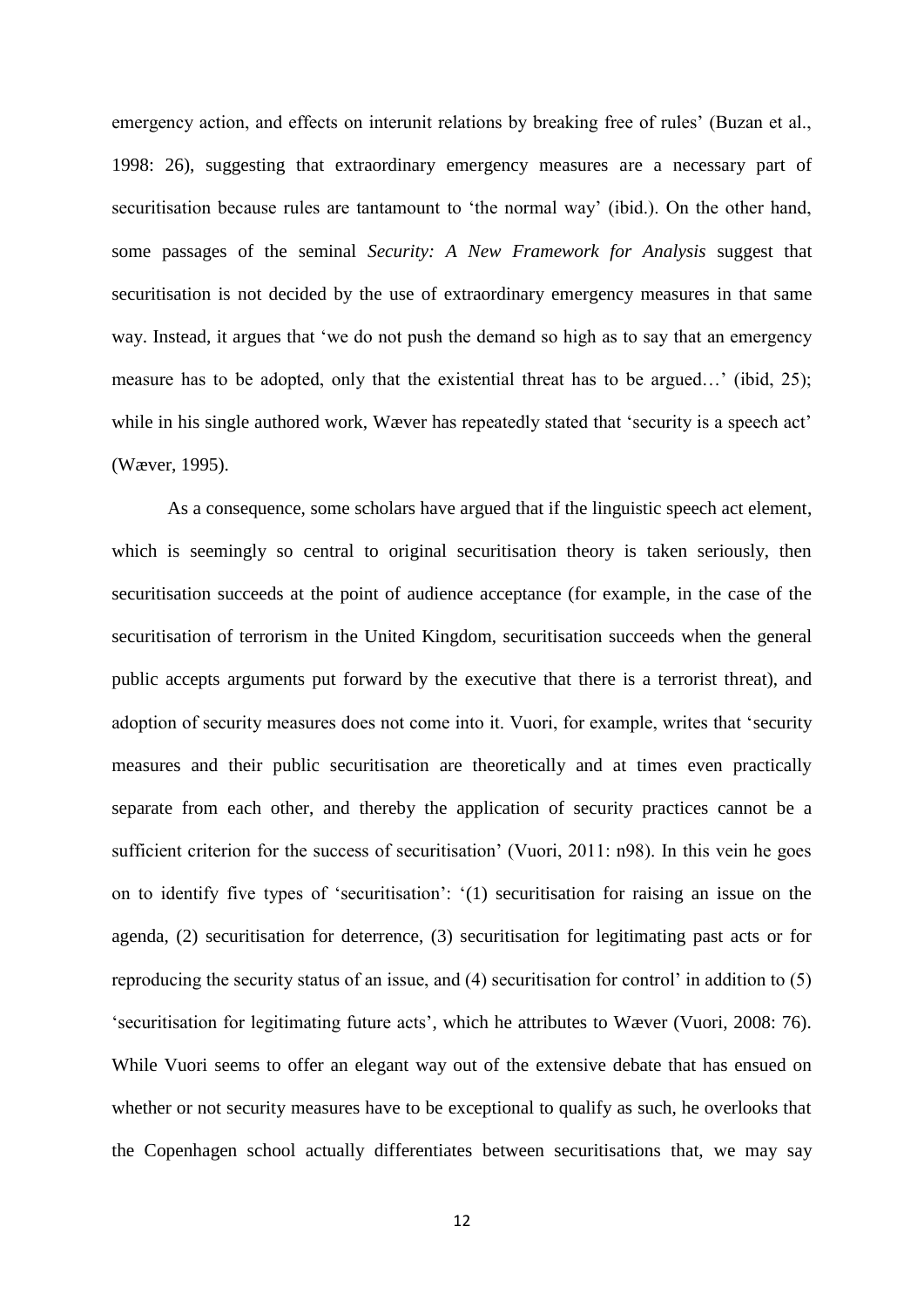(merely) exist (i.e. at the point of audience acceptance) and those that are successful (i.e. when, in addition to a relevant audience accepting a securitising request, security measures are adopted (Collins, 2005). In the case of U.K, terrorism, for example, this refers to the various new laws and police powers that came after. The reason why the school draws this distinction is that the former leaves one unable to sort the 'important cases [of securitisation] from the less important ones', because 'many actions can take [the securitisation form] on a small scale' (Buzan et al., 1998: 25).

In successful securitisation, then, at least for the Copenhagen school, securitisation and security measures are not separate processes at all, while the securitising move is a part of securitisation (successful or otherwise). Moreover, in successful securitisations, utterers of securitising moves and securitising actors are one and the same; indeed, securitising actors use language to – in Vuori's terms – legitimate past or present action, to deter and to control, in ways that they then act on. Or, as I have argued elsewhere, *bona fide* securitising actors<sup>7</sup> use language either to warn off an "aggressor" (loosely: any agent at the source of a threat) or to promise protection to a referent object, or, in some cases, to do both (Floyd 2010, 2016b). This said, however, it is possible for other actors to speak security. Securitising actors (mostly) speak security in order to move or advance further in the direction of securitisation<sup>8</sup>, for example, by seeking acceptance from a designated audience for the necessary policy change (Roe, 2008). Other speakers of security, however, have neither the intention nor the capabilities to perform securitisation<sup>9</sup>. Instead, their purpose in speaking security is to *request* securitisation from another – usually more powerful – entity.<sup>10</sup> Vuori refers to this as agenda-

 $\overline{a}$ 

 $<sup>7</sup>$  Without going into excessive detail, it can be argued that securitisation scholarship ought to be more consistent</sup> with regards to terminology. It is misleading to label anyone who can utter a securitising speech act a securitising actor; instead the securitising *actor* is the one who either *acts* on the threat, or who is in a position of power to instruct others to *act* (but of course this holds only if one believes that successful securitisation involves policy change).

<sup>&</sup>lt;sup>8</sup> This qualifier mostly is necessary because securitising actors may not be truthful in their intention (cf Floyd 2010)

<sup>&</sup>lt;sup>9</sup> Notably the Copenhagen school denies individual persons the capability to securitise outright.

 $10$  Often but not necessarily the state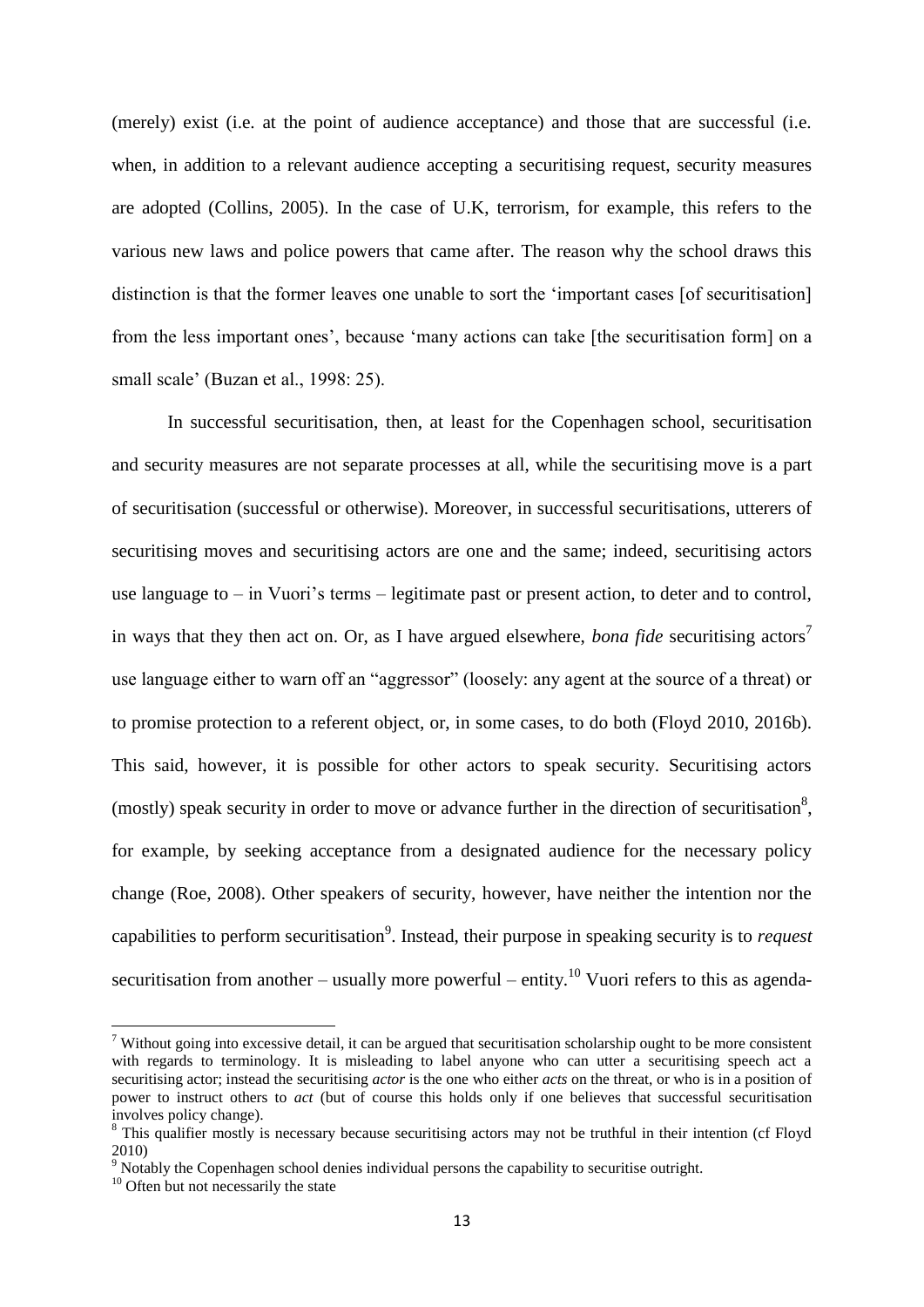setting 'securitisation', but he is an exception, most other scholars indiscriminately use the term securitising move for all instances of speaking security, even if many, at least implicitly, recognise different logics informing security speech.<sup>11</sup> It is reasonable to suggest that this conceptual oversight stems from the fact that for many scholars securitisation is satisfied/succeeds at the point of audience acceptance, regardless what follows on from this. If, however, we accept that successful securitisation involves policy change we can see that security speech serves different purposes. Securitising requests are separate from securitising moves because they are not uttered with the intention to legitimate, explain, or announce behaviour that will follow or that has gone before; instead, they are addressed to those in a position to conduct successful securitisation (e.g. to those that can enact policy change).<sup>12</sup>

It is difficult to say at what point a securitising request succeeds. At least three options present themselves, one is at the point of audience acceptance (i.e. when the request has been heard), arguably, however, the request is only granted when the designated securitising actor securitises, ergo securitising requests succeed at the point of securitisation. This logic, however, implies that only securitisation could remedy the problem identified in the initial securitising request, when it is possible that politicisation by the targeted actor might solve the problem. All the same, securitising requests and the conceptual separation off from securitising move, enables us to see that securitising moves can be influenced by these primary speech acts. Indeed, an important issue to observe is that while securitising actors

 $11$  Take for example, Claire (now Cai) Wilkinson's work on securitisation in Kyrgyzstan prior to the ousting of President Akaev, which has done much to question the linear logic of process in securitisation. In the article, Wilkinson identifies 'an initial securitizing move [...] at the local level by a number of candidates' (2007:17) opposing the ruling government, aiming to organise the fractured opposition from its supporters. She further argues that this same initial securitising move together with counter-securitisation by the ruling government informed, indeed constructed the securitising actor, insofar as opposition leaders came together, and began echoing the initial securitizing move in their own rhetoric. (ibid: 19) Given this, Wilkinson observes: 'securitizing moves do not exist in isolation and may be simultaneously or subsequently linked to other securitizing moves that in total contribute to a securitization even if they are individually unsuccessful' (2007:20). My point here is not that Wilkinson is incorrect, but simply that conceptually it makes more sense to describe Wilkinson's initial securitising move as a securitising request, while the Opposition's speech act was the securitizing move.

<sup>&</sup>lt;sup>12</sup> Who this is precisely varies for different theorists as it depends on one's understanding of what sort of measures count as security measures (i.e. only extraordinary ones, or also more ordinary ones) (cf. Floyd 2016b)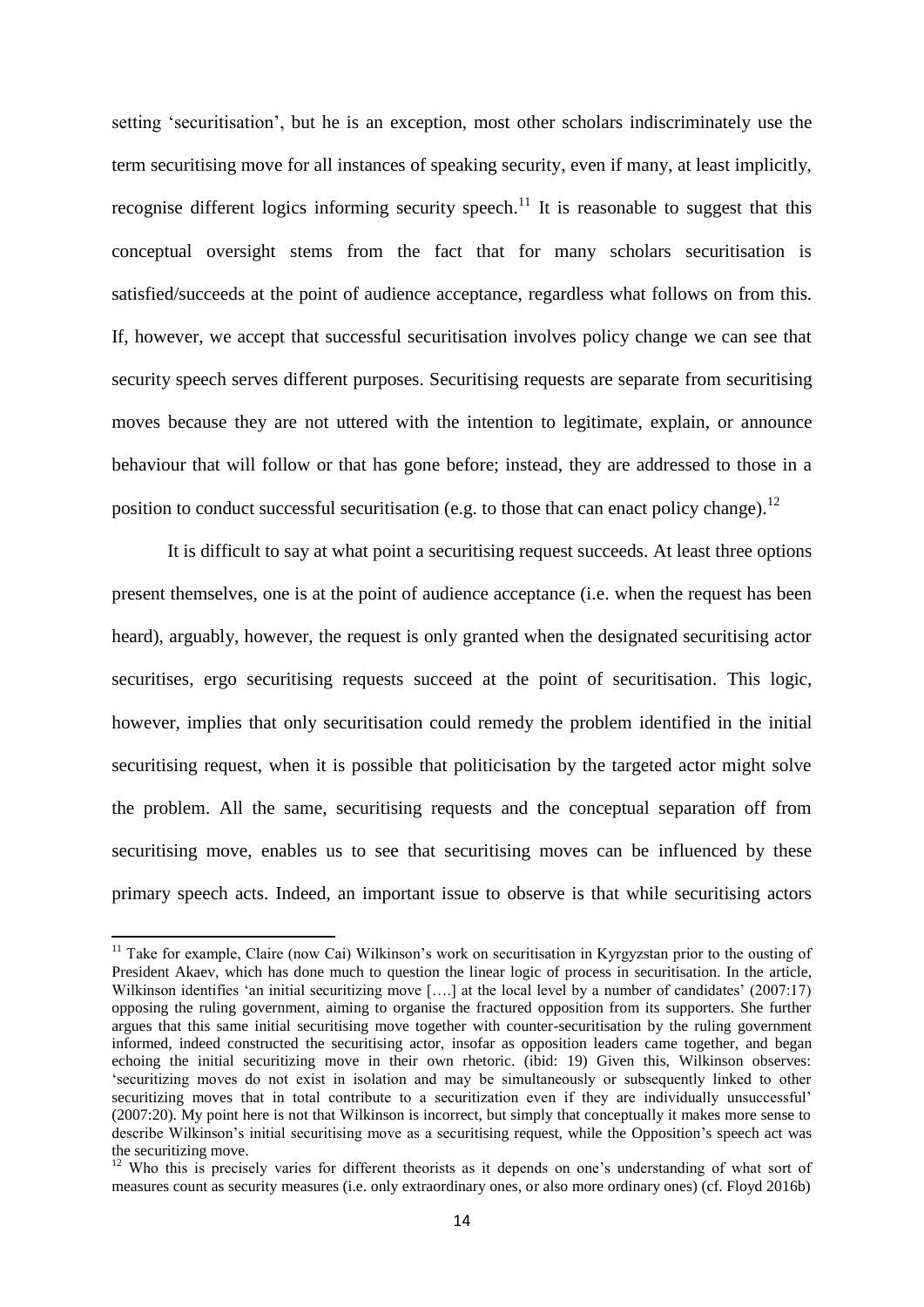need to be in a position of power to perform successful securitisation, anyone can utter a securitising request. That does not mean that everyone has access to the same platforms, or that everyone will be heard equally well, but simply that anyone who has a voice, or who can write, can in principle utter a securitising request (see van Mill, 2015). Anyone, that is, who possesses the physical capability to speak or write and is not silenced by structural constraints, including fear (see Hansen, 2000). This inclusiveness is the reason why this study on the ethics of speaking security commences from a focus on securitising requests as opposed to securitising moves by securitising actors. A holistic ethics of speaking security recognises that ordinary people can –in principle**-** facilitate securitisation. This said, any general rules regarding the ethics of speaking security generated by such a study also apply for securitising moves, as both securitising requests and securitising moves are forms of speaking security, neither do securitising actors have special rights exempting them from all possible ethical standards.

This article now turns to the question of whether anything goes; i.e. should people be permitted to say or write what they want, or whether there should be protections, that is to say legislation that criminalises *some* kinds of securitising requests, notably those that target or single out racial, religious, or ethnic minorities?<sup>13</sup> In other words, and given the empirical context against which this paper is set, are laws banning public expressions of Islamophobia justified?

Before this article dives into the discussion, a word on the meaning of criminalisation is necessary as there is some debate over the proportionality of certain punitive measures (especially non-pecuniary ones, such as imprisonment) for using denigrating speech (see, for example Baker and Zhao, 2013). Although this article does not start from the premise that securitising requests should be criminalised, it does not engage with the debate over what

1

 $13$  These speech acts are related to the criminalisation of minorities such as asylum seekers who have been identified not only as deviant or criminal but also as threats to the welfare state system in the UK and other European Union member states (see, for example, Banks, 2008; Huysmans 2000).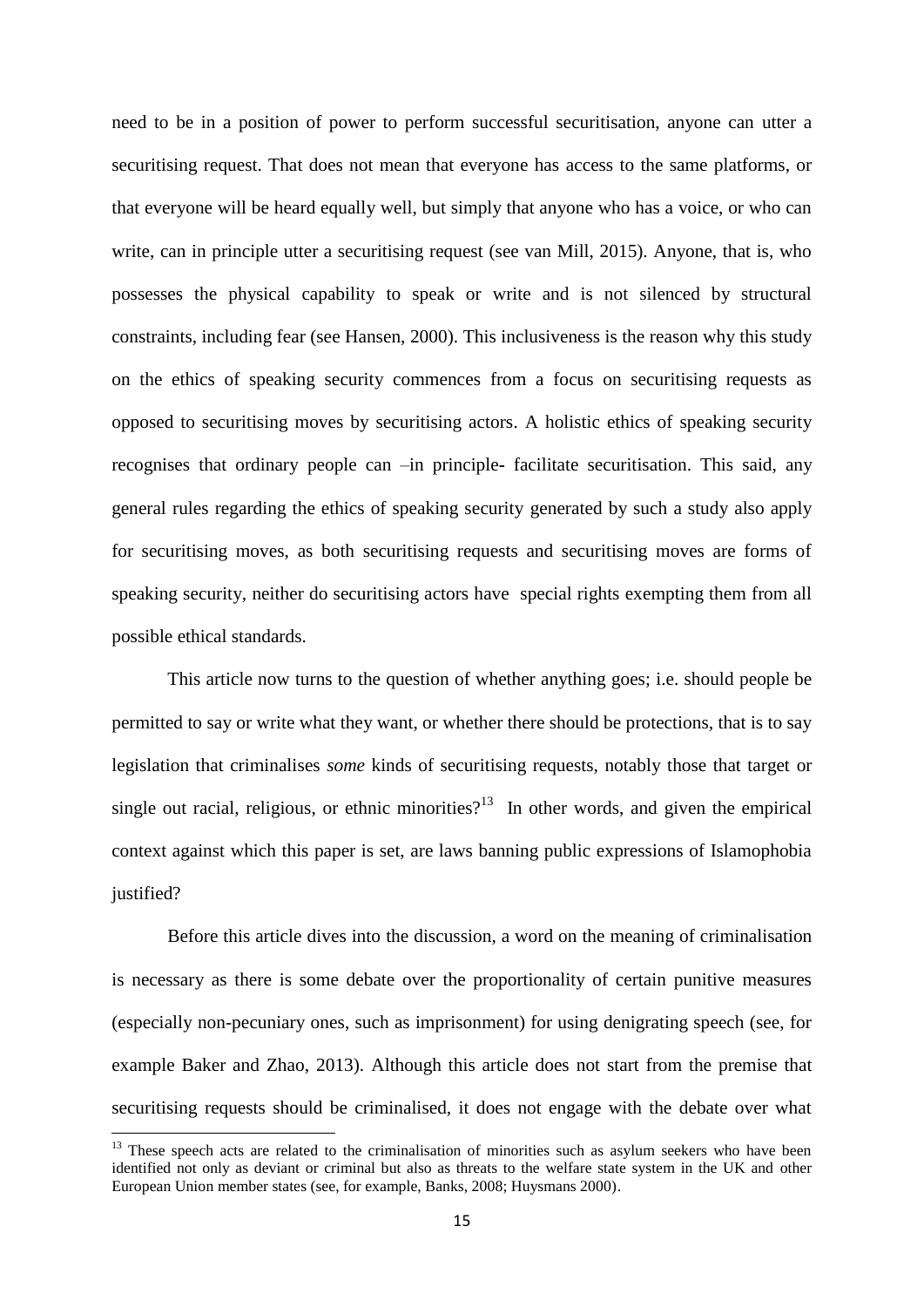type of punitive measure is most appropriate (despite the fact that this could sway one's thinking either way). Instead, the research starts from the lowest common denominator, namely, it considers the issue criminalised if it is written into criminal law regardless of the nature of the punitive measures adopted.

#### **II. The case for protections against harmful and offensive securitising requests**

Lest there be any doubt, it is important to be clear that when contemplating protections against security speech, this article is not concerned with legislating against all possible kinds of securitising speech acts but merely against a few select types. Freedom of speech is an essential value in liberal democracies; among many other things we can see the value of free speech on matters of security in the fact that everyone's potential ability to put important issues on the agenda can have positive consequences. Thus, quite regardless of whether or not they result in successful securitisation, once phrased in security terms issues are often more likely to be heard, discussed, and acted on. As a case in point, consider the recent warnings by scientists that the widespread overuse of antibiotics (especially broad-spectrum ones) is considered a threat to global health security, public health and – in some countries (notably the United States) – to national security, because it leads to antibiotic and microbial resistance. In England these warnings have led to new guidelines for general medical practitioners concerning the frequency of prescriptions for antibiotics (NICE, 2015). So, in contemplating protections against securitising requests, this article is concerned only with a specific type of such requests, namely ones that single out or target racial, ethnic, or religious minorities. This article distinguishes between two different ways of doing so: (1) in plain, but not offensive securitising language; or (2) in an overtly offensive way, for example, by using dehumanising language (e.g. by comparing people to animals or diseases), or by employing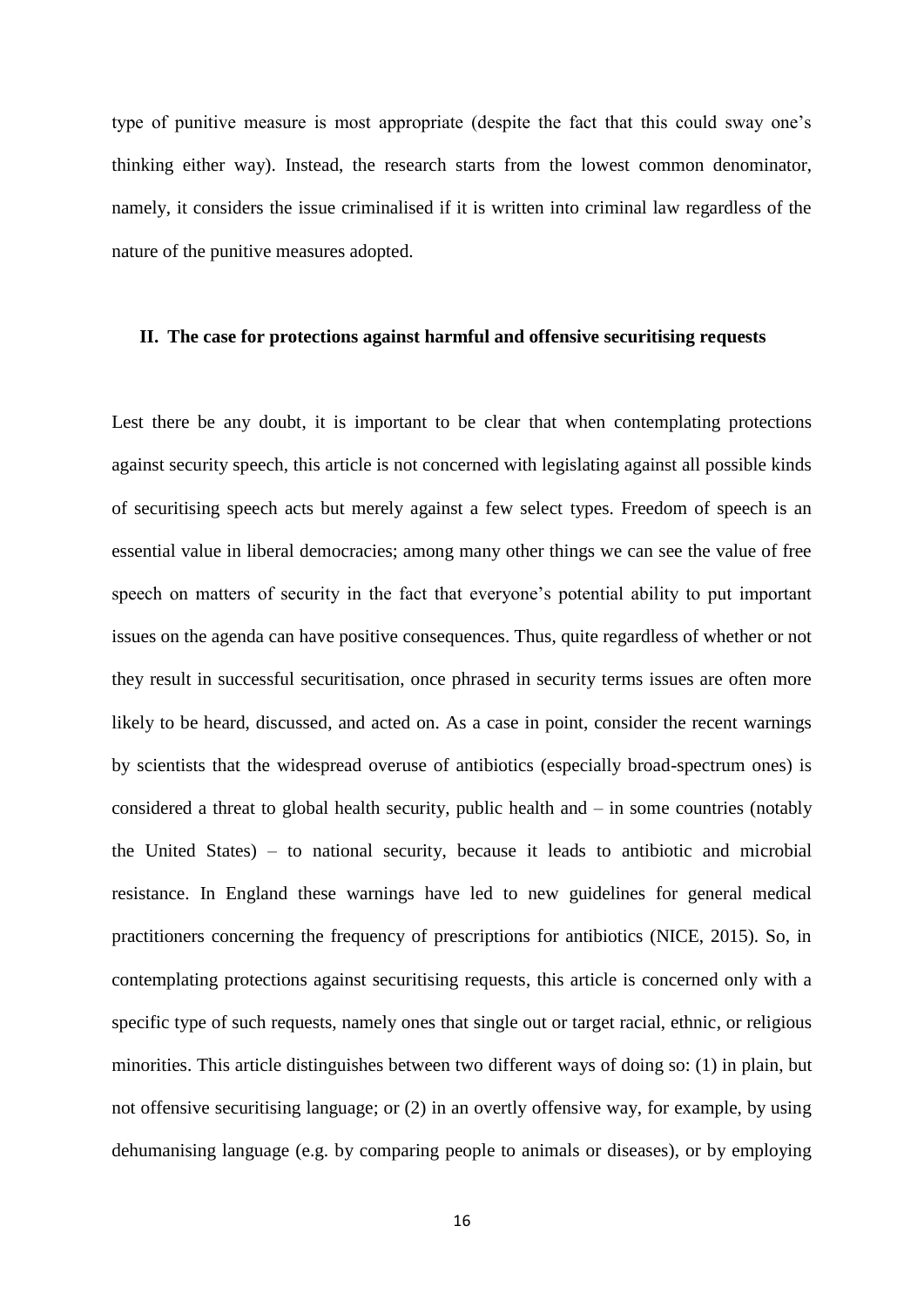racially or culturally motivated slurs, including ridicule.<sup>14</sup> An example of the first kind comes from the United Kingdom after the 7/7 London bombings, when Muslims were repeatedly identified as threatening because they were considered likely to become radicalised and engage in terrorist acts (see Pantakis and Pemberton, 2009; Croft, 2012). As Stuart Croft notes, the connections between 'Islam and terrorism; sharia law and barbarism; sharia law, Islam and a threat to British values' were primarily made by 'powerful social actors [and] major media organizations' (ibid, 212). For example, by polling Londoner's comfort levels of sitting next to Muslims on public transport in case they might blow themselves up (Croft, 2012: 213). Precisely through such means, the relevant actors requested government to get tough on Muslims, and for example, not build a new mosque near the 2012 Olympic Park, to disallow Muslim faith based schools, and instead to create a Britain based on British values (Croft, 2012).

An example of the second way of making security requests was mentioned with Bachman's neologisms of "Rapefugees" and "RefugeISIS" in the introduction, and PEGIDA's request to elected politicians to protect Germany and Germans from such threats. For a further example, consider the case of British media personality and *Sun* newspaper columnist Katie Hopkins who, during the ongoing migrant crisis in Europe, called illegal migrants 'cockroaches', 'a plague of feral humans', 'spreading like norovirus on a cruise ship', and requested that the British government and EU governments need to adopt Australian style security measures (Hopkins, 2015). In her own words:

 $14$  At this point it is worthwhile to remind ourselves that within securitisation theory it is not necessary that the word security is spoken. Wæver argues as follows: 'In practice it is not necessary that the *word* security is spoken. There can be occasions where the word is used without this particular logic at play, and situations where it is metaphorically at play without being pronounced. We are dealing with a specific logic which usually appears under the name security, and this logic constitutes the core meaning of the concept security, a meaning which has been found through the study of actual discourse with the use of the *word* security, but in the further investigation, it is the specificity of the rhetorical structure which is the criterion – not the occurrence of a particular word.' (Wæver 1995: 49 FN15)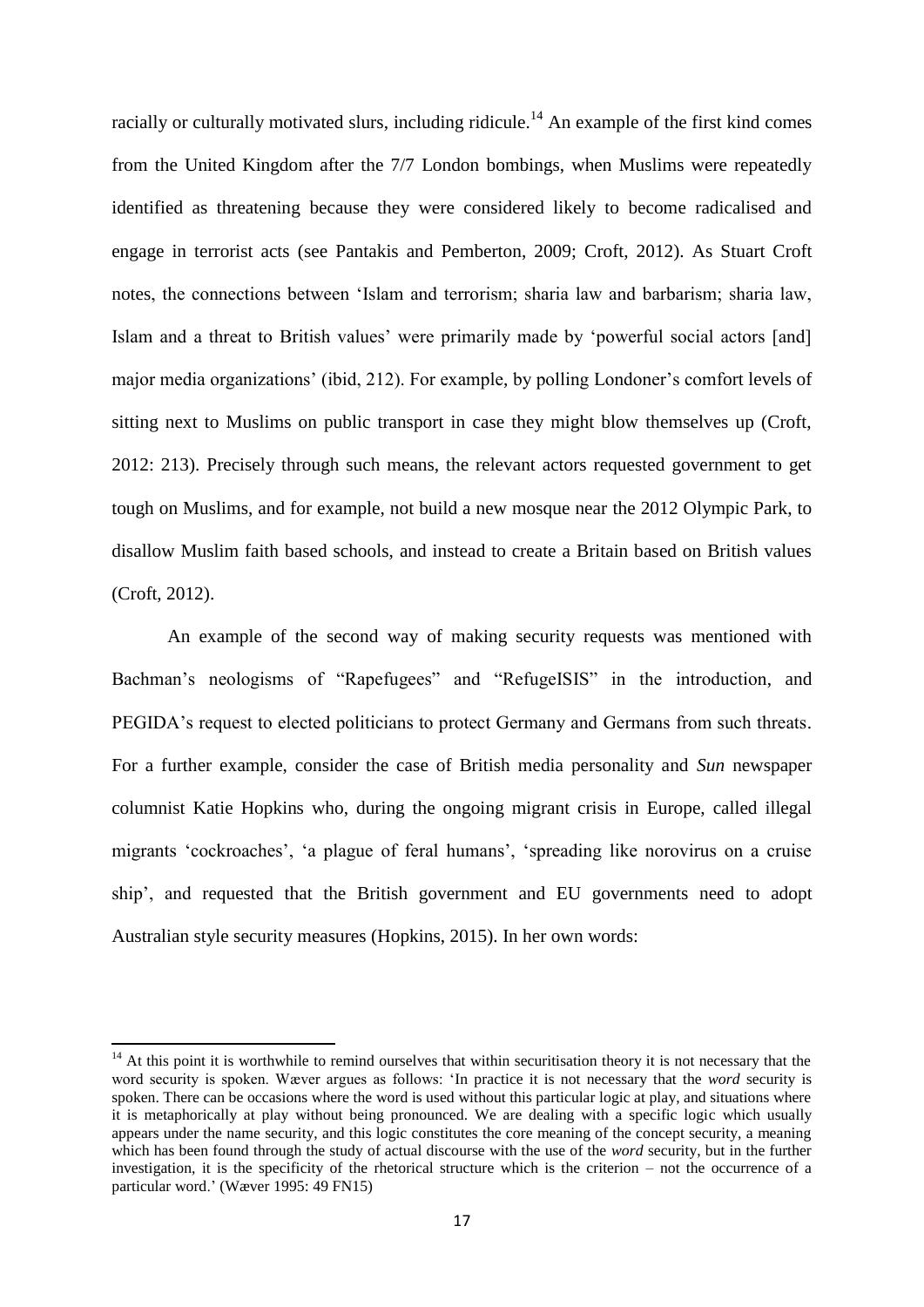It's time to get Australian. Australians are like British people but with balls of steel, can-do brains, tiny hearts and whacking great gunships. Their approach to migrant boats is the sort of approach we need in the Med. They threaten them with violence until they bugger off, throwing cans of Castlemaine in an Aussie version of sharia stoning. And their approach is working. Migrant boats have halved in number since Australian Prime Minister Tony Abbott got tough. We don't need another rescue project. The now defunct £7million-amonth Mare Nostrum — Italy's navy search and rescue operation — was paid for (in part) by British taxpayers. And we don't need a campaign from Save the Children to encourage more migrants to take the journey. What we need are gunships sending these boats back to their own country. (ibid, 2015)

Although the boundaries between these two kinds of securitising requests are somewhat fluid – and clearly offence may be taken whatever the language – there are good analytical reasons for differentiating between the two. In particular, arguments for permitting securitising requests of the first kind do not preclude the need for banning securitising requests of the second kind. The primary reason for why one might want to prohibit both kinds of securitising requests is because of the probable consequences they may have for those that are the subject of security speech (i.e. the minorities in question). Thus, those identified as security threats (i.e. the relevant minority) might feel increasingly insecure in society, fearing vigilante attacks. In the UK, the Tell MAMA ( Measuring Anti-Muslim Attacks) project not only reports a '200 percent' increase in anti-Muslim hate crime in 2015, but identifies 'the misrepresentation of Muslims in Britain from certain media sources, politicians and public figures' as a primary cause. (Tell MAMA, 2016:6 &11; see also Said, 1997). Although securitising requests do not necessarily lead to securitisation or hate crime, they can nevertheless instil change in society. In particular, the securitising requests that concern us here may render society as a whole more xenophobic and racist. Xenophobia and racism, in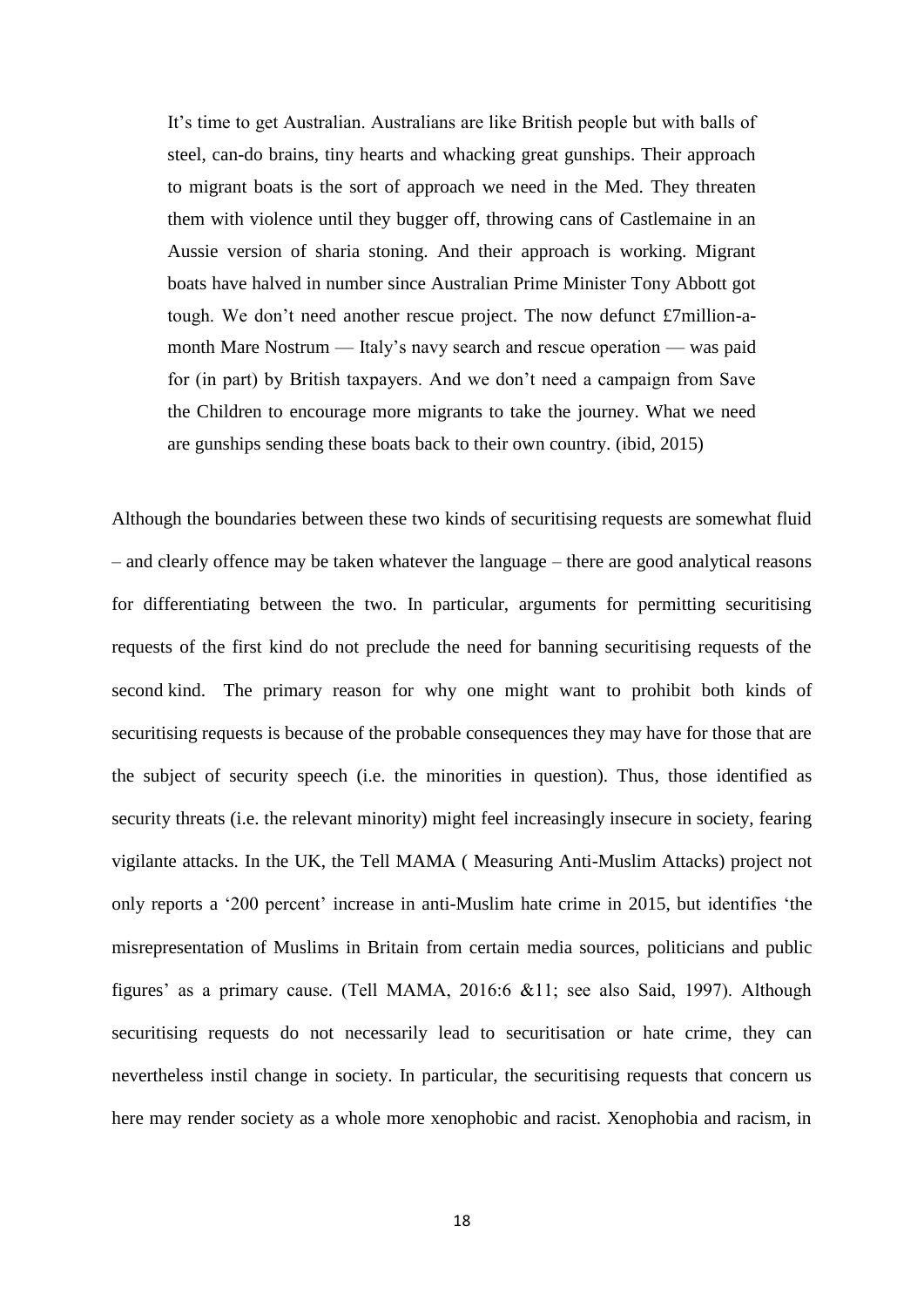turn, are harmful because they  $-$  to use Didier Bigo's apt phrase  $-$  further 'insecuritise' minorities within society (Bigo, 2000).

The linkage between speech and insecurity is also stressed by Jeremy Waldron in his 2012 book *The Harm in Hate Speech* on the need for protections against hate speech. Waldron argues that hate speech deprives people of security because it erodes what John Rawls referred to as 'well-ordered societies',<sup>15</sup> by denying certain groups the fundamentals of such societies, namely 'that all are equally human, and have the dignity of humanity, that all have an elementary entitlement to justice, and that all deserve protection from the most egregious forms of violence, exclusion, indignity, and subordination' (Waldron, 2012: 82– 83). In Waldron's view one important measure in assuring these fundamentals – and thus maintaining and even creating well-ordered societies – is by legislating against hate speech and defamation (ibid.: 81). '[H]ate speech laws aim not only to protect the public good of dignity-based assurance, but also to block the construction of this rival public good that the racists and Islamophobes are seeking to construct among themselves' (ibid., 2012: 95).

All these are important points; they are relevant here because they show that securitising requests of the first kind resemble hate speech closely. Accordingly, while securitising requests of the first kind do not use offensive language, the use of the language of security (i.e. the identification of a minority as a 'security threat' because of *who* they are) alone is degrading. The use of security language changes, indeed reduces, the standing of affected minorities in society. Securitising requests of the first kind also reveal that 'hate speech' can be motivated by something other than hatred, or in other words, by something other than racism and xenophobia. Instead 'hate speech', or better 'harmful speech', can be motivated by fear, specifically fear of the minority posing a security risk. Of course, if such

<sup>&</sup>lt;sup>15</sup> For Rawls a well-ordered society is 'a formal ideal of a perfectly just society implicit in Rawls's contractarianism. It is a society where (a) all citizens agree on the same conception of justice and this is public knowledge; moreover, (b) society enacts this conception in its laws and institutions; and (c) citizens have a sense of justice and willingness to comply with these terms' (Freeman, 2007, 484). For discussion of how this idea [i.e. well ordered society] fits in within Rawls' wider commitments, see J. Floyd (2015).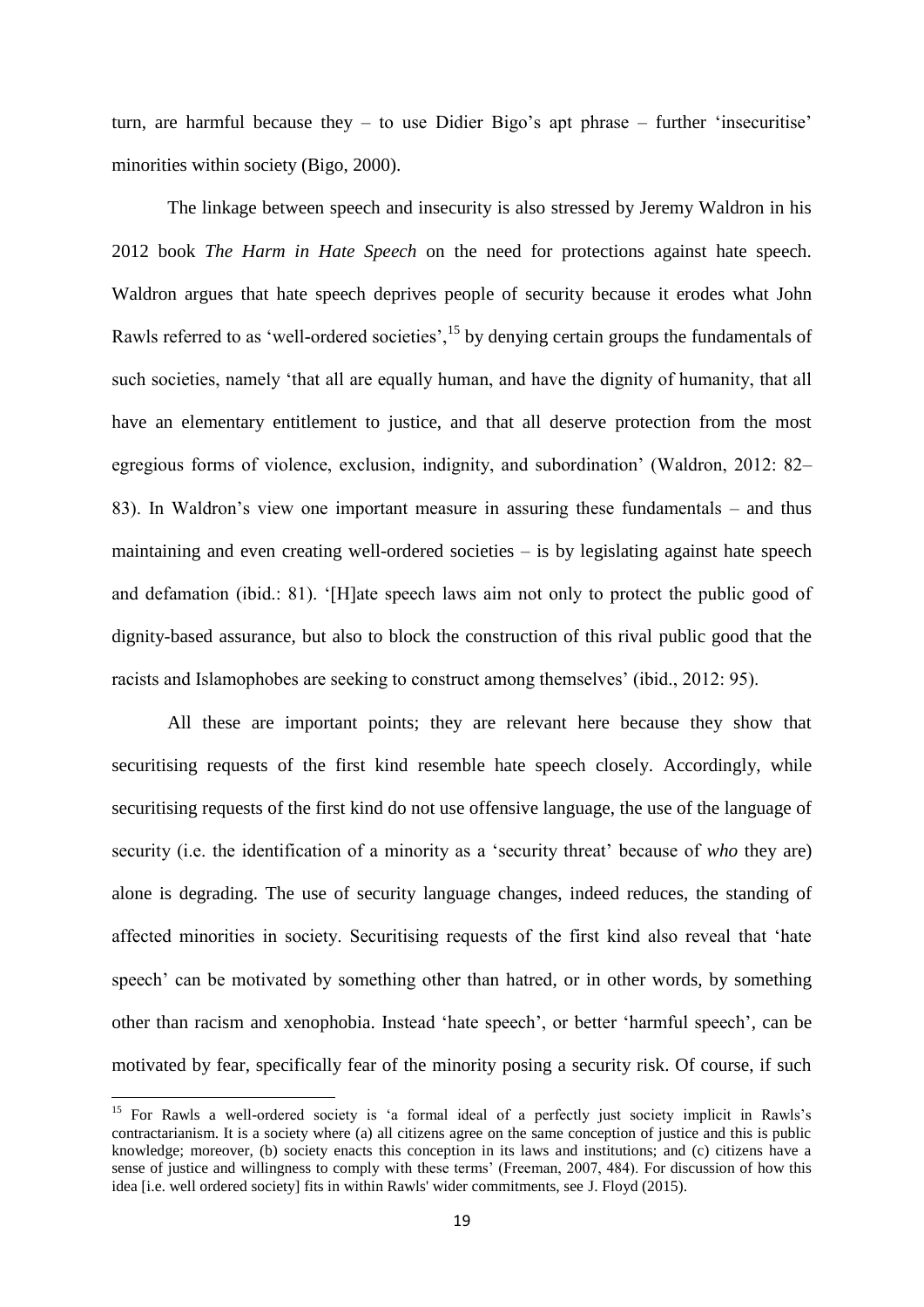fears are entirely unwarranted (i.e. because no credible empirical precedent involving the minority exists) it becomes inseparable from racism, while it is also the case that securitising requests motivated by fear often end up producing racism and xenophobia. Nevertheless we ought to recognise that expressions of harmful speech, including Islamophobia are based not exclusively on hatred but also on fear.

It should be obvious that if all of the above reasons on why there should be protections against harmful securitising speech hold for securitising requests of the first kind, then they also hold for securitising requests of the second kind, as the latter are a more serious case of the former. That said, there are additional reasons for curtailing securitising requests that use offensive language when they single out or target racial, ethnic, or religious minorities. Yet, it is not always easy to know when something is offensive. In hate speech legislation, offending is seen as a step down from instilling hate and is not generally covered.<sup>16</sup> One reason for this is the extremely subjective nature of offence. Specifically, thresholds for when offence is taken differ widely with age, culture, religion and also with who the speaker is. Plus, it is possible to offend without intending to do so. For example, the Caucasian Oscar-nominated actor Benedict Cumberbatch had to apologise profusely for causing offence when he referred to black actors as 'coloured' in an interview with a U.S. broadcaster (Bakare, 2015). The comments were made in the context of Cumberbatch bemoaning the absence of equal opportunities in the industry.

With offence hard to capture, it is important to recognize that it might be extremely difficult to provide legislation criminalising securitising requests that use offensive

<sup>&</sup>lt;sup>16</sup> However many states' efforts to widen hate speech legislation means that legislation increasingly includes mere offending, especially as states are trying to regulate trolling and expressions of hate speech in social media. See for example the above mentioned section 130 of the German criminal Code, or Section 127 of the Communications Act 2003 in England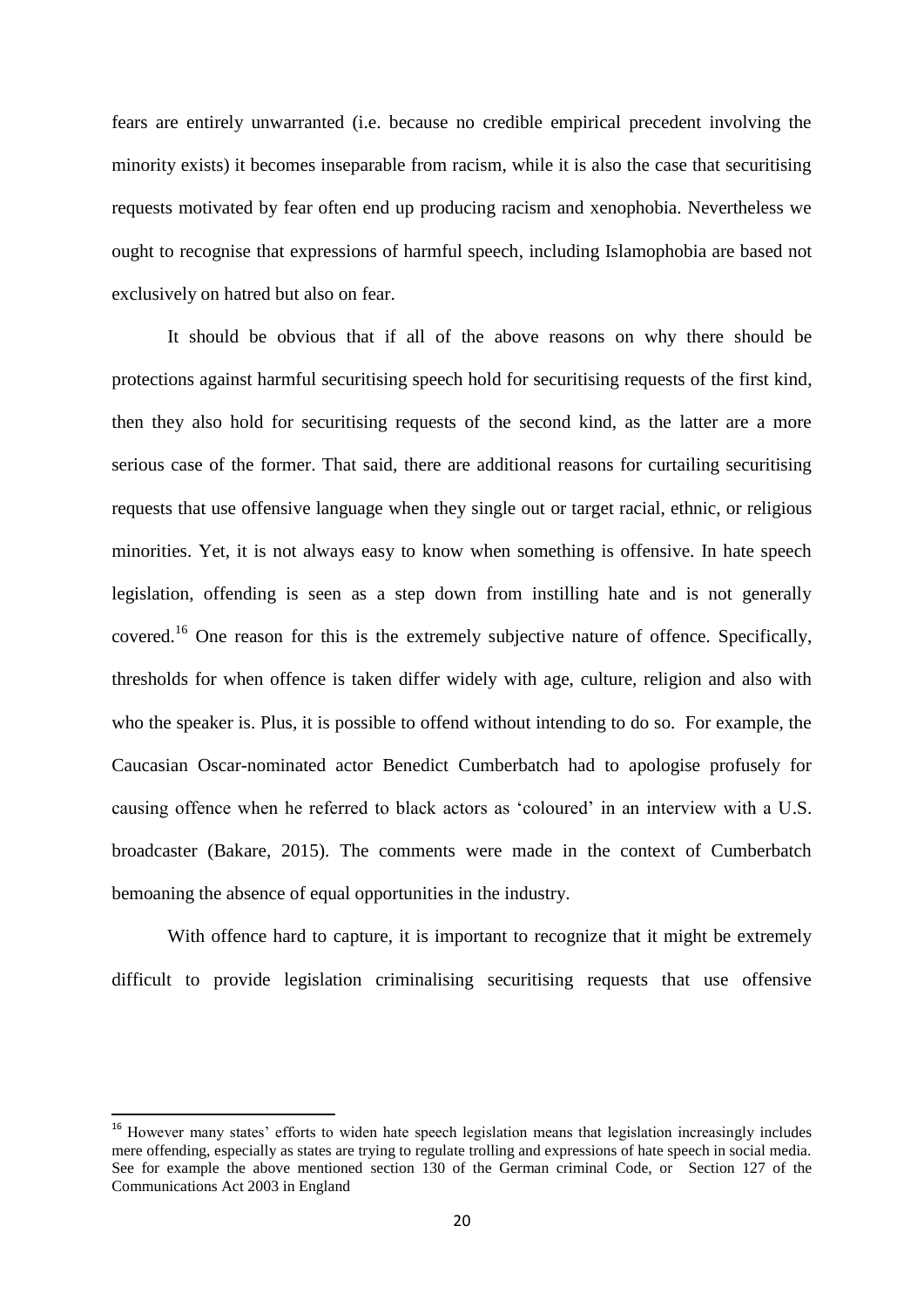language.<sup>17</sup> However, in the interest of (national) security, the case for criminalising these is strong, because they are doubly dangerous. Not only do they 'insecuritise' minorities, erode well-ordered society and potentially lead to hate crime, they also run the risk of rendering the general population insecure because offence (especially against religious beliefs) might cause retaliation. Conversely, if offending in this way is punishable by law, the offence is less likely to cause retaliation and/or to occur in the first place.

In recent years we have seen revenge attacks in response to securitising requests of the second kind (i.e. those that use offensive language or visuals) in the aftermath of the socalled Muhammad cartoon crisis. Lene Hansen has argued that especially in the age of the internet, images are prolific and influential and ought to be included into a theory of securitisation (Hansen, 2011a). This is because 'to constitute something as a matter of security is to make a political intervention' (ibid., 53) and images (especially iconic images) can have political implications (Hansen, 2015, see also Croft, 2012: 104-6). This political intervention can take a number of forms. Hansen suggests that images can very readily depict 'the Other as demonic, barbaric, evil, and menacing' while they can also be used to belittle the Other 'constituting him/her/it as insignificant, weak, small, cowardly, backward, or feminine, as someone "to be laughed at rather than hated or feared"' (Hansen, 2011a: 59). 'A depiction through demonization', Hansen further argues, 'constitutes a threat to be conquered while a strategy of belittling makes the threat manageable' (ibid.). Either way, images, like words, may thus be utilised to call on powerful actors to securitise any given issue or (perceived) threat.

Hansen nevertheless holds that images 'securitise' usually in conjunction with spoken or written words that give a specific meaning to the image. Words are necessary because the image itself can convey multiple meanings. For example, 'the lit turban-bomb, the bushy

1

 $17$  Notably some courts (specifically U.S. courts) arbitrate successfully on similar matters with high subjectivity, including by using legal tests for establishing what is pornography or the way some courts apply the "reasonable person" standard.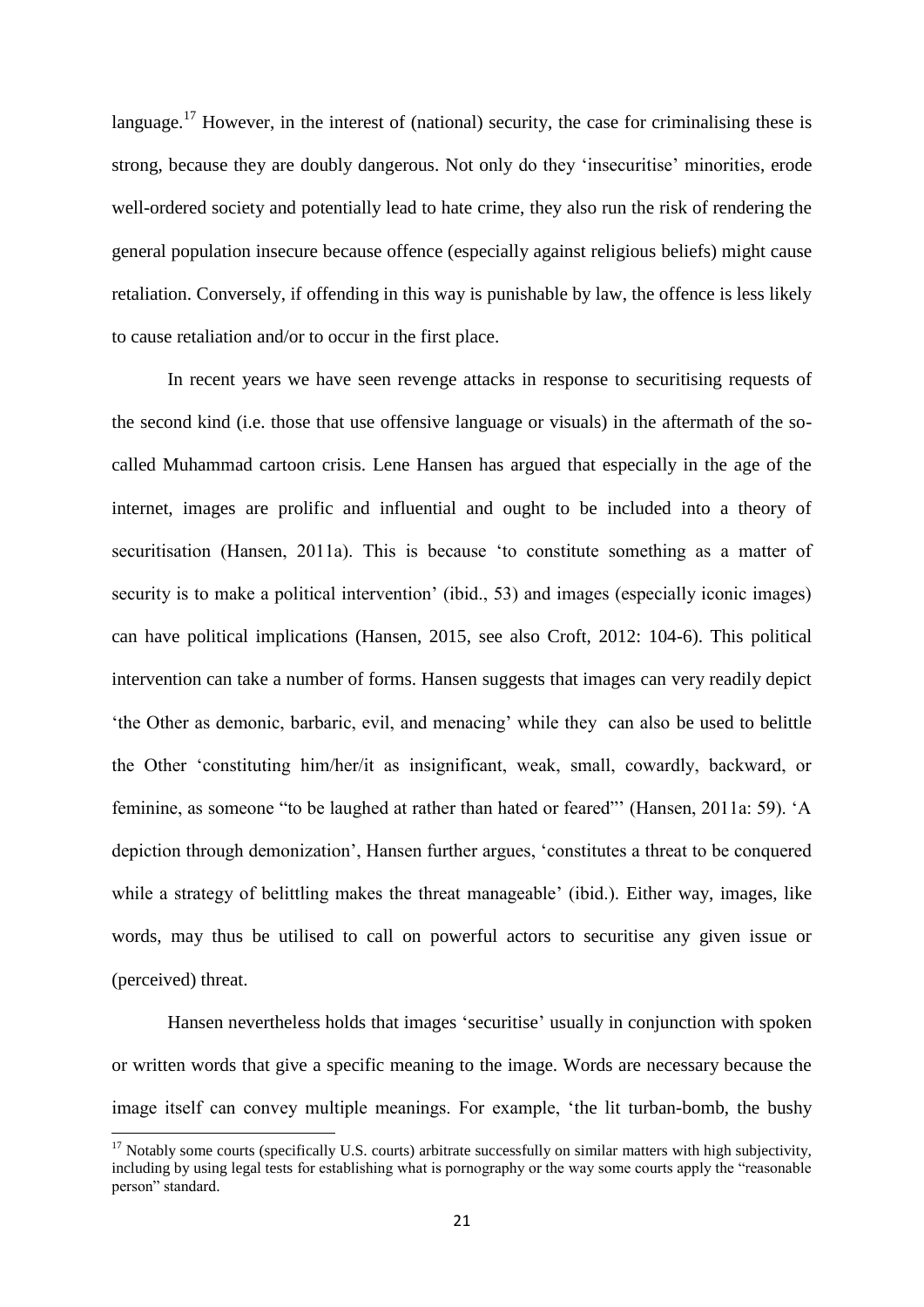eyebrows, and the piercing eyes [of Kurt Westergaard's (in)famous bomb-turban cartoon] evoke on the one hand a violent, possibly terrorist-suicidal subject; on the other this is a disembodied face, devoid of spatial and temporal location with no other subjects present' (ibid., 63). She further argues, however, that clear meaning was given to the cartoons, which were obviously belittling, in the context of several accompanying editorials in Danish newspapers which identified the West as existentially threatened 'from "Muslim" imams as well as from the wider "Islamic worldview"' and [requested that] "Western society" and "Muslims" deter this threat (Hansen, 2011b: 364). One way of resisting the narrative suggested in securitising requests is through counter-securitisation.<sup>18</sup>

Many Muslims were greatly offended by the cartoons and how they were being contextualised in Denmark and abroad with many media outlets republishing the cartoons. Their publication led to widespread violent protests (including in Pakistan, Afghanistan and North Africa), terrorist attacks (besides Charlie Hebdo also deadly shootings in Copenhagen in February 2015) and arguably a deepening (or indeed the initial creation) of a 'clash of civilisations' (Burke et al, 2006). Given the climate in which these cartoons were published (i.e. during the global war on terror) these consequences were not only probable but also foreseeable. Since individual newspapers clearly do not have that foresight and may very well be motivated by agendas (especially financial or political) other than one of greater overall security, it is reasonable to suggest that legislators should intervene and curtail the spreading of unnecessarily offensive securitising requests (in this case offensive images accompanied by offensive editorials) by criminalising such security speech. This suggestion is made on the basis of empirical evidence. Researchers have found that civil hate speech protections have a positive effect on 'mediated outlets' because staff are trained to be sensitive to hate speech

 $18$  In securitisation studies resistance is usually considered a form of desecuritisation (i.e. the act of resisting securitisation) (see, for example, Vuori, 2014), but there is no reason why resistance cannot also take the form of 'counter-securitisation' (i.e. resisting someone else's security speech through one's own security speech and action ), or indeed we can say that securitisation is motivated by wishing to resist a (perceived) threat.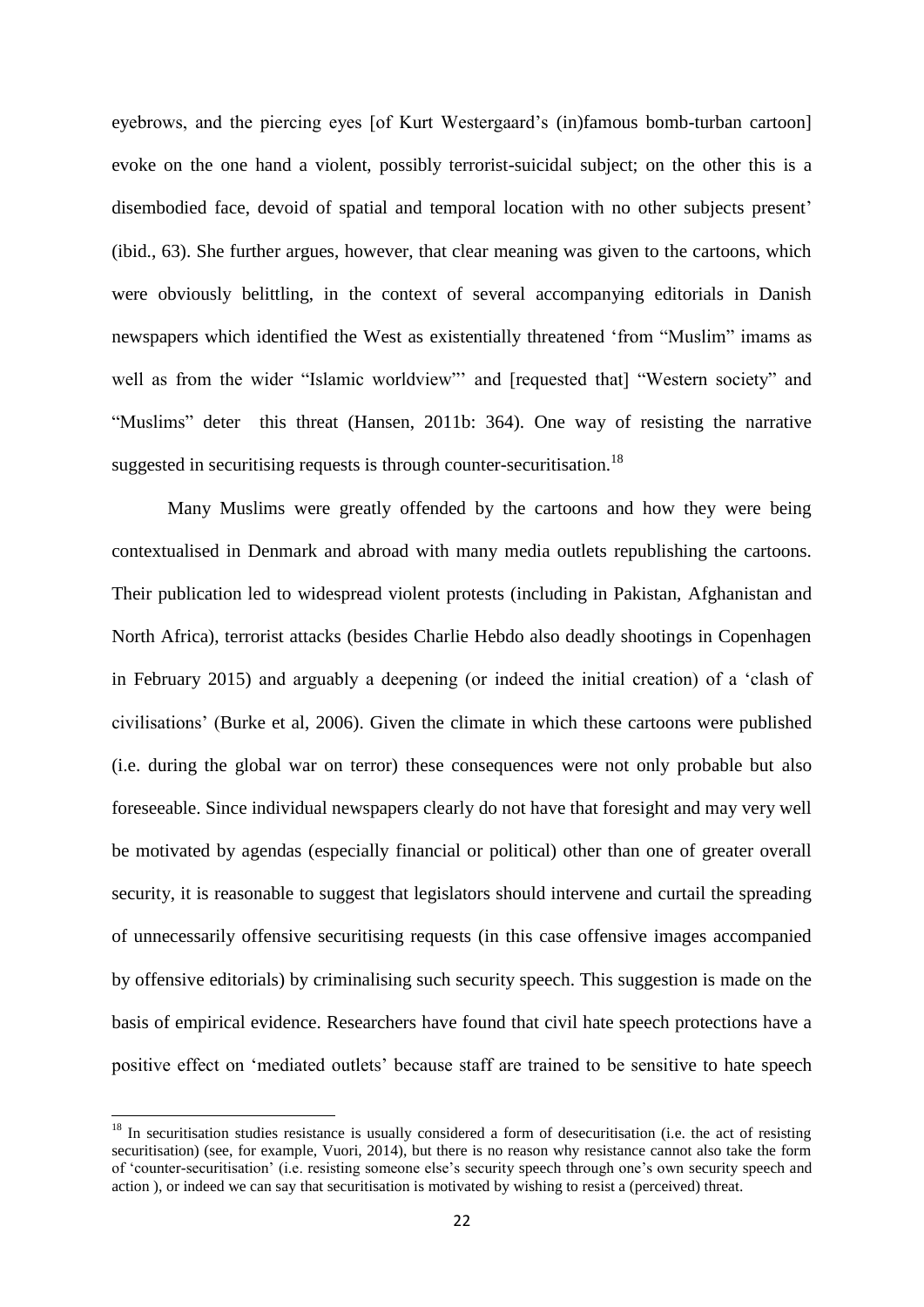legislation (Gelber and McNamara, 2015: 649). Indeed, the effects of what Gelber and McNamara call 'the "laws" educative role' (ibid, 650) is such that it is reasonable to suggest that had unduly offensive securitising requests been controlled by legislation (i.e. criminalised), it is a serious possibility that the massacre at the French satirical magazine *Charlie Hebdo* in which twelve staff were killed by two Islamist gunmen might have been avoided. At a minimum, it is likely that the magazine would have abstained from publishing the images and the accompanying editorial.

#### **III.The case against protections of securitising requests whatever their nature**

The case against protections of any kind of securitising request starts from the assumption that free speech is a fundamental value of liberal democratic societies that ought not to be curtailed. Most advocates of free speech believe that hate speech legislation is unwarranted and that the only things that ought to be curtailed are pornography involving minors and extreme libel (see Waldron, 2012: 145). When it comes to security we can see the value of free speech quite clearly; thus in Western liberal democracies anyone is allowed to criticise their government for making people (feel) insecure, whether by misguided foreign policy, exaggerating the terror threat, monitoring populations through technologies including surveillance, or for not providing adequate military hardware for armed forces in combat situations. If we start to curtail some kinds of securitising requests by legislation then where does it stop? In times of crisis, when unanimity is key and often assured (Neal, 2012), might not the legislator be tempted to prohibit criticism of executives' policies or indeed 'desecuritising requests'? In the United States, for example, criticism of the official governmental line in response to the terrorist attacks of 9/11 was considered deeply unpatriotic (Evangelista, 2008: 60; Croft, 2006). At the time, the prevailing mood was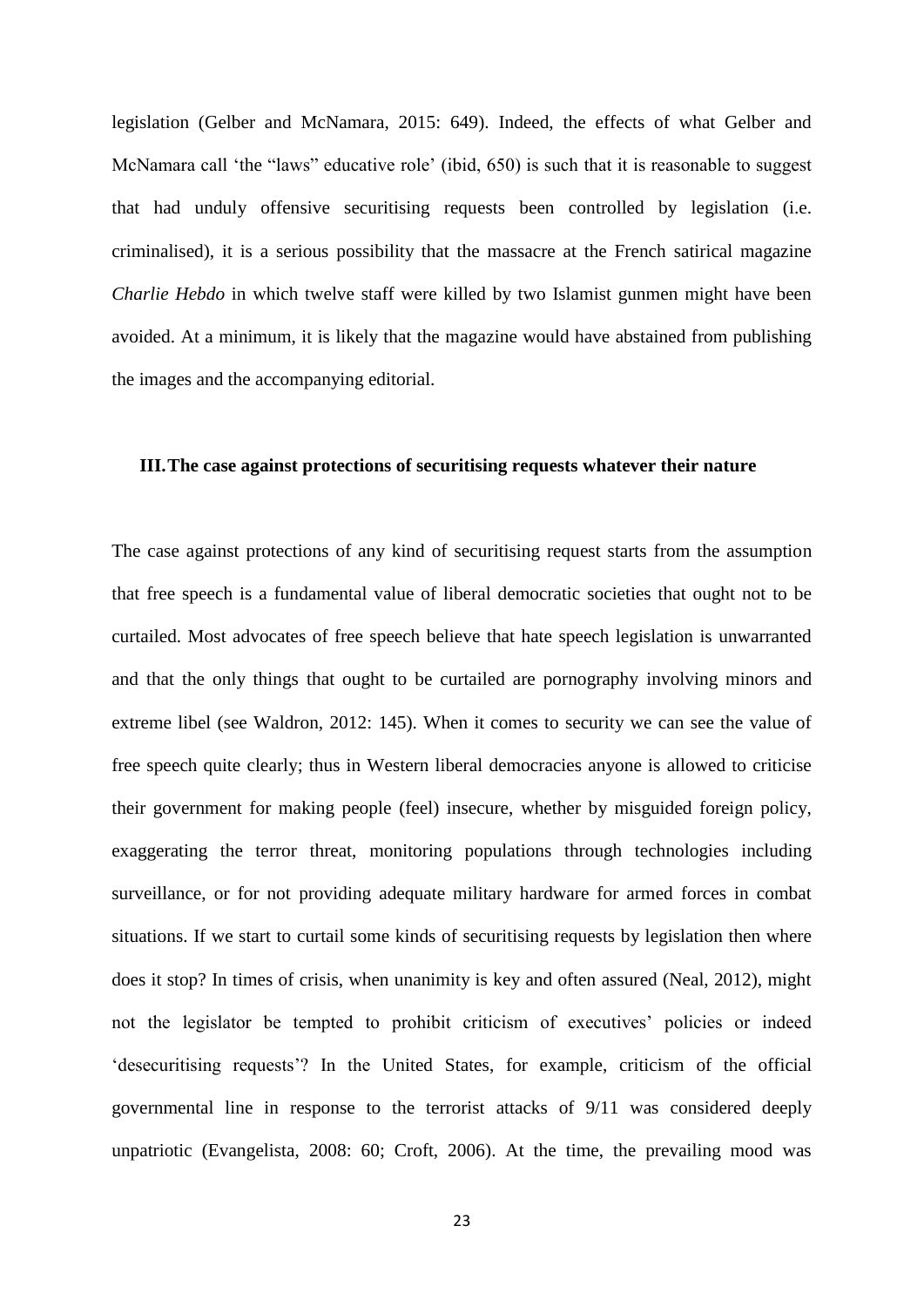captured in George W. Bush's often used phrase 'Either you are with us, or you are with the terrorists' (Bush, 2001), while at the same time, the PATRIOT Act and subsequent counterterrorist activities, which allowed the extended surveillance of suspected terrorists by the newly created Department of Homeland Security were widely regarded as reminiscent of McCarthyism (Edwards, 2015: 409).

A second deontological argument against protections is that securitisation theory tells us that insecurity is a matter of perception and politics (Gad and Petersen, 2011; Taureck, 2006). Surely if one is scared of something or someone, one should have the right to say it, regardless of the consequences. This is particularly important in light of the fact that fear can be a direct result of governmental policy. For example, one may believe that the U.K. government has with its counter-terrorist policies created a 'suspect Muslim community' (Pantazis and Pemberton, 2009), and thus driven hitherto moderate Muslims into radicalisation with the result that they now pose a concrete threat to oneself and other British people. The right to voice one's opinion in this case is essentially the late Ronald Dworkin's, (2009) legitimacy argument in favour of free speech. Much simplified, he argues that in a democracy everyone is forced to live by some laws that they do not agree with (he has in mind laws about positive discrimination), because of the consequences of those laws (i.e. admittance to jobs, etc.); if one is not allowed to voice one's discontent against the law in question, then the legislator is illegitimate because – in a democracy – legitimacy arises from everyone having a voice. In his own words:

Fair democracy requires … that each citizen have not just a vote but a *voice*: a majority decision is not fair unless everyone has had a fair opportunity to express his or her attitudes or opinions or *fears* or tastes or presuppositions or prejudices or ideals, not just in the hope of influencing others (though that hope is crucially important), but also just to confirm his or her standing as a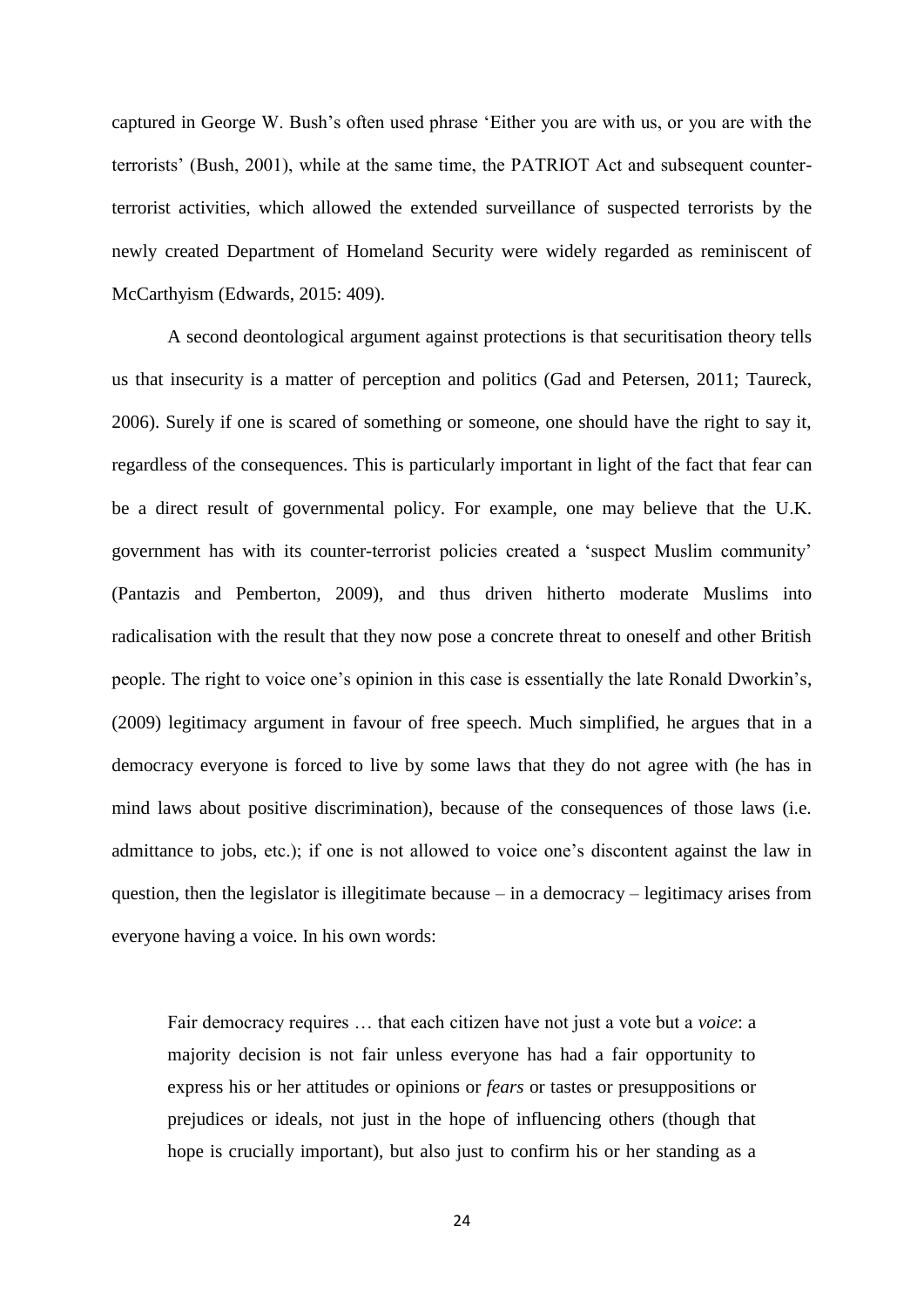responsible agent in, rather than a passive victim of, collective action. (Dworkin cited in Waldron, 2012: 175, author emphases)

A third argument against protections of securitising requests – whatever their nature – is that securitising requests can fail out in the open.<sup>19</sup> This is essentially an extrapolation of the argument by many opponents of hate speech protections that opinions are better out in the open than driven underground (Barendt, 2005a, 2005b). Allowing securitising requests to fail democratically would render a stronger well-ordered society. Notably, historical evidence suggests that a society whose citizens live according to governing principles that they believe in is bound to be stronger than one where universal values are enforced top-down by the legislator (cf. Buzan, 2004: 253). Indeed, criminalisation of securitising requests can create further resentment against the feared group(s). Instead of being addressed, the issue could then be driven underground where it might gain momentum, perhaps in part, out of resentment against the legislator (cf. Barendt, 2005b).

Finally, it is not clear in what sense securitising requests cause factual, direct harm. In a 2013 critical reply to Waldron's *The Harm in Hate Speech*, Dennis Baker and Lucy Zhao argue that Waldron fails to distinguish between theoretical harm and factual harm. They argue that no factual harm is caused when putative victims simply *feel* that their dignity is compromised by denigrating speech (Baker and Zhao, 2013: 625, 637). They also remind us of what precisely states seek to prevent by means of hate speech legislation:

Incitement type offenses aim to prevent the harmful riot (as an example) from eventuating and thus criminalize the expression (means) used to encourage others to consummate the offense of rioting. D is not punished for the expression in itself, but for using expression to try to encourage a harmful riot.

1

<sup>&</sup>lt;sup>19</sup> Any definition of failure depends, of course, on one's definition of success. Given the difficulties with that (cf.p.14), at a minimum level, however, we can perhaps say securitising requests fail when they are not picked – up by the designated securitising actor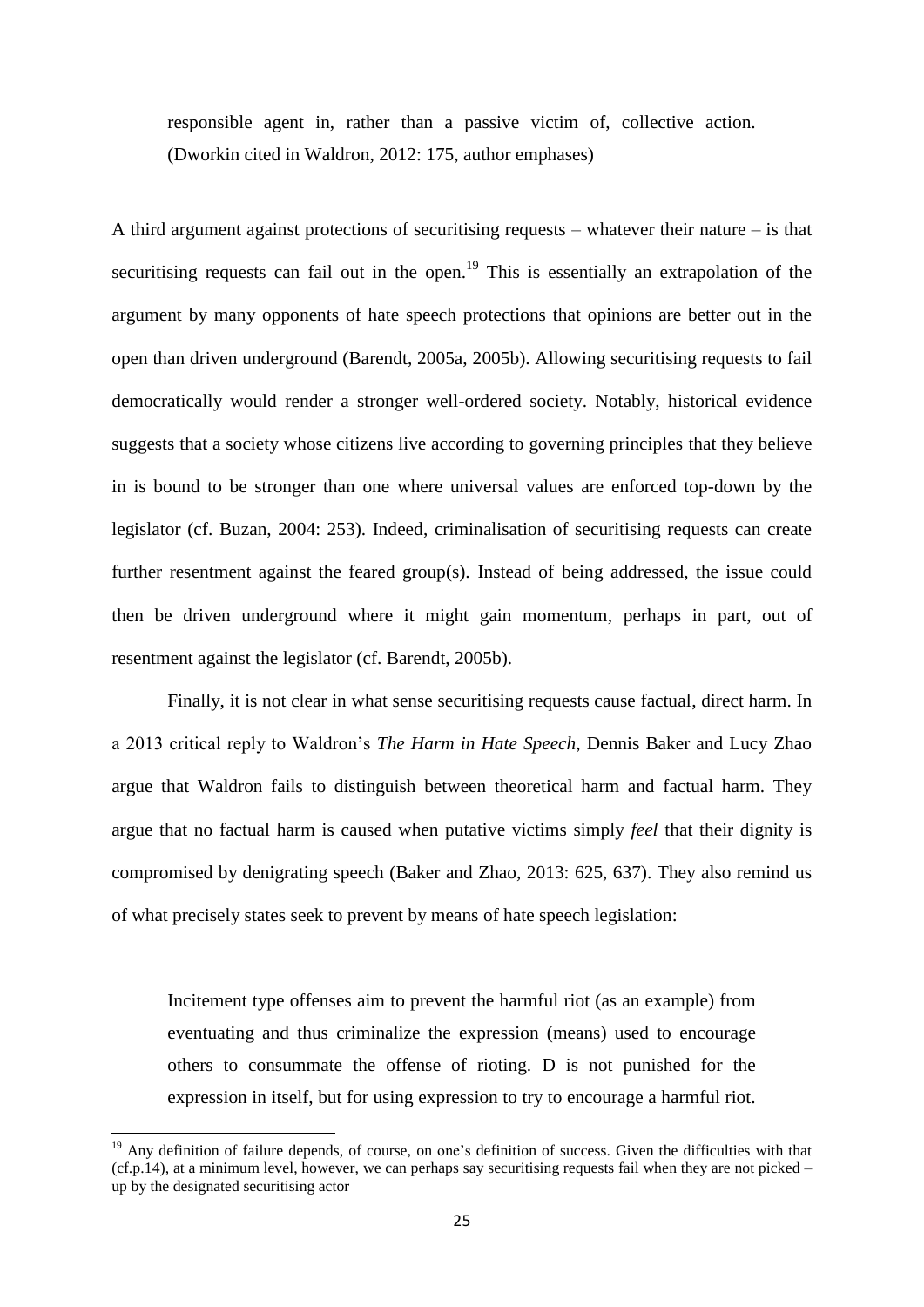The harm that the state is trying to prevent with such offenses is the riot, rather than the speech in itself. (Baker and Zhao, 2013, 626)

In this context, it is important to recall that unlike with straight forward hate speech, the utterer of the securitising requests does not want the 'audience' to do abhorrent and harmful things (i.e. commit hate crimes). Instead they want the securitising actor (i.e. the audience of the securitising request) to securitise the issue; and it is conceivable that – sometimes at least – abhorrent language is used primarily to stress the urgency of the matter and to get a powerful audience's attention. In short, even overtly offensive securitising requests are not incitement to hatred, but rather requests for protection of valued referent objects driven by fear and hatred. This is important because it means that criminalisation is a disproportionate response because securitising requests (i.e. security speech) does not in fact cause factual or direct harm, but merely theoretical or indirect harm, insofar as targeted groups perceive greater levels of insecurity or feel offended. Direct, factual harm is caused only when someone in the position to securitise follows up on the requests and securitises the issue. For example, it is well established that in the United Kingdom Muslims were not only disproportionally affected by new terror legislation following the 7/7 bombing, but some of the measures (notably detention without trial) were directly harmful (e.g. Pantakis and Pemberton, 2009; Croft, 2012). Arguably, however, the use of security measures that are directly harmful is unjustifiable only if the securitisation itself is unjust<sup>20</sup>. At most, we can thus debate whether unjust securitisation can or ought to be criminalised, while the criminalisation of securitising requests is always unjustified.

 $20$  With the ethics of security and securitisation only just emerging in security studies (see Nyman and Burke, 2016; Browning and McDonald, 2013), the precise meaning of unjust securitisation is not set in stone. Judging by the well-established literature on the morality of war (security's closest relative), however, it is to be expected that just securitisation will have to involve considerations concerning proportionality, expected outcome, right intention and so on (Floyd: 2011, 2015, 2016a).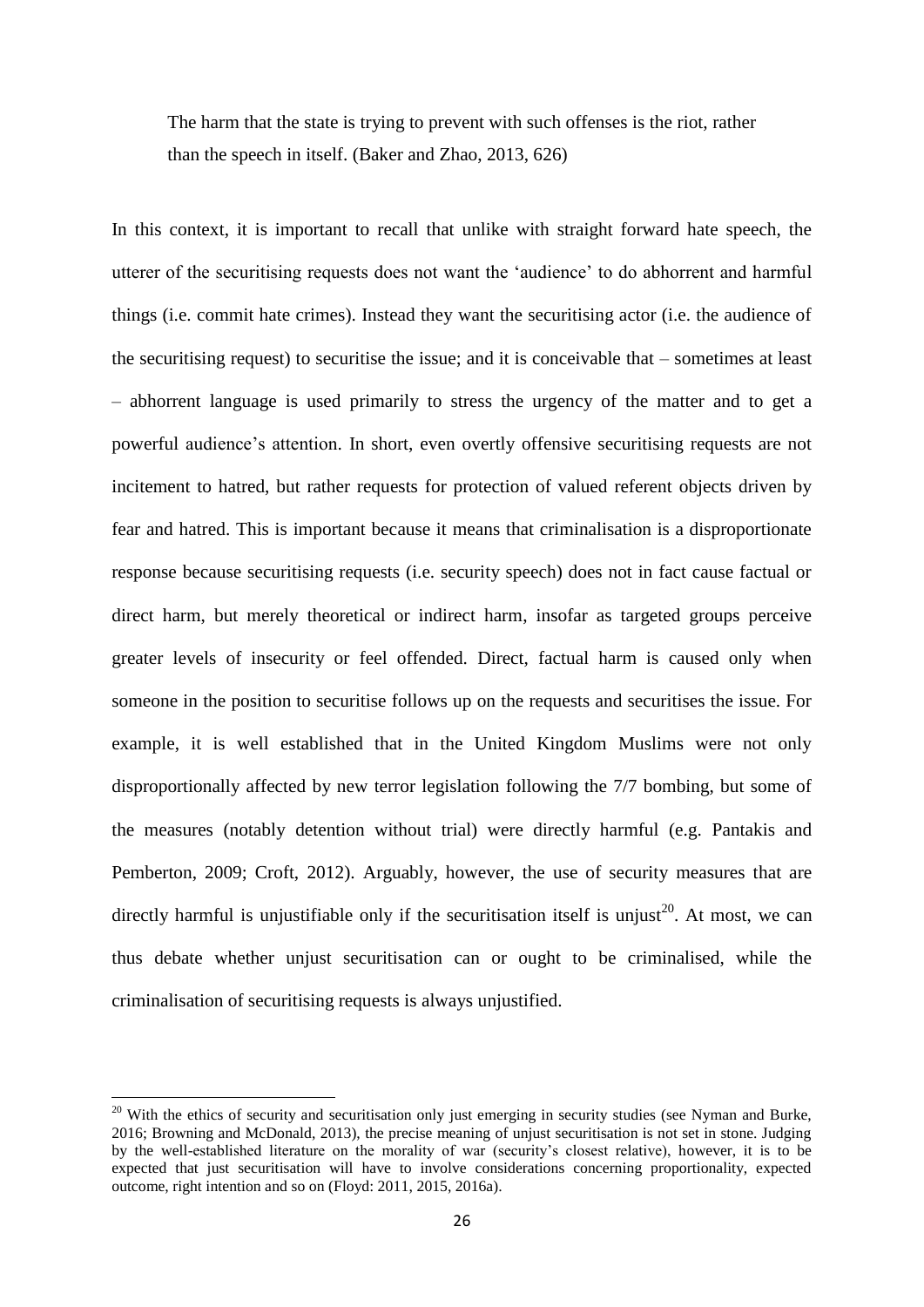Direct harm is also caused when a counter-securitisation is launched (as is the case with revenge attacks), but these clearly are an unintended consequence of the initial securitising request and most certainly not the intention of those requesting securitisation. Finally, direct harm is caused when vigilante commit hate crime against minorities informed by the securitising request.

It is one thing to argue that we ought to be allowed to say what we want, but may we also say it in the way we want? In other words what possible arguments are there for not restricting securitising requests of the second kind (those that are overtly offensive to minorities)? Existing legislation on hate speech covers some but not all overtly offensive acts possible here, in spite of the fact that this legislation is growing. But there are problems with legislating against overtly offensive securitising requests. Waldron, for one, argues that 'offense is not a proper object of legislative concern … [unlike dignity it is not about] objective or social aspects of a person's standing in society' but rather, it is about 'subjective aspects of feeling, including hurt, shock, and anger' (Waldron, 2012: 103, 106). At least three more arguments are relevant in this context, and all of them can be exemplified using the *Charlie Hebdo* case. The first is advanced as part of *Charlie Hebdo*'s editorial supporting publication of the cartoons, where it was argued that 'the suggestion that you can laugh at everything, except certain aspects of Islam, because Muslims are much more prickly than the rest of the population – what is that, if not discrimination?' (cited in BBC News, 2015). In other words, all faiths are equally ridiculous, fanciful and/or sacred, and if we are allowed to laugh at one of them, then by implication, we should be allowed to laugh at all of them (cf. R. Hansen, 2006: 12).

Second, peace researchers have suggested that humour can not only be a conflict generator, but also a tool for peacebuilding (Zelizer, 2010). Recall Lene Hansen's point that the bomb-turban cartoon can be interpreted in different ways. Specifically, 'the cartoon relies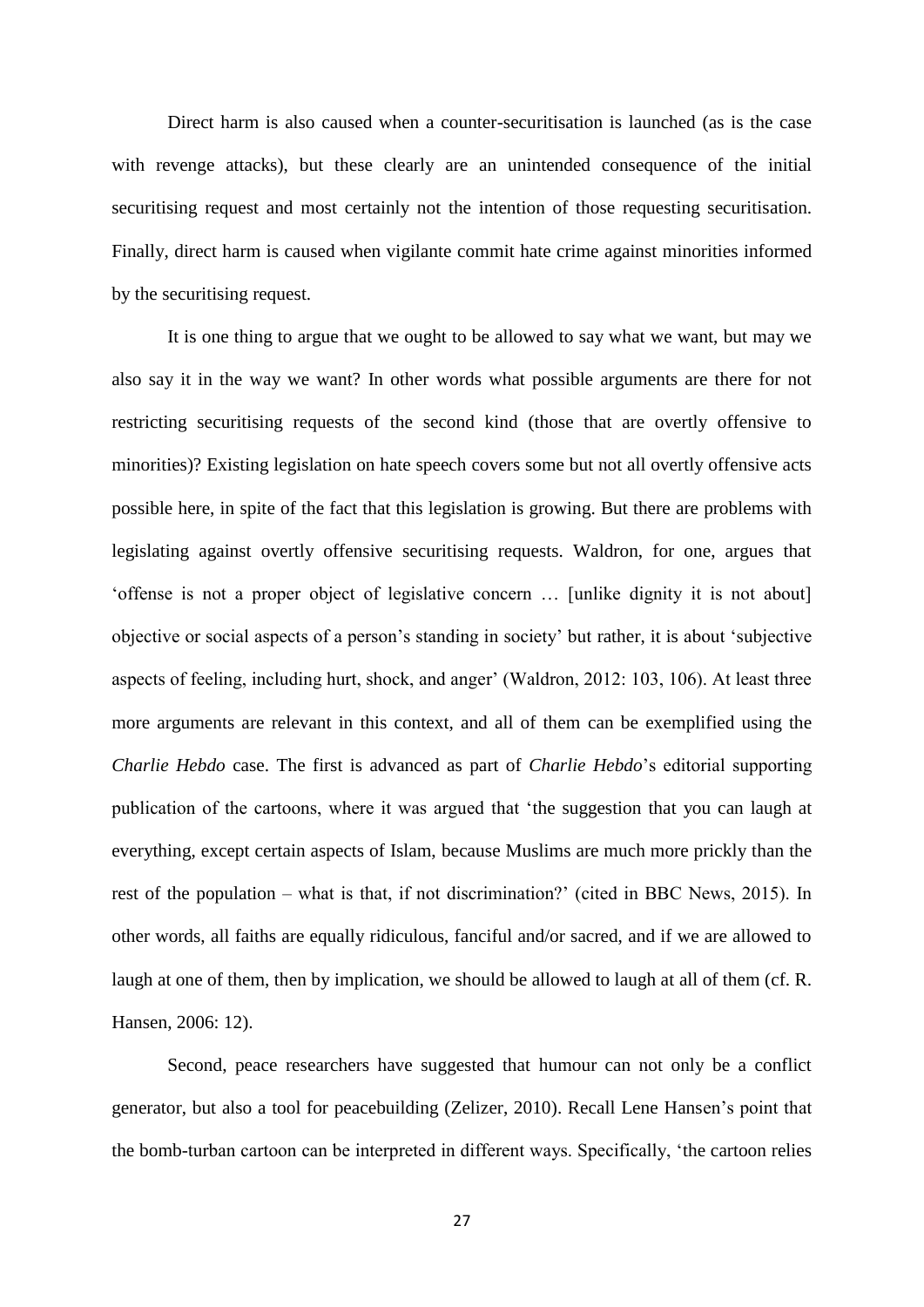upon a generic image of "the non-Western" as looking wilder, more rural, and less modern than a Western subject, yet with the possible exception of the turban, the imagery is not distinctly Muslim' (Hansen, 2012: 63). Precisely because it is not distinctly Muslim, it could have presented those Muslims who consider the views of radicalised 'Islamists' un-Islamic with a means to distance themselves from such people, and to strengthen a joint French, Danish, etc. identity with their fellow countrymen and women. Such togetherness and unity could help counteract radicalisation with fewer young Muslims being caught between different worlds. Indeed, in the United Kingdom, counter-terrorism police are already working together with a Muslim comedian to counter-act radicalisation is secondary schools (Talwar, 2015).

Finally, it is fairly safe to assume that individuals who act in the abhorrent way that Saїd and Chérif Kouachi (the *Charlie Hebdo* gunmen) did in response to offensive and belittling cartoons would have done so anyway in revenge against foreign policy choices etc. In the aftermath of the shooting it emerged that both individuals had become radicalised over a long period of time and one had previously been arrested on his way abroad to commit jihad; in other words, the ideological commitment was already there, the cartoons may have simply been the catalyst.

#### **IV. Requesting securitisation ethically**

While the arguments on both sides are strong, from the point of view of securitisation, one of them carries more weight than the others because it goes right to the heart of the difference between *simply* speaking security and securitisation proper (i.e. security speech plus policy change). This is the argument that legal protections against harmful and derogatory security speech are a disproportionate response because the harm caused by such speech acts is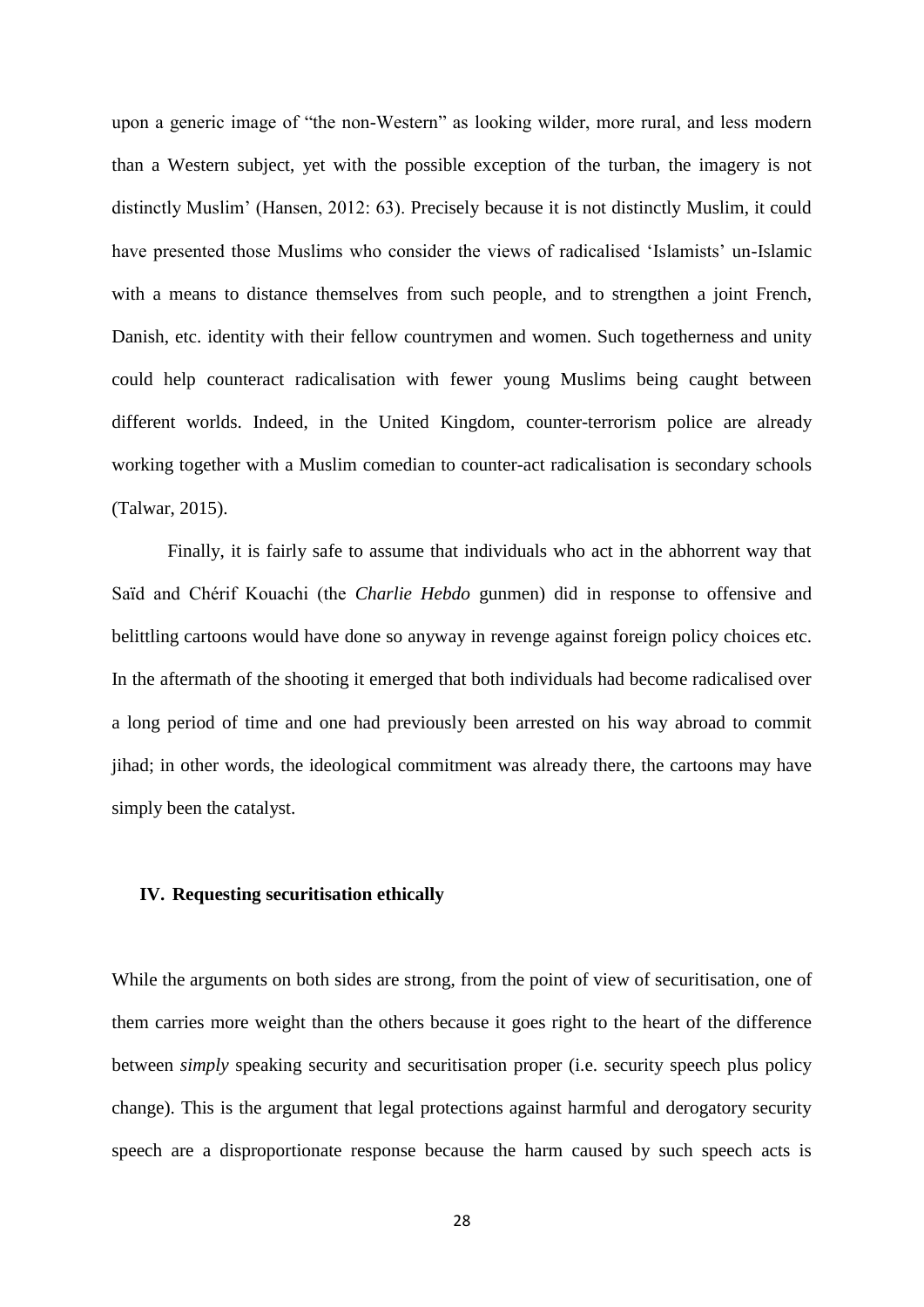indirect/theoretical, and accordingly, that only direct, factual harm, as that caused by securitisation may warrant criminalisation.<sup>21</sup> Yet, even if criminalising harmful securitising requests (including banning expressions of Islamophobia) is to be rejected on the grounds of proportionality, the analysis also suggests that mere security speech is or should not be free from ethical considerations. Not only because indirect harm is hurtful to the minorities in question, but also because it detracts from the fundamentals of a well-ordered society.

Given that everyone can speak security by requesting securitisation, we can say that principles governing the ethics of speaking security ethically apply to all persons, and not only to securitising actors when uttering securitising moves. The existing and growing literature on ethics and security/securitisation, sometimes known as the 'positive/negative debate on security', has so far failed to engage with the ethics of security speech. Ethical concerns over securitisation and hence the need for moral criteria governing securitisation arises largely from the ill-effects of the exceptional measures legitimised by securitisation (Floyd, 2011, 2016a). Or, in other words, the very issue of its ethics has arisen because securitisation causes direct harm and causing harm can supposedly only be justified if securitisation itself is just. Since securitisation theory is very much concerned with security speech, a theory of just securitisation is incomplete without considering also the ethics of security speech. An ethics of speaking security must start from the concept of securitising requests not only because securitising requests are much more inclusive than securitising moves, but also because securitising requests can influence securitising moves. This article proposes that two issues are important in this regard: *when* to request security and *how* to request security. In the following each is addressed in turn.

By drawing on the 'just war' tradition, I have argued elsewhere that the single most important criterion for just securitisation is the presence of a just cause, because exceptional

<sup>&</sup>lt;sup>21</sup> This is not to suggest that unjust securitisation ought to be criminalised, merely that it could – in certain circumstances- be warranted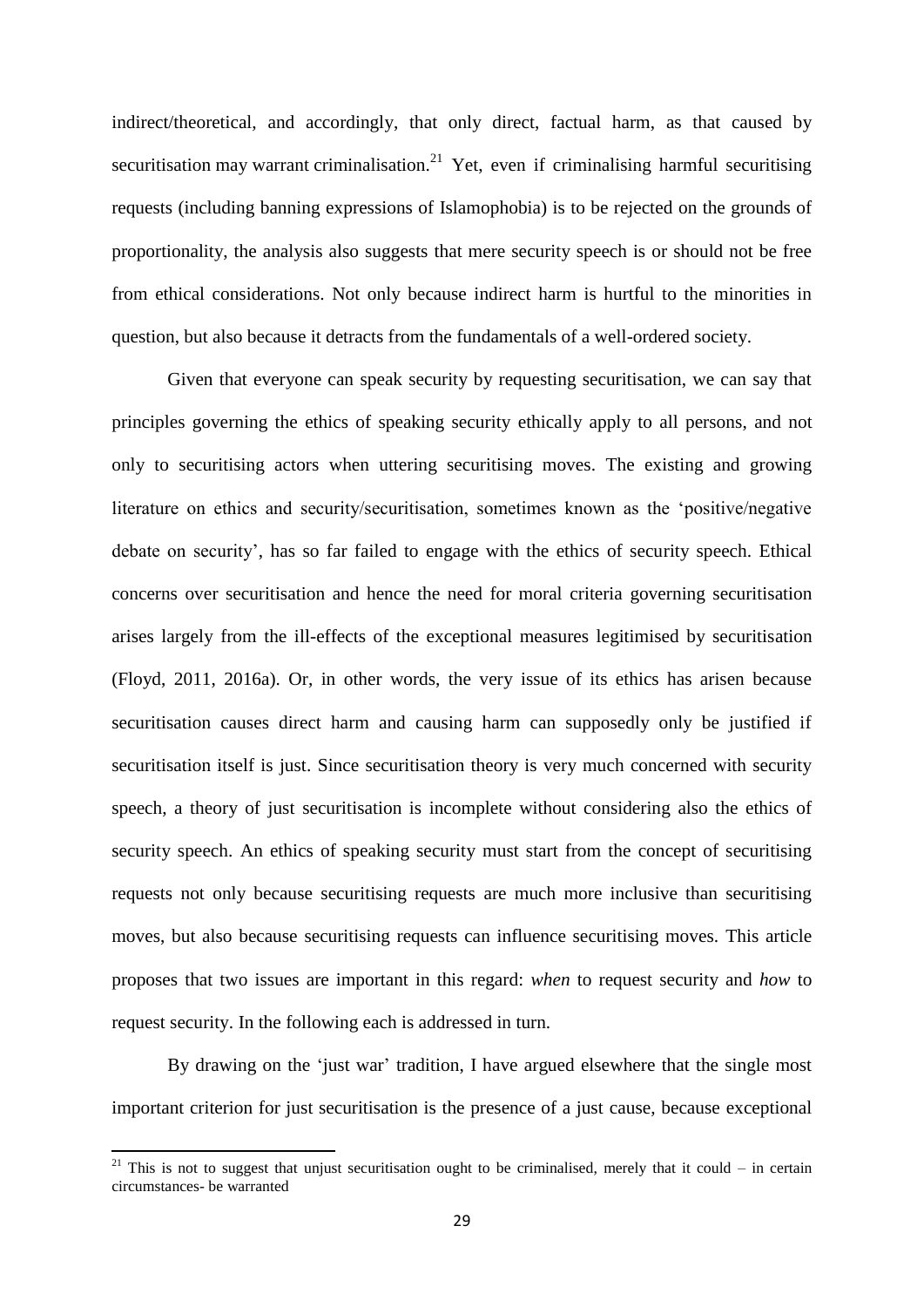measures can only be justified in the presence of a real threat (Floyd, 2011).<sup>22</sup> Given that the use of exceptional measures is the objective of those requesting securitisation, we can reasonably require for persons requesting securitization to be as certain as they can be that the issue (including the racial, ethnic, religious minority) presents a real threat *before* they utter security speech. The connection between objectively present or real threats and ethics is made by a number of scholars writing on ethics and security, albeit usually not from the perspective of securitisation (e.g. Burke, Lee-Koo and McDonald, 2014 and various in Nyman and Burke, 2016). Indeed the invocation of real threats seems antithetical to the very idea of security as a social and political construction. This said, it needs to be remembered that the Copenhagen school, or at least Ole Wæver, does not hold that there are no such thing as objective existential threats, but rather that 'security threats' are socially and politically constructed. In his own words: 'Lots of real threats exist, but they do not come with the security label attached' (Wæver, 2011: 472). With some notable exceptions (Balzacq, 2010), securitisation scholars tend to be only interested in how issues achieve security threat status; and some might deny the possibility of ascertaining threat status as it is impossible to know all the morally relevant facts about a situation. This assumption is not disputed here. Consequently, instead of requiring that relevant persons need to establish the objective presence of threats in a 'fact-relative sense' (Parfit, 2011: 162), a judgement about the status of a threat needs to be true in an evidence-relative sense. Evidence-relativity 'refers to the situation when the available evidence suggests decisive reasons that the beliefs people hold about a given situation are true' (ibid.). In practice this means that persons intent on requesting securitisation must aim to gather evidence of the threat level of someone/-thing *approximating* the actual facts *before* requesting securitisation. In the case of the suspected link between refugees and migrants and terrorism, for example, the PEGIDA leadership

 $22$  Wæver (2009) reasons along similar lines when he argues that securitisation requires existential threats.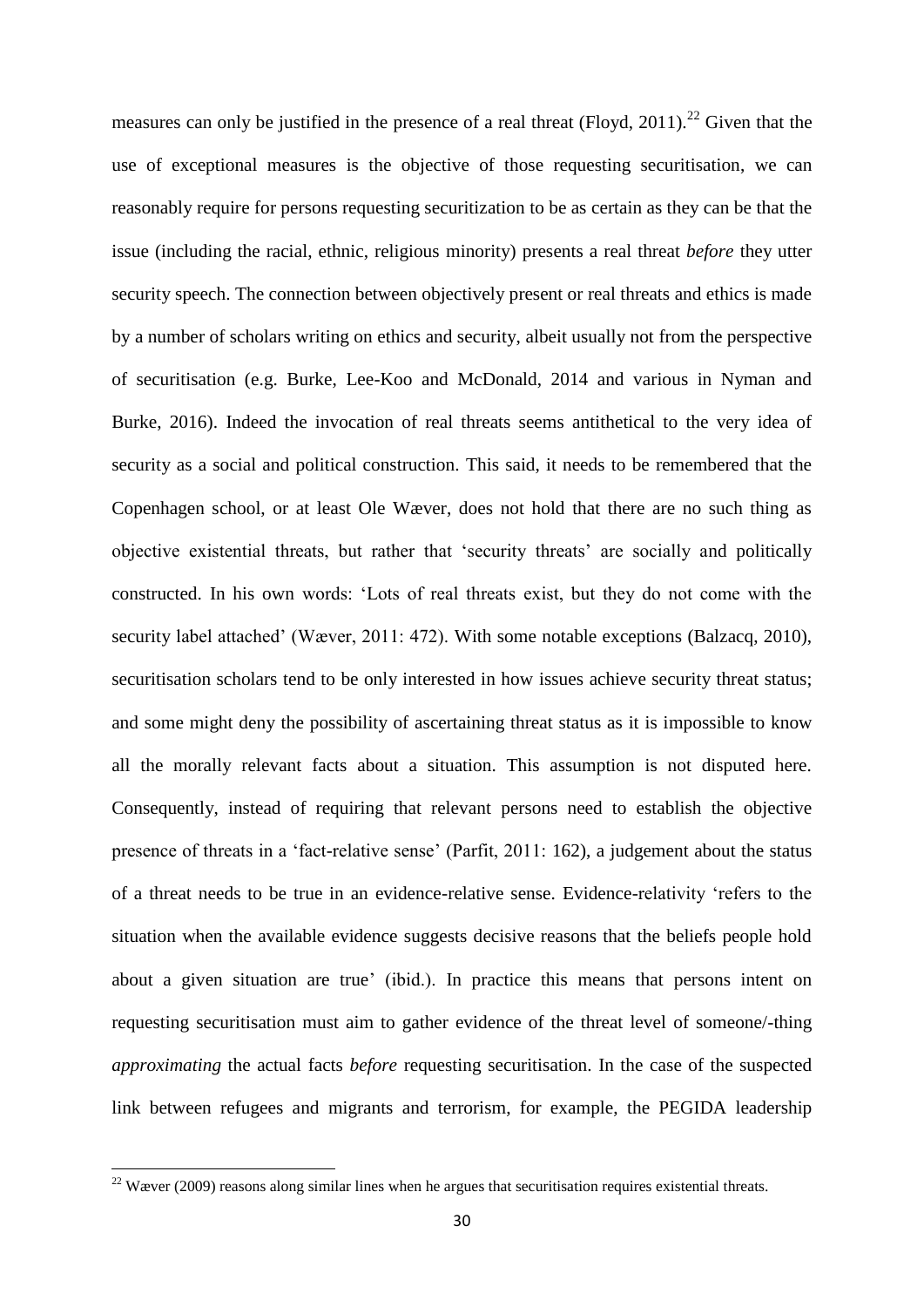should have checked the facts on migrant and refugee involvement in the Paris terror attacks, which was dismissed as false soon after the attacks.

Persons requesting securitisation intent to bring about securitising moves and securitisation. If this is so, then requesting securitisation ethically also means that persons requesting securitisation need to be as sure as they can be that the issue in question is ideally treated as a matter of security and not simply as a political matter. This requires them not only to anticipate the probable consequences of an ensuing successful securitisation, but to measure – as best as possible - these consequences against not securitising. The securitisation of terrorism and the resulting treatment of Muslims in the United Kingdom after the 7/7 bombings, for example, led to an increase in home-grown radicalisation and recently the issue of the return of foreign fighters, throwing doubt onto the initial decision to securitise or – at least – about the way it was done (Fierke, 2007). Importantly, even if there is a real threat, securitisation as opposed to politicisation is not always the best solution.

Moving on to the issue of how to request security ethically, it is helpful to consider Tariq Modood's argument (made in the context of the Muhammad cartoon): 'One relies on the sensitivity and responsibility of individuals and institutions to refrain from what is legal but *unacceptable*. Where these qualities are missing one relies on public debate and censure to provide standards and restraints' (2006:6). That Modood is correct in identifying, what we might call 'a collective standard of communication' is apparent from the fact that the above cited securitising requests by a Petry, Bachmann, and Hopkins require little in the way of explanation as being unacceptable; instead they rather speak for themselves. A decisive feature about securitisation is that it legitimises the use of exceptional measures, yet the examples suggest that requesting securitisation ethically means to observe the collective standard of communication. In other words, even a real threat does not legitimise exceptionally derogatory and defamatory speech.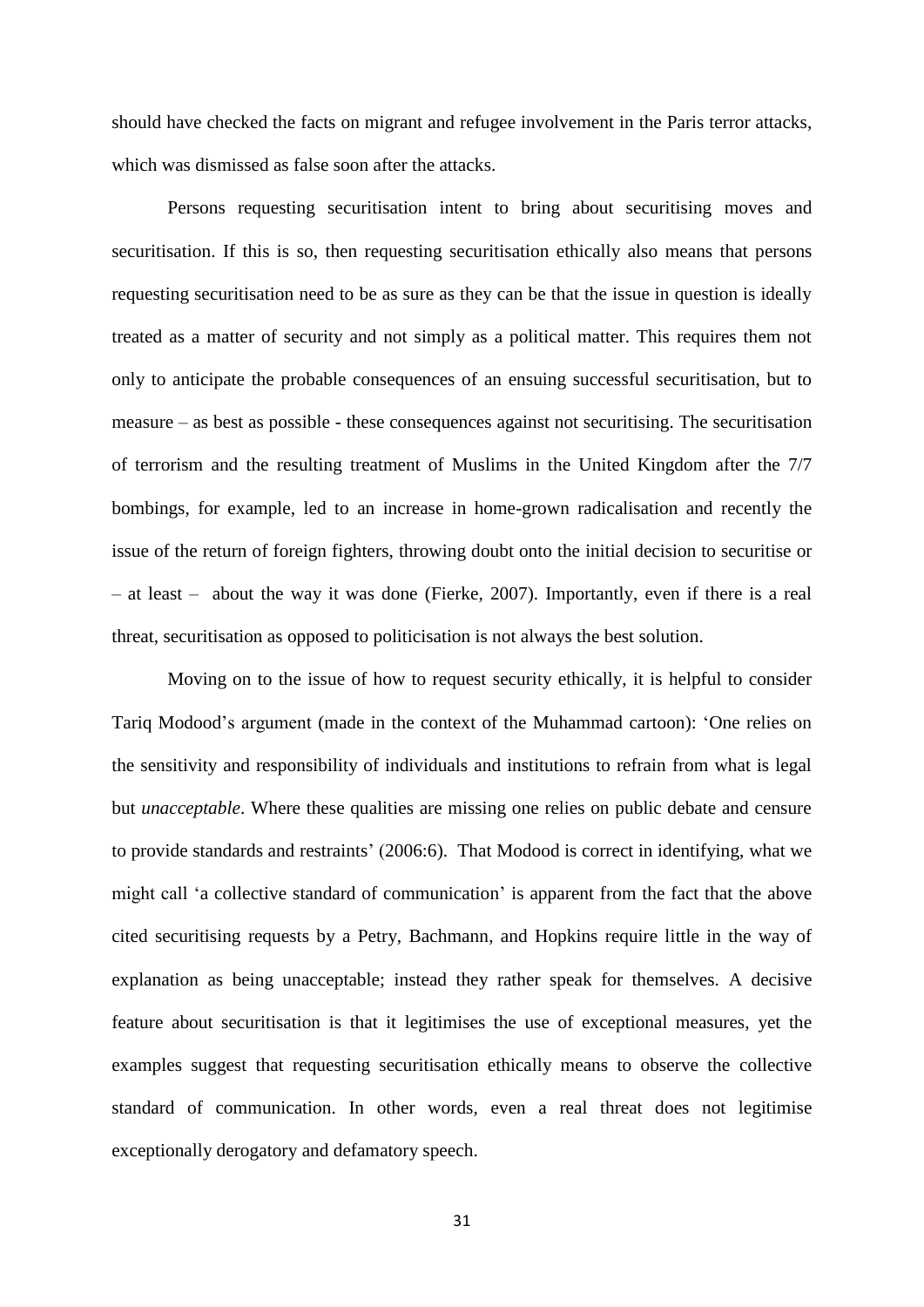Moreover, the examples discussed above also show that in the interest of peace and security it is not always wise to say or publish anything and everything at all times. The Muhammad cartoon crisis, for example, was made worse by newspaper and magazine editors' decision to exacerbate a sensitive issue by re-publishing the initial offending cartoons and by commissioning new, equally offensive ones. Waldron has a valid point when he argues: 'Often, the best that [newspaper editors] could say for [re-publishing the cartoons] was that they were upholding their right to publish them. But a right does not give a rightbearer a reason to exercise the right one way or another' (Waldron, 2012: 126). However, given that many politicians and security organisations (the police, border agencies, etc.) benefit from a politics of fear that often involves singling out minorities, it must be acknowledged that self-censorship faces many obstacles (see, for example, Wacquant, 2014; Huysmans, 2006; Simon 2001).

Although the principles of the ethics of speaking security have here been developed in the context of securitising requests, it goes without saying that these apply also to securitising actors and their securitising moves. There is simply no reason why securitising actors should be exempt from these basic rules of engagement. Rules that, if obeyed, could reduce the level of harm caused in society considerably.

In summary, we can now say that just security speech has three components: 1) there is a threat that is real in an evidence-relative sense and 2) when securitisation is likely to be a better solution than politicisation, whereby 'better' is measured in terms of the least amount of overall greater insecurity caused. Finally, when speaking security 3) observe existing collective standard of communication, and – in the interest of peace and security – exercise a degree of self-censorship.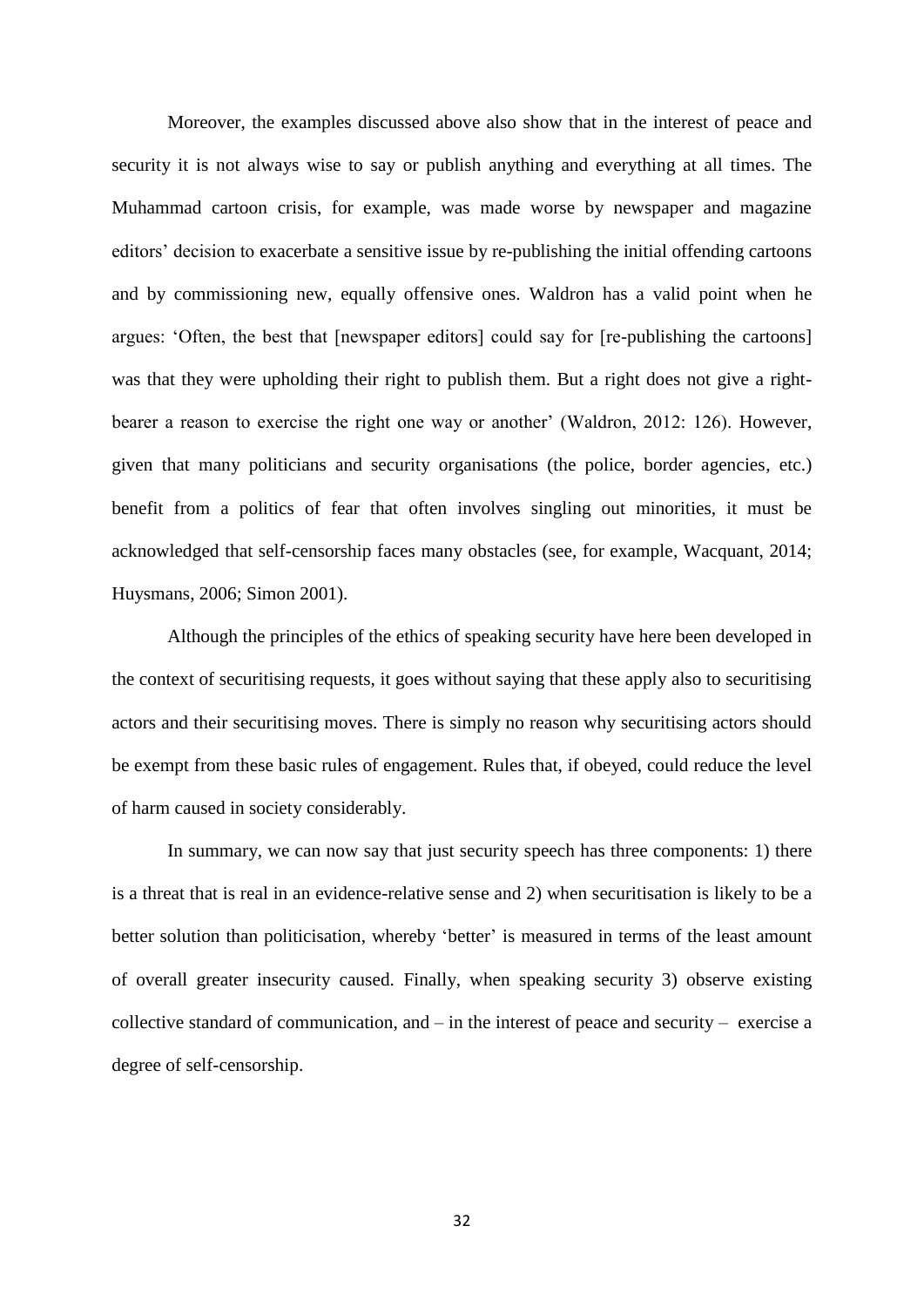#### **Conclusion**

In contemporary Europe and elsewhere there is a discernible trend towards either tightening existing hate speech legislation or introducing new legislation in order to curtail the defamation of migrants and refugees as security threats and/or terrorists. For the time being, this is most clearly expressed by an increased willingness to ban Islamophobia. In the context of these developments, this article has critically engaged with the justifiability of criminalising requests to securitise that are harmful or derogatory to racial, ethnic, or religious minorities in order to protect those adversely affected. It has done so by drawing parallels to the existing hate speech debate in legal and political theory. As part of the analysis offered, this paper developed the novel analytical concept securitising requests, which captures security speech uttered not by securitising actors intent on securitisation, but rather security speech expressed by ordinary people intent on persuading powerful actors to securitise.

It was argued that even securitising requests that do not use overtly offensive language, but simply single out racial, ethnic, or religious minorities as security threats are tantamount to expressions of hate speech because the link to security due to *who* these groups are is in and of itself degrading. It was further argued that the recognition of securitising requests as expressions of hate speech reveals the important insight that harmful speech is based not only on hate, but also on fear. Conceived as such – from the point of view of security – the case against protections is more convincing. In part because one positive of liberal democracies is that citizens are allowed to express their security fears, including of government policy.

The analysis further revealed that, although criminalising harmful and offensive securitising speech can lead to an increase in security for affected groups and that it can preempt violent counter-securitisation, punitive measures are a disproportionate response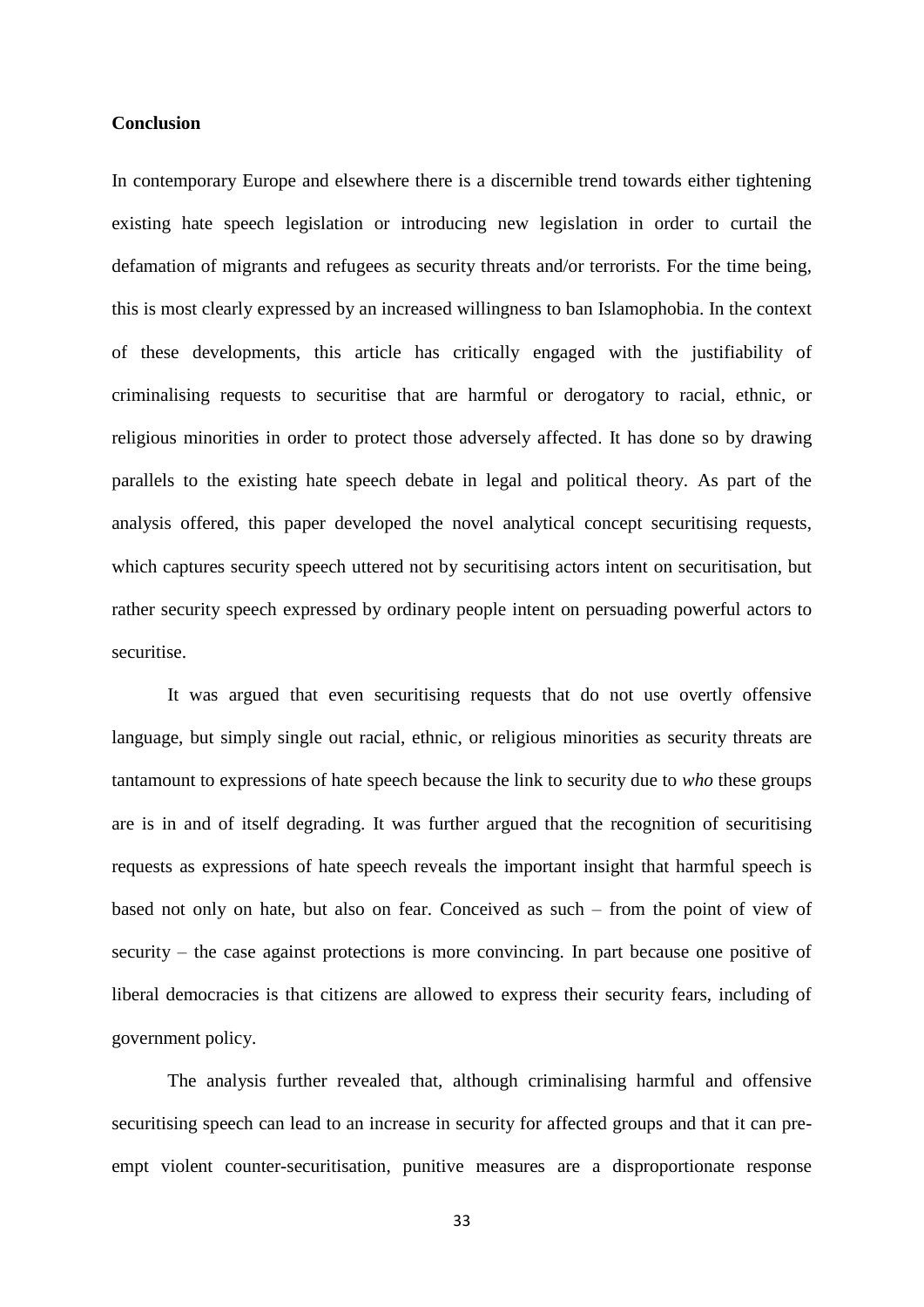because even offensive and derogatory security speech causes only indirect harm (i.e. they leave members of minorities *feel* insecure, or they *offend* members of religious etc. groups). This is in line with the rationale behind many state's longstanding hate speech legislation which seeks to prevent primarily the consequences of hate speech (*i.e.* hate crime, terrorism), and which recognises the adverse consequences for democratic process if offensive speech is criminalised. On the basis of these arguments this article concluded that laws banning public expressions of Islamophobia - at least in those cases where Muslims are feared and disliked because of the perception that Islamic people are prone to violence and terrorism, as well as similar securitising requests - are not justified.

Far from negating the significance of indirect harm, however, this article went on to suggest that all persons ought to request security ethically. This article then outlined where the focus should be: when to request security and how to do so. In so doing, this article filled a lacuna in the research on ethics and securitisation, which has hitherto failed to engage with the ethics of speaking security.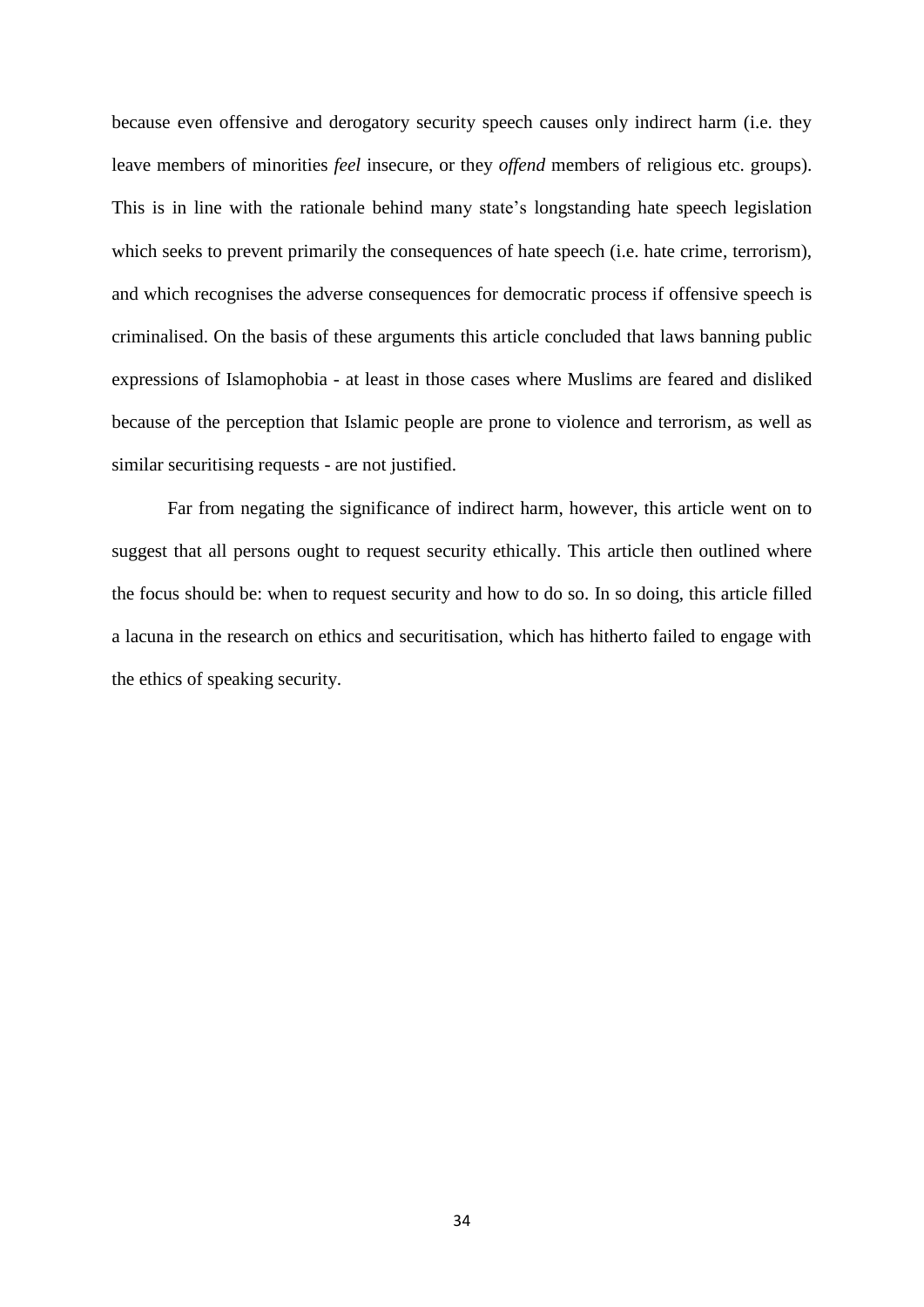#### **Bibliography**

Allen, C. (2010) *Islamophobia,* Abingdon: Routledge

- Bachmann, L. (2015) Rede von Lutz Bachman auf der Pegida –Demonstration am 12 Januar 2015 in Dresden [http://www.menschen-in-dresden.de/wp](http://www.menschen-in-dresden.de/wp-content/uploads/2015/01/Pegida-Rede-Lutz-Bachmann-12.-Januar-2015.pdf)[content/uploads/2015/01/Pegida-Rede-Lutz-Bachmann-12.-Januar-2015.pdf](http://www.menschen-in-dresden.de/wp-content/uploads/2015/01/Pegida-Rede-Lutz-Bachmann-12.-Januar-2015.pdf)
- Bakare, L. (2015), 'Benedict Cumberbatch Apologises after Calling Black Actors "Coloured"', *The Guardian*, 26 January, available at [http://www.theguardian.com/culture/2015/jan/26/benedict-cumberbatch-apologises](http://www.theguardian.com/culture/2015/jan/26/benedict-cumberbatch-apologises-%09after-calling-black-actors-coloured)[after-calling-black-actors-coloured](http://www.theguardian.com/culture/2015/jan/26/benedict-cumberbatch-apologises-%09after-calling-black-actors-coloured) (accessed 22/04/2015)
- Baker, D. J. (2011), *The Right not to be Criminalized: Demarcating Criminal Law's Authority,* London: Ashgate
- Baker, D. J. and Lucy X. Zhao (2013), 'The Normativity of Using Prison to Control Hate Speech: The Hollowness of Waldron's Harm Theory', *New Criminal Law Review: An International and Interdisciplinary Journal*, 16:4, 621–656
- Balzacq, T. (ed.) (2011), *Securitization Theory: How Security Problems Emerge and Dissolve,* Abingdon: Routledge

Barendt, E. (2005a) *Freedom of speech*. Oxford University Press.

Barendt, E. (2005b) Threats to Freedom of Speech in the United Kingdom. *UNSWLJ*, *28*, 895.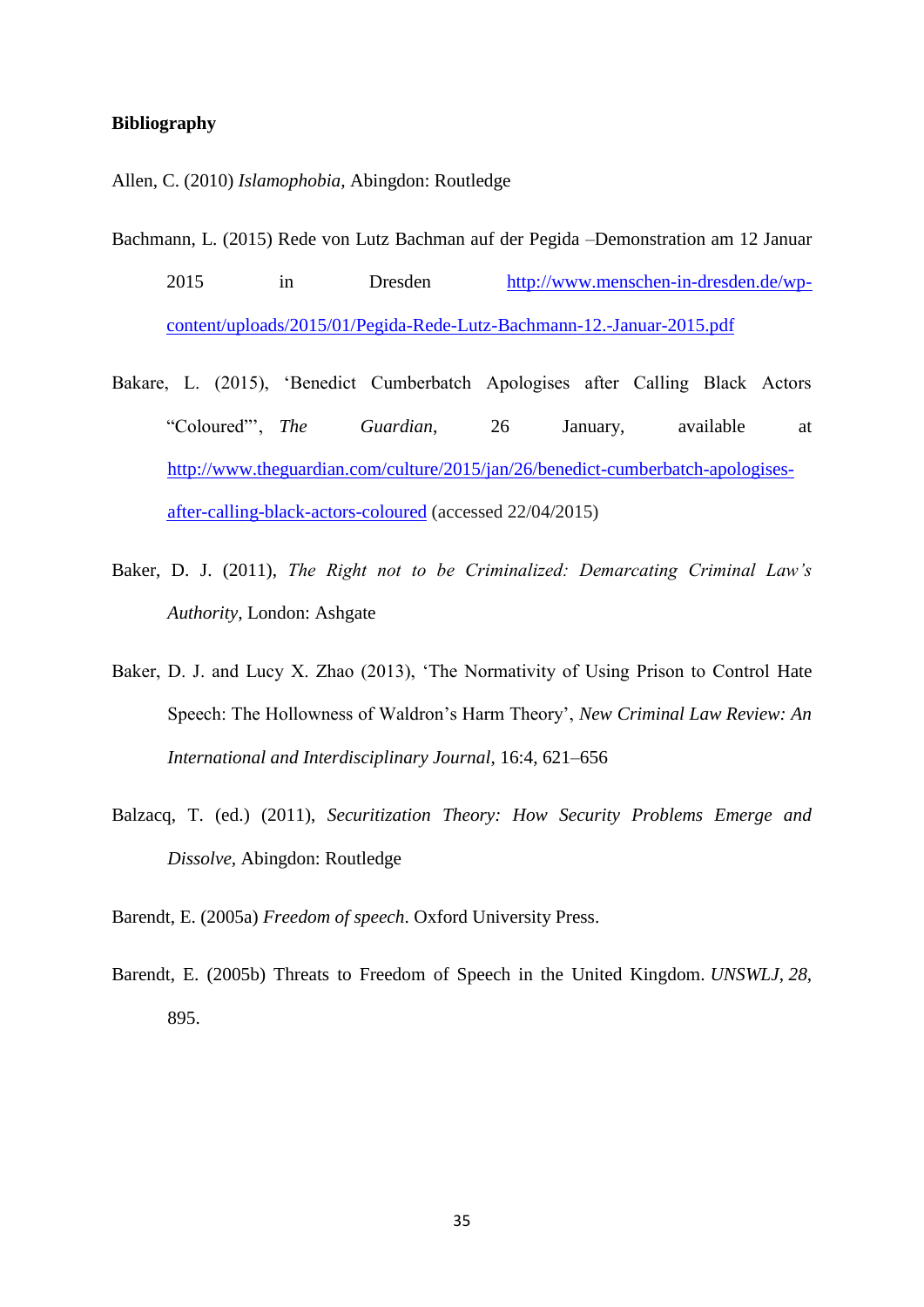- BBC News (2015), 'Charlie Hebdo's Charb Publishes Posthumous Book on Islam', available at:<http://www.bbc.co.uk/news/world-europe-32325884> (accessed 27/04/2015)
- Bigo, B. (2000), 'When Two Become One: Internal and External Securitisations in Europe', in Morton Kelstrup and Michael C. Williams (eds.), *International Relations Theory and the Politics of European Integration*, London: Routledge, 171–204
- Bleich, E. (2006) On Democratic Integration and Free Speech: Response to Tariq Modood and Randall Hansen, *International Migration* 44(5), 17-22
- Browning, C. S. and M. McDonald (2013), 'The Future of Critical Security Studies: Ethics and the Politics of Security', *European Journal of International Relations*, 19:2, 235– 255
- Burke, A. Lee-Koo, K. and Matt McDonald (2014) *Ethics and Global Security,* London: Routledge
- Burke, J, Harding L; Duval Smith, A and Peter Beaumont (2006) How cartoons fanned flames of Muslim rage *The Guardian* available at:

<https://www.theguardian.com/media/2006/feb/05/pressandpublishing.religion>

- Buzan, B.(2004), *From International to World Society?* Cambridge University Press
- Buzan, B. and Lene Hansen (2009), *The Evolution of International Security Studies*, Cambridge University Press

Buzan, B. et al.(1998), *Security: A New Framework for Analysis*, Boulder, Lynne Rienner

- Carens, J. (2006) Free Speech and Democratic Norms in the Danish Cartoons Controversy, International Migration 44(5), 33-44
- Chapman, H. (2015) Labour would outlaw Islamophobia, says Miliband in an exclusive interview, *The Muslim News*, (April 24<sup>th</sup>)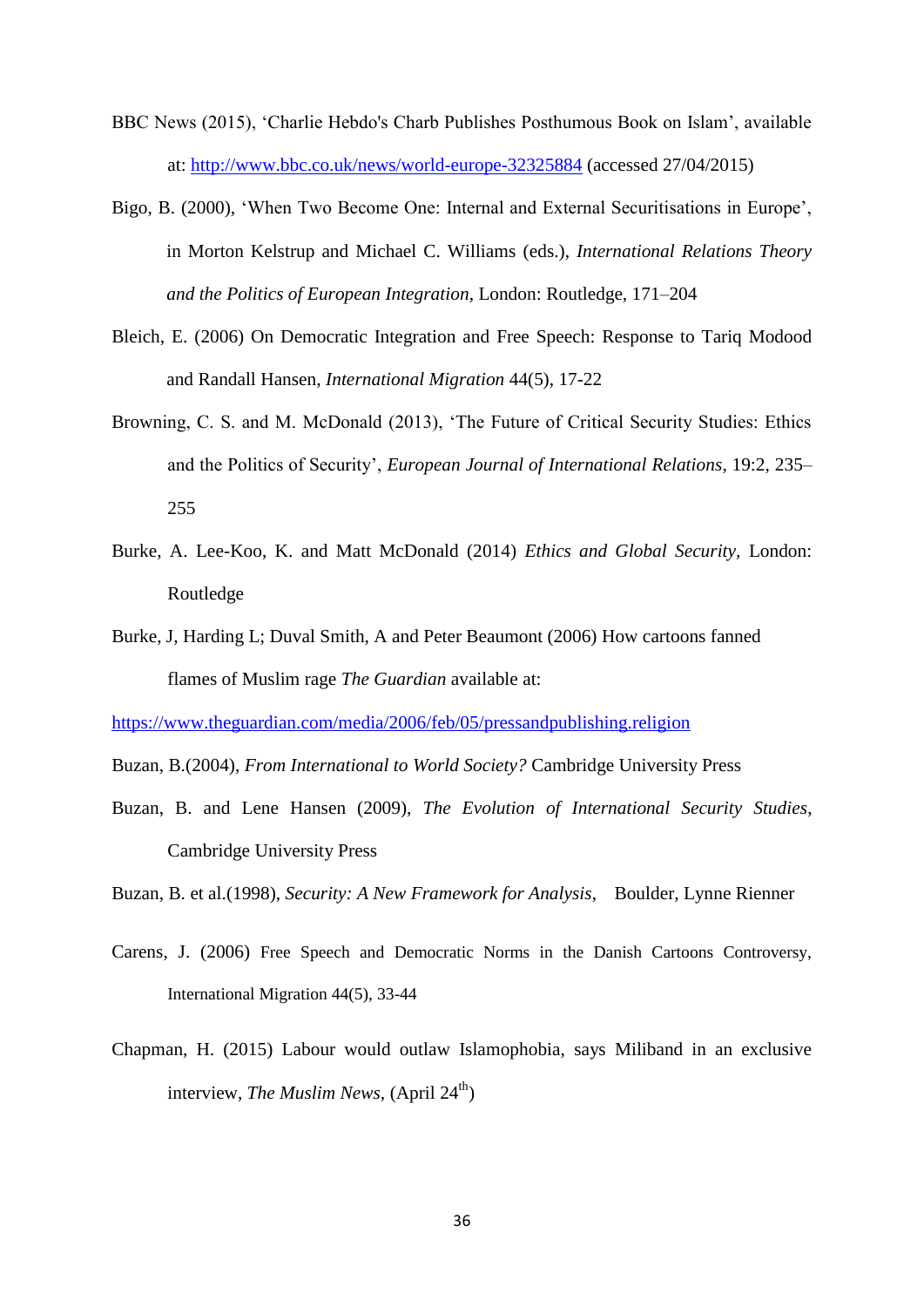- Cerulus, L. (2016) 'It's time to take action against Islamophobia in Europe' Available at [http://www.euractiv.com/section/languages-culture/opinion/it-s-time-to-take-action](http://www.euractiv.com/section/languages-culture/opinion/it-s-time-to-take-action-%09against-islamophobia-in-europe/)[against-islamophobia-in-europe/](http://www.euractiv.com/section/languages-culture/opinion/it-s-time-to-take-action-%09against-islamophobia-in-europe/) [accessed 7/3/2016]
- Collins, A. (2005), 'Securitization, Frankenstein's Monster and Malaysian Education', *Pacific Review*, 18:4, 567–588

Croft, S. (2012), *Securitising Islam*, Cambridge: Cambridge University Press

- Croft, S. (2006), *Culture, Crisis and America's War on Terror*, Cambridge: Cambridge University Press
- De Londras, F. (2011), *Detention in the 'War on Terror': Can Human Rights Fight Back?*  Cambridge University Press
- Dworkin, R (2009) Forword in Hare, I. and Weinstein, J., (ed) 2009. *Extreme speech and democracy*. Oxford University Press.
- Edwards, M. (2015), 'McCarthyism', in R. Chapman and J. Ciment (eds.), *Culture Wars: An Encyclopaedia of Issues, Viewpoints and Voices*, London: Routledge
- Esposito, J.L (2011) Introduction in Esposito, J.L. and Ibrahim Kalin (2011) *Islamophobia: The Challenge of Pluralism in the 21st Century,* Oxford: Oxford University Press pp.xxi-xxxv
- Esposito, J.L. and Ibrahim Kalin (eds.) (2011) *Islamophobia: The Challenge of Pluralism in the 21st Century,* Oxford: Oxford University Press

Evangelista, M. (2008), *Law, Ethics, and the War on Terror*, Cambridge: Polity

Fierke, K. (2007) *Critical Approaches to International Security,* Cambridge: Polity Press

- Floyd, J.(2015) "Rawls' methodological blueprint." *European Journal of Political Theory* 1474885115605260.
- Floyd, R. (2016a) 'The promise of just securitization theories' In Jonna Nyman and Anthony Burke (eds.) *Ethical Security Studies: A New Research Agenda*, London: Routledge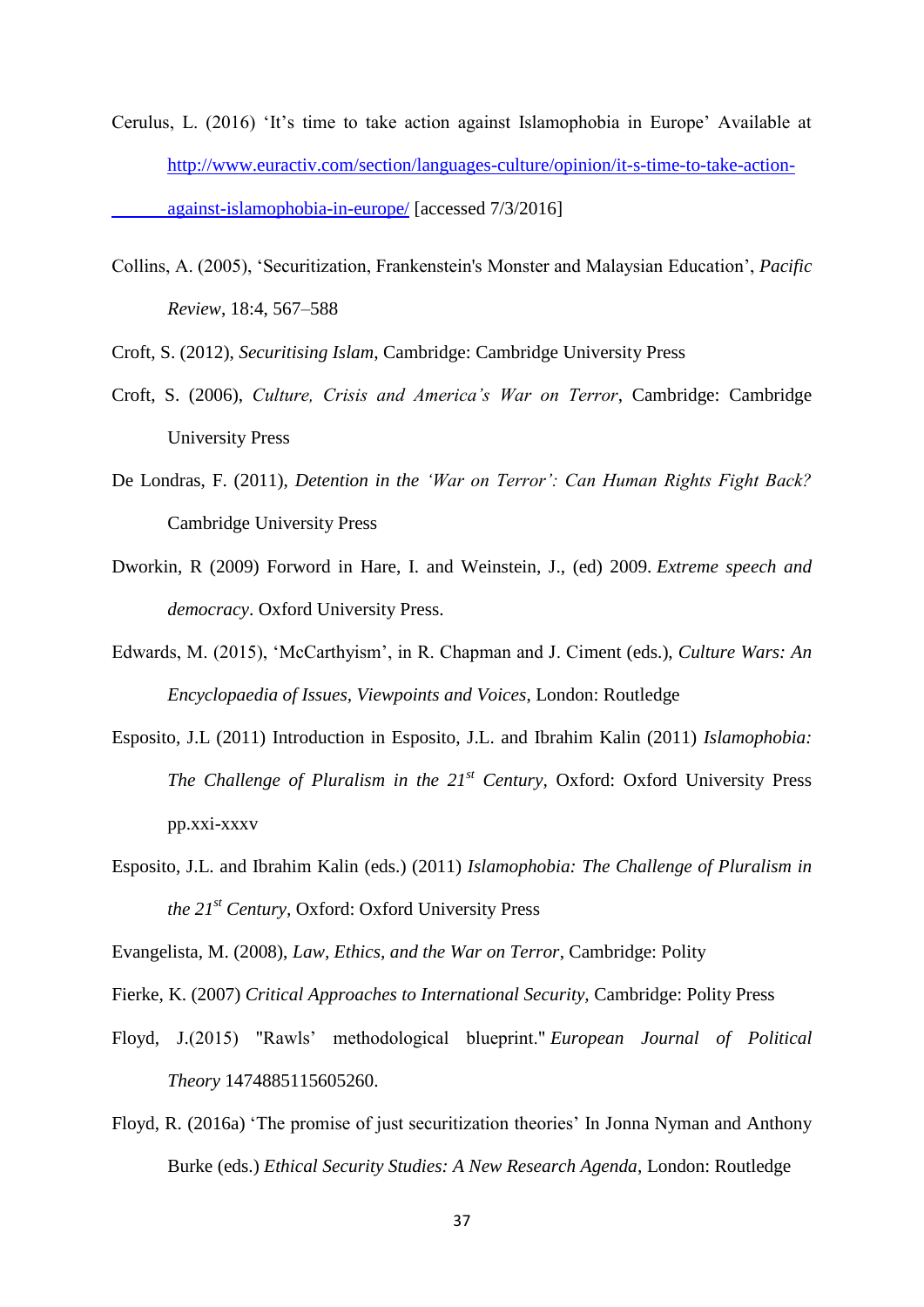- Floyd, R., (2016b) Extraordinary or ordinary emergency measures: What, and who, defines the 'success' of securitization? *Cambridge review of international affairs*, *29*(2), 677- 694
- Floyd, R. (2015) 'Just and unjust desecuritization' in Thierry Balzacq, *Contesting Security*  (Abingdon: Routledge) 2015, 122-138
- Floyd, R. (2011) 'Can securitization theory be used in normative analysis? Towards a Just Securitization Theory' *Security Dialogue*, 42 (4-5), 427-439
- Floyd, R (2010) *Security and the Environment,* Cambridge: Cambridge University Press
- Floyd, R. (2007) 'Towards a consequentialist evaluation of security: Bringing together the Copenhagen School and the Welsh School of Security Studies' *Review of International Studies*, 2007, 33 (2), pp. 327-350

Freeman, S. (2007), *Rawls*, London: Routledge

Gad, U. P. and K. L. Petersen (2011), 'Concepts of Politics in Securitization Studies', *Security Dialogue*, 42:4–5, 315–328

Gearty, C. (2013), *Liberty and Security*, Cambridge: Polity Press

- Gelber, K., & McNamara, L. (2015). The effects of civil hate speech laws: Lessons from Australia. *Law & Society Review*, *49*(3), 631-664.
- German Criminal Code (2015) § 130 Incitement to hatred available at: http://www.gesetzeim-internet.de/englisch\_stgb/englisch\_stgb.html#p1241 [accessed 3/3/2016]
- Hansen, L. (2015), 'How Images Make World Politics: International Icons and the Case of Abu Ghraib', *Review of International Studies*, 41:2, 263–288
- Hansen, L. (2011a), 'Theorizing the Image for Security Studies: Visual Securitization and the Muhammad Cartoon Crisis', *European Journal of International Relations*, 17:1, 51– 74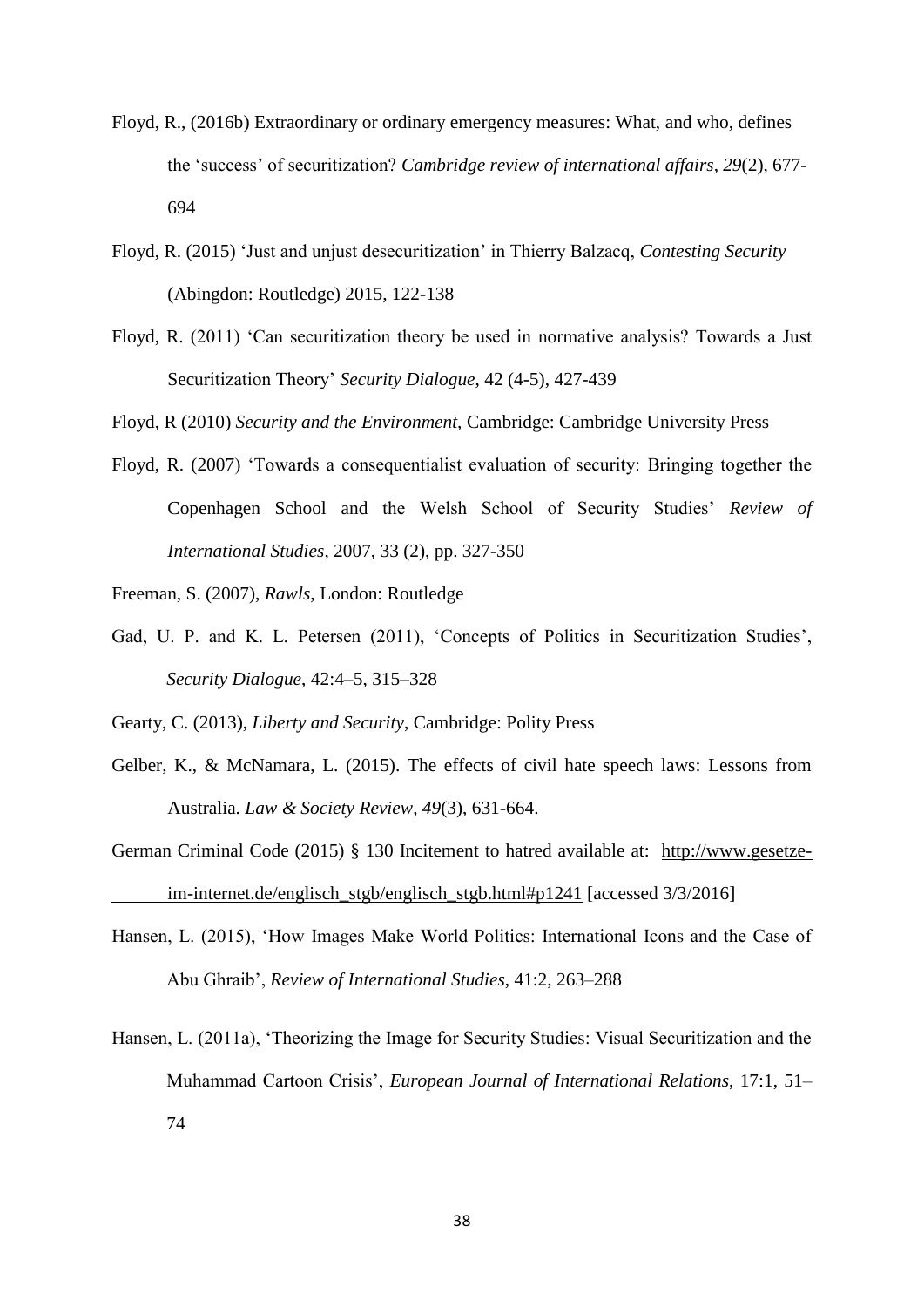- Hansen, L. (2011b), 'The Politics of Securitization and the Muhammad Cartoon Crisis: A Poststructuralist Perspective', *Security Dialogue*, 42:4–5, 357–369
- Hansen, L. (2000), 'The Little Mermaid's Silent Dilemma and the Absence of Gender in the Copenhagen School', *Millennium*, 29:2: 285–306
- Hansen, R. (2006) 'The Danish Cartoon Controversy: A defence of liberal freedom' *International Migration* 44(5) 7-16
- Harding, L. (2016) 'Pegida leader criticised for linking Munich terror plot to refugee intake' available at: [http://www.theguardian.com/world/2016/jan/01/pegida-leader-lutz](http://www.theguardian.com/world/2016/jan/01/pegida-leader-lutz-%09bachmann-linking-munich-terror-plot-with-refugee-intake)[bachmann-linking-munich-terror-plot-with-refugee-intake](http://www.theguardian.com/world/2016/jan/01/pegida-leader-lutz-%09bachmann-linking-munich-terror-plot-with-refugee-intake) [accessed 3/3/2016]
- Hoogensen Gjørv, G. (2012) 'Security by any other name: negative security, positive security, and a multi-actor approach' *Review of International Studies,* 38(4), pp.835- 859
- Hopkins, K. (2015), 'Hopkins: Rescue Boats? I'd Use Gunships to Stop Illegal Migrants', SunNation available at: [http://www.sunnation.co.uk/hopkins-rescue-boats-id-use](http://www.sunnation.co.uk/hopkins-rescue-boats-id-use-%09gunships-to-stop-illegal-migrants/)[gunships-to-stop-illegal-migrants/](http://www.sunnation.co.uk/hopkins-rescue-boats-id-use-%09gunships-to-stop-illegal-migrants/) (accessed 3/09/2015)
- Huysmans, J. (2006), *The Politics of Insecurity: Fear, Migration and Asylum in the EU*, London: Routledge
- McMahan, J. (2009), *Killing in War*, Oxford University Press
- Meer, N. (2013). Racialization and religion: race, culture and difference in the study of antisemitism and Islamophobia. *Ethnic and Racial Studies*, *36*(3), 385-398.
- Meer N. and Tariq Modood (2009) 'Refutations of racism in the 'Muslim question', *Patterns of Prejudice* , 43:3-4, 335-354
- Modood, T. (2006) The Liberal Dilemma: Integration or Vilification? *International Migration* 44(5), 4-7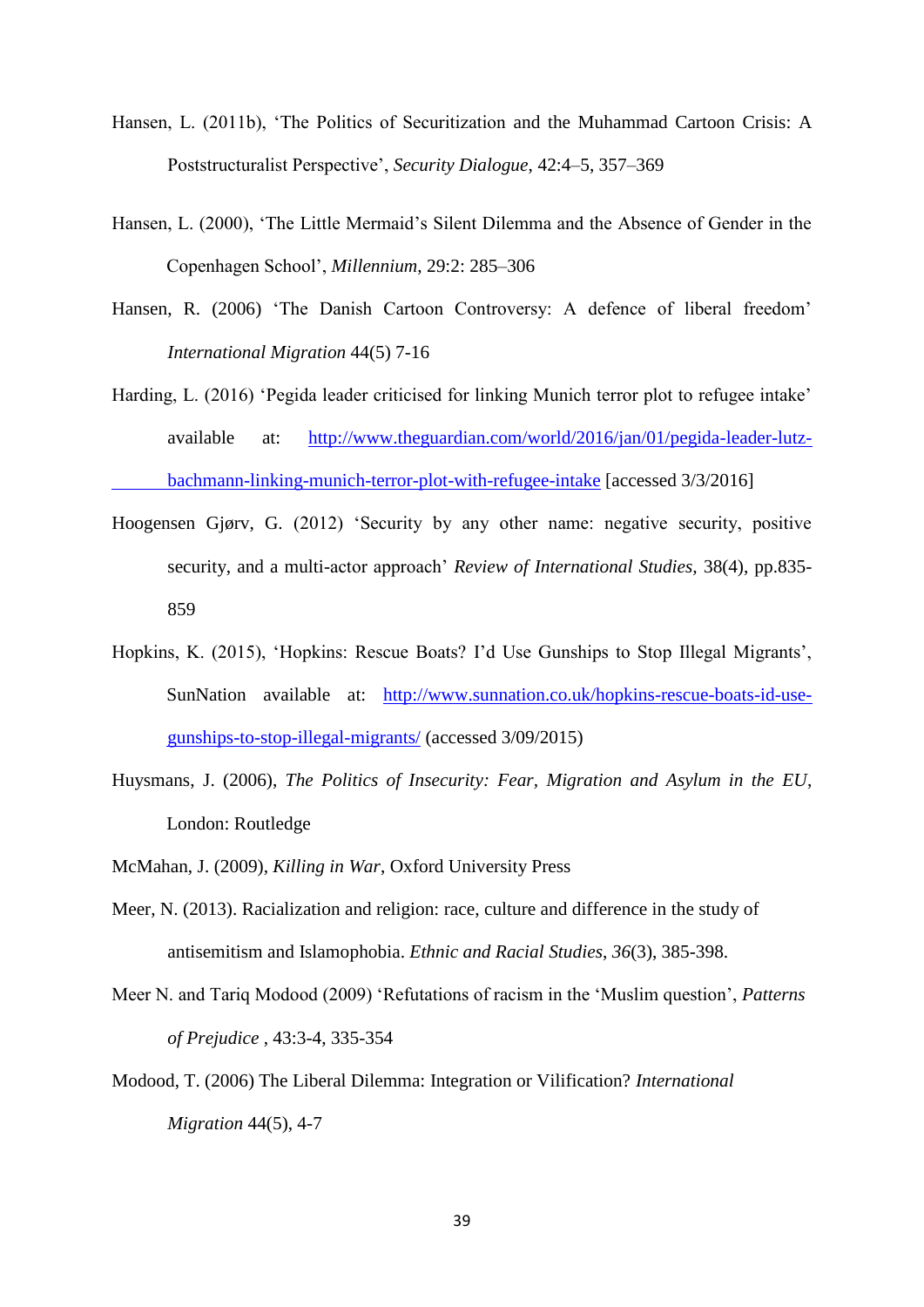- Neal, A. (2012) 'Normalization and Legislative Exceptionalism: Counterterrorist Lawmaking and the Changing Times of security emergencies' *International Political Sociology*, 6 , 260-276
- NICE (2015), 'Antibiotic Prescribing Especially Broad Spectrum Antibiotics', available at: [https://www.nice.org.uk/advice/ktt9/resources/non-guidance-antibiotic-prescribing-](https://www.nice.org.uk/advice/ktt9/resources/non-guidance-antibiotic-prescribing-%09especially-broad-spectrum-antibiotics-pdf)

[especially-broad-spectrum-antibiotics-pdf](https://www.nice.org.uk/advice/ktt9/resources/non-guidance-antibiotic-prescribing-%09especially-broad-spectrum-antibiotics-pdf) (accessed 27/04/2015)

- Nyman, J. and T. Burke (2016), *Ethics and Security*, London: Routledge
- Nyman, J. (2016) 'What is the value of security? Contextualizing the negative/positive debate', *Review of International Studies*, 92(5), 821-839
- Pantakis, C. and S. Pemberton (2009), 'Reconfiguring Security and Liberty: Political Discourses and Public Opinion in the New Century', *British Journal of Criminology*, 52, 651–667
- Parfit, D. (2011), *On What Matters,* Vol. 1, Oxford University Press
- Roe, P. (2008a) 'The "Value" of Positive Security', *Review of International Studies*, 34, 777 – 794
- Roe, P. (2008b). Actor, audience (s) and emergency measures: Securitization and the UK's decision to invade Iraq. *Security Dialogue*, *39*(6), 615-635.
- Said, E.W.(1997) *Covering Islam: How the media and the experst determine how we see the rest of the world,* London: Vintage Books
- Sayyid, S. and AbdoolKarim Vakil (2010) *Thinking through Islamophobia: Global Perspectives,* London: Hurst & Company
- Simon, J. (2001), 'Fear and Loathing in Late Modernity: Reflections on the Cultural Sources of Mass Imprisonment in the United States', *Punishment and Society*, 3(1), 21–33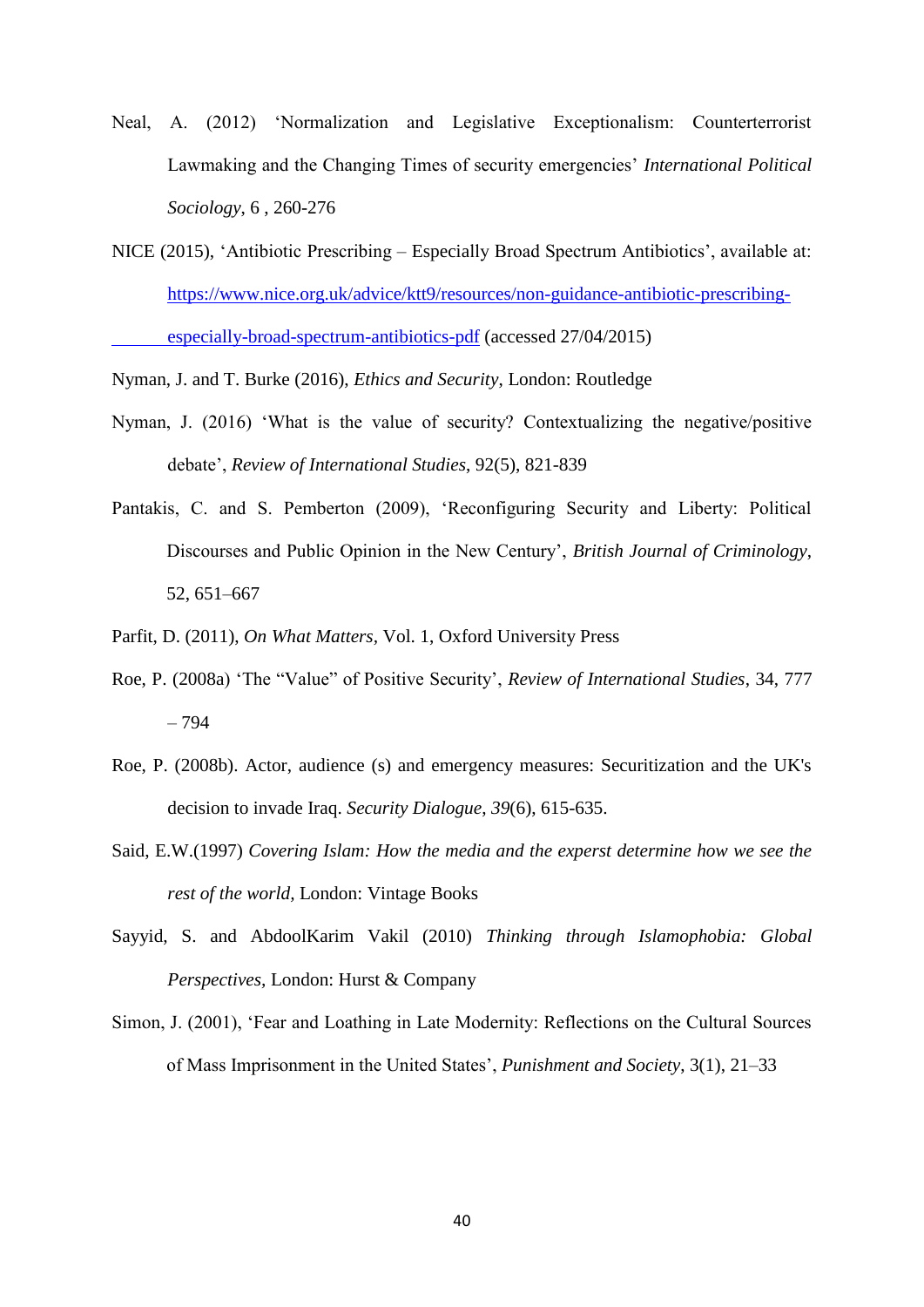Stern, (2016) 'AfD-Vize von Storch: Schusswaffen-Äußerung war Fehler', available at [http://www.stern.de/politik/deutschland/afd-vize-von-storch--schusswaffen](http://www.stern.de/politik/deutschland/afd-vize-von-storch--schusswaffen-aeusserung-war-fehler-6692738.html)[aeusserung-war-fehler-6692738.html](http://www.stern.de/politik/deutschland/afd-vize-von-storch--schusswaffen-aeusserung-war-fehler-6692738.html) [accessed 3/3/2016]

Squire, V. (2009) *The Exclusionary Politics of Asylum*, Basingstoke: Palgrave

- Talwar, D. (2015) 'Badman: Trying to prevent radicalisation with humour' BBC Asian accessed 4 November 2016 at<http://www.bbc.co.uk/news/magazine-31004012>
- Taureck, R. (2006), 'Securitisation Theory and Securitisation Studies', *Journal of International Relations and Development*, 9:1, 53–61
- Tell MAMA (2016) *The geography of anti-Muslim hatred Tell MAMA Annual Report 2015*, Faith Matters: London
- The Legal Project (2015), 'European Hate Speech Law', available at http://www.legalproject.org/issues/european-hate-speech-laws (accessed 22/04/2015)
- van Mill, D. (2015), 'Freedom of Speech', in Edward N. Zalta (ed.), *The Stanford Encyclopedia of Philosophy* available at [http://plato.stanford.edu/archives/spr2015/entries/freedom-](http://plato.stanford.edu/archives/spr2015/entries/freedom-%09speech/) speech/ (accessed 01/04/2015)
- Vultee, F. (2011) 'Securitization as a media frame: what happens when the media 'speak security' In Thierry Balzacq (ed.) Securitization Theory: How Security problems emerge and dissolve' London: Routledge 77-93
- Vuori, J. A. (2011), 'How to do Security with Words: A Grammar of Securitization in the People's Republic of China'*,* University of Turku, Finland, unpublished manuscript